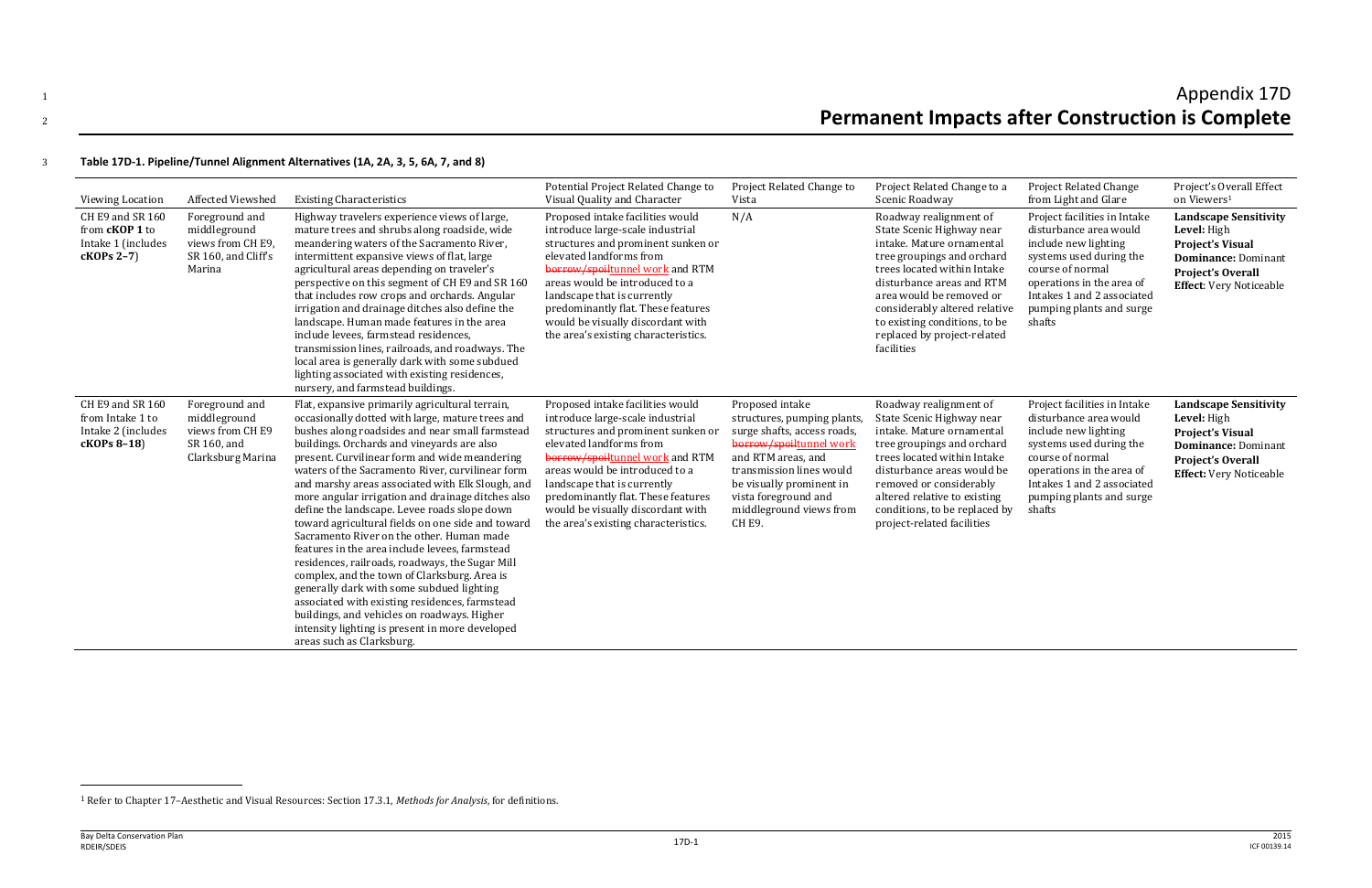| <b>Viewing Location</b>                                                                                       | Affected Viewshed                                                                                                                                                                 | <b>Existing Characteristics</b>                                                                                                                                                                                                                                                                                                                                                                                                                                                                                                                                                                                                                                                  | Potential Project Related Change to<br>Visual Quality and Character                                                                                                                                                                                                                                                                                          | Project Related Change to<br>Vista                                                                                                                                                                                                                                                                                                       | Project Related Change to a<br>Scenic Roadway                                                                                                                                                                                                                                                         | <b>Project Related Change</b><br>from Light and Glare                                                    | Project's Overall Effect<br>on Viewers <sup>1</sup>                                                                                                                    |
|---------------------------------------------------------------------------------------------------------------|-----------------------------------------------------------------------------------------------------------------------------------------------------------------------------------|----------------------------------------------------------------------------------------------------------------------------------------------------------------------------------------------------------------------------------------------------------------------------------------------------------------------------------------------------------------------------------------------------------------------------------------------------------------------------------------------------------------------------------------------------------------------------------------------------------------------------------------------------------------------------------|--------------------------------------------------------------------------------------------------------------------------------------------------------------------------------------------------------------------------------------------------------------------------------------------------------------------------------------------------------------|------------------------------------------------------------------------------------------------------------------------------------------------------------------------------------------------------------------------------------------------------------------------------------------------------------------------------------------|-------------------------------------------------------------------------------------------------------------------------------------------------------------------------------------------------------------------------------------------------------------------------------------------------------|----------------------------------------------------------------------------------------------------------|------------------------------------------------------------------------------------------------------------------------------------------------------------------------|
| Area surrounding<br>pipeline/tunnel<br>alignment from<br>Intake 1 to Intake 2                                 | Foreground to<br>middleground<br>views from<br>Scribner Road,<br>Sacramento<br>Southern Branch of<br>the Union Pacific<br>Railroad, and local<br>farm roads and<br>private drives | Flat, expansive primarily agricultural terrain,<br>occasionally dotted with large, mature trees along<br>roadsides and near small farmstead buildings.<br>Orchards and vineyards are also present. Flat<br>terrain, combined with intervening large-form<br>dense vegetation does not permit background<br>views. Human made features in the area include<br>levees, farmstead residences, railroads, roadways,<br>and the town of Clarksburg. Angular irrigation<br>and drainage ditches also define the landscape.<br>The local area is generally dark with some<br>subdued lighting associated with existing<br>residences, farmstead buildings, and vehicles on<br>roadways. | Proposed intake facilities would<br>introduce large-scale industrial<br>structures and prominent sunken or<br>elevated landforms from<br>borrow/spoiltunnel work and RTM<br>areas would be introduced to a<br>landscape that is currently<br>predominantly flat. These features<br>would be visually discordant with<br>the area's existing characteristics. | N/A                                                                                                                                                                                                                                                                                                                                      | N/A                                                                                                                                                                                                                                                                                                   | New sources of security<br>light from Intakes 1 and 2,<br>associated pumping plants,<br>and surge shafts | <b>Landscape Sensitivity</b><br>Level: Moderate<br><b>Project's Visual</b><br><b>Dominance: Dominant</b><br><b>Project's Overall</b><br><b>Effect:</b> Very Noticeable |
| CH E9 and SR 160<br>from Intake 2 to<br>Intake 3 (includes<br>cKOPs 18-34)                                    | Foreground to<br>middleground<br>views from CH E9,<br>SR 160, and<br>Clarksburg Boat<br>Launch                                                                                    | Mature ornamental tree groupings, orchard trees,<br>and other agricultural features. Wooded riparian<br>area located along canal south of Intake 3.<br>Curvilinear form and wide meandering waters of<br>the Sacramento River; curvilinear form and<br>marshy areas associated with Elk Slough; and<br>more angular irrigation and drainage ditches also<br>define the landscape. Human made features in the<br>area include levees, farmstead residences,<br>railroads, and roadways. The local area is<br>generally dark with some subdued lighting<br>associated with existing residences, farmstead<br>buildings, and vehicles on roadways.                                  | Proposed intake facilities would<br>introduce large-scale industrial<br>structures and prominent sunken or<br>elevated landforms from<br>borrow/spoiltunnel work and RTM<br>areas would be introduced to a<br>landscape that is currently<br>predominantly flat. These features<br>would be visually discordant with<br>the area's existing characteristics. | Proposed intake<br>structures, pumping plants<br>surge shafts, access roads,<br>and transmission lines<br>would be visually<br>prominent in vista<br>foreground and<br>middleground views from<br>SR 160. Proposed intake<br>structures and pumping<br>plants would be visually<br>prominent in vista<br>foreground views from CH<br>E9. | Roadway realignment of<br>State Scenic Highway near<br>intake. Mature ornamental<br>tree groupings and orchard<br>trees located within Intake<br>disturbance areas would be<br>removed or considerably<br>altered relative to existing<br>conditions, to be replaced by<br>project-related facilities | New sources of security<br>light from Intakes 2 and 3,<br>associated pumping plants,<br>and surge shafts | <b>Landscape Sensitivity</b><br>Level: Moderate<br><b>Project's Visual</b><br><b>Dominance: Dominant</b><br><b>Project's Overall</b><br><b>Effect:</b> Very Noticeable |
| Area surrounding<br>pipeline/tunnel<br>alignment from<br>Intake 2 to Intake 3<br>(includes cKOPs<br>$18 - 25$ | Foreground to<br>middleground<br>views from River<br>Park Drive and<br>local farm roads<br>and private drives                                                                     | Mature ornamental tree groupings, orchard trees,<br>and other agricultural features. Wooded riparian<br>area located along canal south of Intake 3.<br>Curvilinear form and levees of the Sacramento<br>River and angular irrigation and drainage ditches<br>also define the landscape. Human made features<br>in the area include levees, farmstead residences,<br>railroads, and roadways. The local area is<br>generally dark with some subdued lighting<br>associated with existing residences, farmstead<br>buildings, and vehicles on roadways.                                                                                                                            | Proposed intake facilities would<br>introduce large-scale industrial<br>structures and prominent sunken or<br>elevated would be introduced to a<br>landscape that is currently<br>predominantly flat. These features<br>would be visually discordant with<br>the area's existing characteristics.                                                            | N/A                                                                                                                                                                                                                                                                                                                                      | N/A                                                                                                                                                                                                                                                                                                   | New sources of security<br>light from Intakes 2 and 3,<br>associated pumping plants,<br>and surge shafts | <b>Landscape Sensitivity</b><br>Level: Moderate<br><b>Project's Visual</b><br><b>Dominance: Dominant</b><br><b>Project's Overall</b><br><b>Effect:</b> Very Noticeable |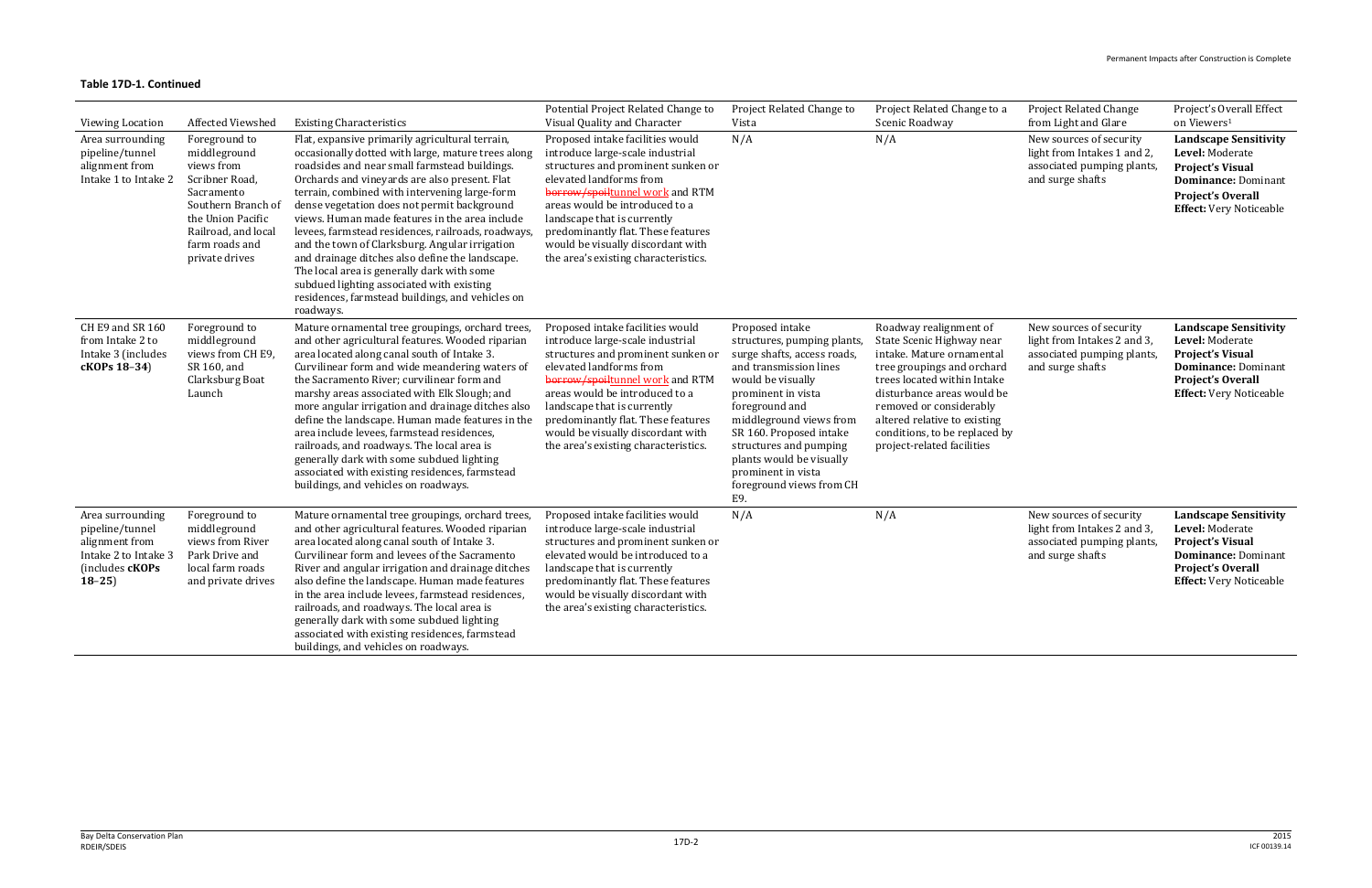| <b>Project Related Change</b> |
|-------------------------------|
| from Light and Glare          |

Project's Overall Effect on Viewers 1

| <b>Viewing Location</b>                                                                                                         | <b>Affected Viewshed</b>                                                                                                                                                                                                                                                                                            | <b>Existing Characteristics</b>                                                                                                                                                                                                                                                                                                                                                                                                                                                                                                                                                                                                                                                                                                                                                                                                                                                                                                                                                                                                                                                                      | Potential Project Related Change to<br>Visual Quality and Character                                                                                                                                                                                                                                                                                                                                                                              | Project Related Change to<br>Vista                                                                                                                                                                                                                                                                                     | Project Related Change to a<br>Scenic Roadway                                                                                                                                                                                                                                                         |
|---------------------------------------------------------------------------------------------------------------------------------|---------------------------------------------------------------------------------------------------------------------------------------------------------------------------------------------------------------------------------------------------------------------------------------------------------------------|------------------------------------------------------------------------------------------------------------------------------------------------------------------------------------------------------------------------------------------------------------------------------------------------------------------------------------------------------------------------------------------------------------------------------------------------------------------------------------------------------------------------------------------------------------------------------------------------------------------------------------------------------------------------------------------------------------------------------------------------------------------------------------------------------------------------------------------------------------------------------------------------------------------------------------------------------------------------------------------------------------------------------------------------------------------------------------------------------|--------------------------------------------------------------------------------------------------------------------------------------------------------------------------------------------------------------------------------------------------------------------------------------------------------------------------------------------------------------------------------------------------------------------------------------------------|------------------------------------------------------------------------------------------------------------------------------------------------------------------------------------------------------------------------------------------------------------------------------------------------------------------------|-------------------------------------------------------------------------------------------------------------------------------------------------------------------------------------------------------------------------------------------------------------------------------------------------------|
| CH E9 and SR 160<br>from Intake 3 to<br>Intake 4 (includes<br>cKOPs 35-46)                                                      | Foreground to<br>background views<br>from CH E9 and SR<br>160                                                                                                                                                                                                                                                       | While travelling along highway, intermittent<br>expansive views of flat, large agricultural terrain,<br>occasionally dotted with large, mature trees and<br>bushes along roadsides and near small farmstead<br>buildings, depending on traveler's perspective on<br>this segment of CH E9 and SR 160 that includes<br>row crops, vineyards, and orchards. Curvilinear<br>form and wide meandering waters of the<br>Sacramento River; curvilinear form and marshy<br>areas associated with Elk Slough and Snodgrass<br>Slough; and more angular irrigation and drainage<br>ditches also define the landscape. Levee roads<br>slope down toward agricultural fields and the<br>town of Hood on the east side of the Sacramento<br>River. Human made features in the area include<br>levees, farmstead residences, railroads, roadways,<br>and the town of Hood. The local area is generally<br>dark with some subdued lighting associated with<br>existing residences, farmstead buildings, and<br>vehicles on roadways. Higher intensity lighting is<br>present in more developed areas such as Hood. | Proposed intake facilities would<br>introduce large-scale industrial<br>structures would be introduced to a<br>landscape that is currently<br>predominantly flat. These features<br>would be visually discordant with<br>the area's existing characteristics.                                                                                                                                                                                    | Proposed intake structure,<br>pumping plant, access<br>roads, and transmission<br>lines would be visually<br>prominent in vista<br>foreground and<br>middleground views from<br>SR 160. Proposed intake<br>structures and pumping<br>plants would be visually<br>prominent in vista<br>foreground views from CH<br>E9. | Roadway realignment of<br>State Scenic Highway near<br>intake. Mature ornamental<br>tree groupings and orchard<br>trees located within Intake<br>disturbance areas would be<br>removed or considerably<br>altered relative to existing<br>conditions, to be replaced by<br>project-related facilities |
| Area surrounding<br>pipeline/tunnel<br>alignment from<br>Intake 3 to Intake 4<br>(includes cKOPs<br>31-35, 37, and<br>$71 - 75$ | Foreground to<br>middleground<br>views from Hood<br>Franklin Road, 3rd<br>Street, 4 <sup>th</sup> Street,<br>5 <sup>th</sup> Street, 8 <sup>th</sup><br>Street, Blair Street,<br>Cork Lane, and<br>Sacramento<br>Southern Branch of<br>the Union Pacific<br>Railroad. and local<br>farm roads and<br>private drives | Flat, expansive primarily agricultural terrain,<br>occasionally dotted with large, mature trees and<br>bushes along roadsides and near small farmstead<br>buildings. Orchards and vineyards also present.<br>Flat terrain, combined with intervening large-<br>form dense vegetation does not permit<br>background views. Curvilinear form and levees of<br>the Sacramento River and more angular irrigation<br>and drainage ditches also define the landscape.<br>Human made features in the area include levees,<br>farmstead residences, railroads, roadways, and<br>the town of Hood. The local area is generally dark<br>with some subdued lighting associated with<br>existing residences, farmstead buildings, and<br>vehicles on roadways. Higher intensity lighting is<br>present in more developed areas such as Hood.                                                                                                                                                                                                                                                                     | Proposed intake facilities would<br>introduce large-scale industrial<br>structures would be introduced to a<br>landscape that is currently<br>predominantly flat. Mature<br>ornamental tree groupings and<br>other agricultural lands located<br>within Intake disturbance area and<br>above ground conveyance pipeline<br>area would be removed. These<br>features would be visually<br>discordant with the area's existing<br>characteristics. | N/A                                                                                                                                                                                                                                                                                                                    | N/A                                                                                                                                                                                                                                                                                                   |

Project facilities in Intake disturbance area would include new lighting systems used during the course of normal operations in the area of Intakes 3 and 4 and associated pumping plant

Project facilities in Intake disturbance area would include new lighting systems used during the course of normal operations in the area of Intakes 3 and 4 and associated pumping plant **Landscape Sensitivity Level:** Moderate **Project's Visual Dominance:** Dominant **Project's Overall Effect:** Very Noticeable

**Landscape Sensitivity Level:** Moderate **Project's Visual Dominance:** Dominant **Project's Overall Effect:** Very Noticeable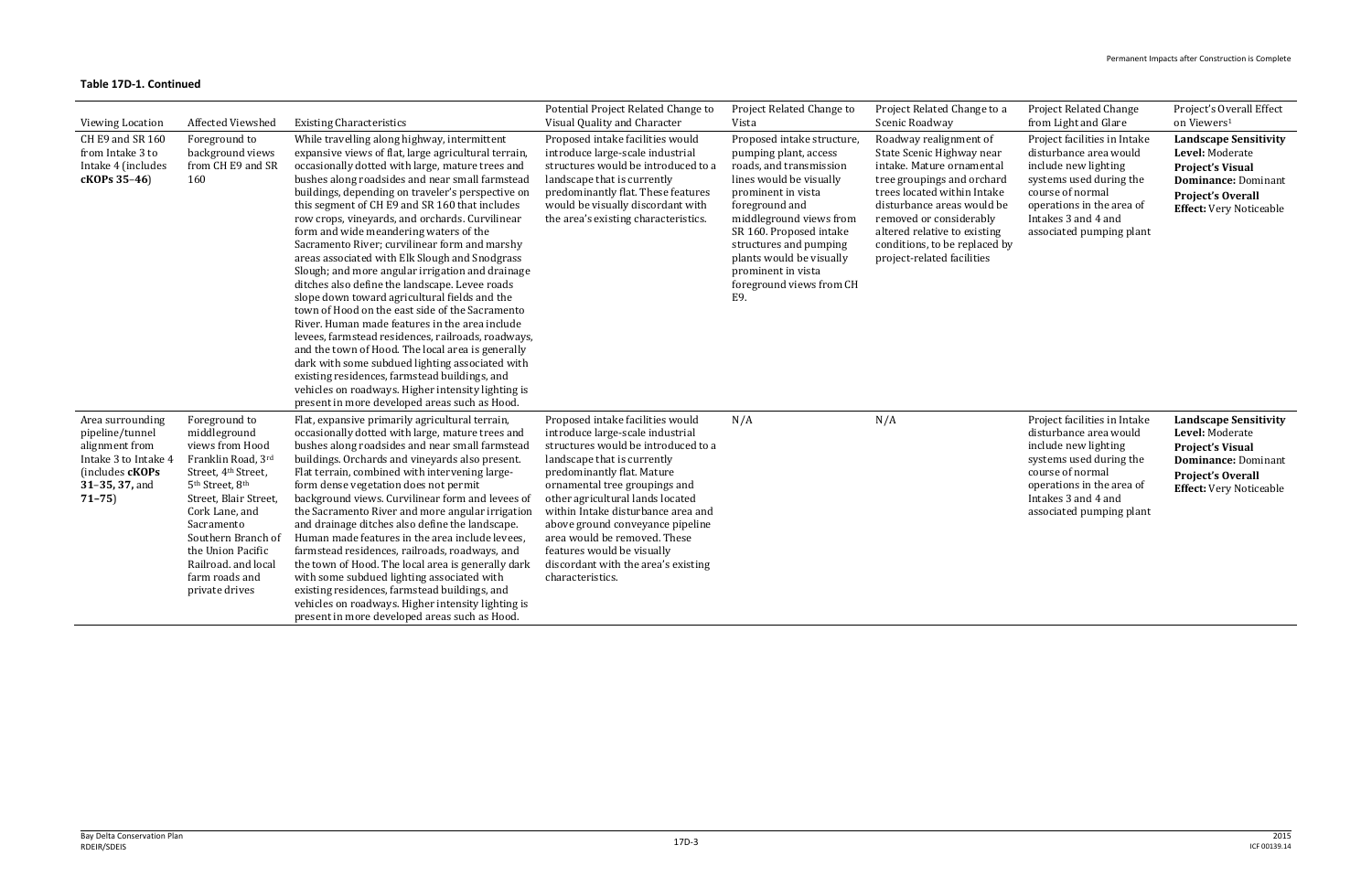| <b>Viewing Location</b>                                                                                                                               | Affected Viewshed                                                                                                                       | <b>Existing Characteristics</b>                                                                                                                                                                                                                                                                                                                                                                                                                                                                                                                                                                                                                                                                                                                                                                                                                    | Potential Project Related Change to<br>Visual Quality and Character                                                                                                                                                                                                                                                                                                                                                                                                                                                                             | Project Related Change to<br>Vista                                                                                                                                                                                                                                                                                 | Project Related Change to a<br>Scenic Roadway                                                                                                                                                                                                                                                         | <b>Project Related Change</b><br>from Light and Glare                                                                                                                                                         | Project's Overall Effect<br>on Viewers <sup>1</sup>                                                                                                                    |
|-------------------------------------------------------------------------------------------------------------------------------------------------------|-----------------------------------------------------------------------------------------------------------------------------------------|----------------------------------------------------------------------------------------------------------------------------------------------------------------------------------------------------------------------------------------------------------------------------------------------------------------------------------------------------------------------------------------------------------------------------------------------------------------------------------------------------------------------------------------------------------------------------------------------------------------------------------------------------------------------------------------------------------------------------------------------------------------------------------------------------------------------------------------------------|-------------------------------------------------------------------------------------------------------------------------------------------------------------------------------------------------------------------------------------------------------------------------------------------------------------------------------------------------------------------------------------------------------------------------------------------------------------------------------------------------------------------------------------------------|--------------------------------------------------------------------------------------------------------------------------------------------------------------------------------------------------------------------------------------------------------------------------------------------------------------------|-------------------------------------------------------------------------------------------------------------------------------------------------------------------------------------------------------------------------------------------------------------------------------------------------------|---------------------------------------------------------------------------------------------------------------------------------------------------------------------------------------------------------------|------------------------------------------------------------------------------------------------------------------------------------------------------------------------|
| CH E9 and SR 160<br>from Intake 4 to<br>Intake 5 (includes<br>cKOPs 37-54)                                                                            | Foreground to<br>middleground<br>views from CH E9<br>and SR 160                                                                         | While travelling along highway, intermittent<br>expansive views of flat, large agricultural areas,<br>including row crops and orchards. Some<br>momentary views of Sacramento River coursing<br>toward horizon. Curvilinear form and wide<br>meandering waters of the Sacramento River;<br>curvilinear form and marshy areas associated<br>with Elk Slough and Snodgrass Slough; and more<br>angular irrigation and drainage ditches also<br>define the landscape. Human made features in the<br>area include levees, farmstead residences,<br>transmission lines, and roadways. The local area<br>is generally dark with some subdued lighting<br>associated with existing residences, farmstead<br>buildings, and vehicles on roadways.                                                                                                          | Proposed intake facilities would<br>introduce large-scale industrial<br>structures and prominent sunken or<br>elevated landforms from<br>borrow/spoiltunnel work and RTM<br>areas would be introduced to a<br>landscape that is currently<br>predominantly flat. Mature<br>ornamental tree groupings and<br>other agricultural lands located<br>within Intake disturbance area and<br>above ground conveyance pipeline<br>area would be removed. These<br>features would be visually<br>discordant with the area's existing<br>characteristics. | Proposed intake structure,<br>pumping plant, access<br>roads, forebay, and<br>transmission lines would<br>be visually prominent in<br>vista foreground and<br>middleground views from<br>SR 160. Proposed Intake 4<br>and pumping plant would<br>be visually prominent in<br>vista foreground views<br>from CH E9. | Roadway realignment of<br>State Scenic Highway near<br>intake. Mature ornamental<br>tree groupings and orchard<br>trees located within Intake<br>disturbance areas would be<br>removed or considerably<br>altered relative to existing<br>conditions, to be replaced by<br>project-related facilities | Project facilities in Intake<br>disturbance area would<br>include new lighting<br>systems used during the<br>course of normal<br>operations in the area of<br>Intakes 4 and 5 and<br>associated pumping plant | <b>Landscape Sensitivity</b><br>Level: Moderate<br><b>Project's Visual</b><br><b>Dominance: Dominant</b><br>Project's Overall<br><b>Effect:</b> Very Noticeable        |
| Area surrounding<br>pipeline/tunnel<br>alignment from<br>Intake 4 and 5 to<br>the proposed<br>forebay area south<br>of Hood (includes<br>cKOPs 81-88) | Foreground to<br>middleground<br>views from<br>Lambert Road,<br>Russell Road, and<br>local farm roads<br>and private drives;<br>and I-5 | Flat, expansive primarily agricultural terrain,<br>occasionally dotted with large, mature trees and<br>bushes along roadsides and near small farmstead<br>buildings. Row crops, orchards, and vineyards<br>also present. Flat terrain, combined with<br>intervening large-form dense vegetation does not<br>permit background views. Curvilinear form and<br>wide meandering waters of the Sacramento<br>River; curvilinear form and marshy areas<br>associated with Snodgrass Slough; and more<br>angular irrigation and drainage ditches also<br>define the landscape. Human made features in the<br>area include levees, farmstead residences,<br>transmission lines, and roadways. The local area<br>is generally dark with some subdued lighting<br>associated with existing residences and<br>farmstead buildings, and vehicles on roadways. | Proposed intake facilities would<br>introduce large-scale industrial<br>structures and prominent sunken or<br>elevated landforms from<br>borrow/spoiltunnel work and RTM<br>areas would be introduced to a<br>landscape that is currently<br>predominantly flat. Mature<br>ornamental tree groupings and<br>other agricultural lands located<br>within Intake disturbance area and<br>above ground conveyance pipeline<br>area would be removed. These<br>features would be visually<br>discordant with the area's existing<br>characteristics. | Proposed forebay,<br>pumping plant, and<br>transmission lines would<br>be visually prominent in<br>vista foreground and<br>middleground views                                                                                                                                                                      | N/A                                                                                                                                                                                                                                                                                                   | Project facilities in Intake<br>disturbance area would<br>include new lighting<br>systems used during the<br>course of normal<br>operations in the area of<br>Intakes 4 and 5 and<br>associated pumping plant | <b>Landscape Sensitivity</b><br>Level: Moderate<br><b>Project's Visual</b><br><b>Dominance: Dominant</b><br><b>Project's Overall</b><br><b>Effect:</b> Very Noticeable |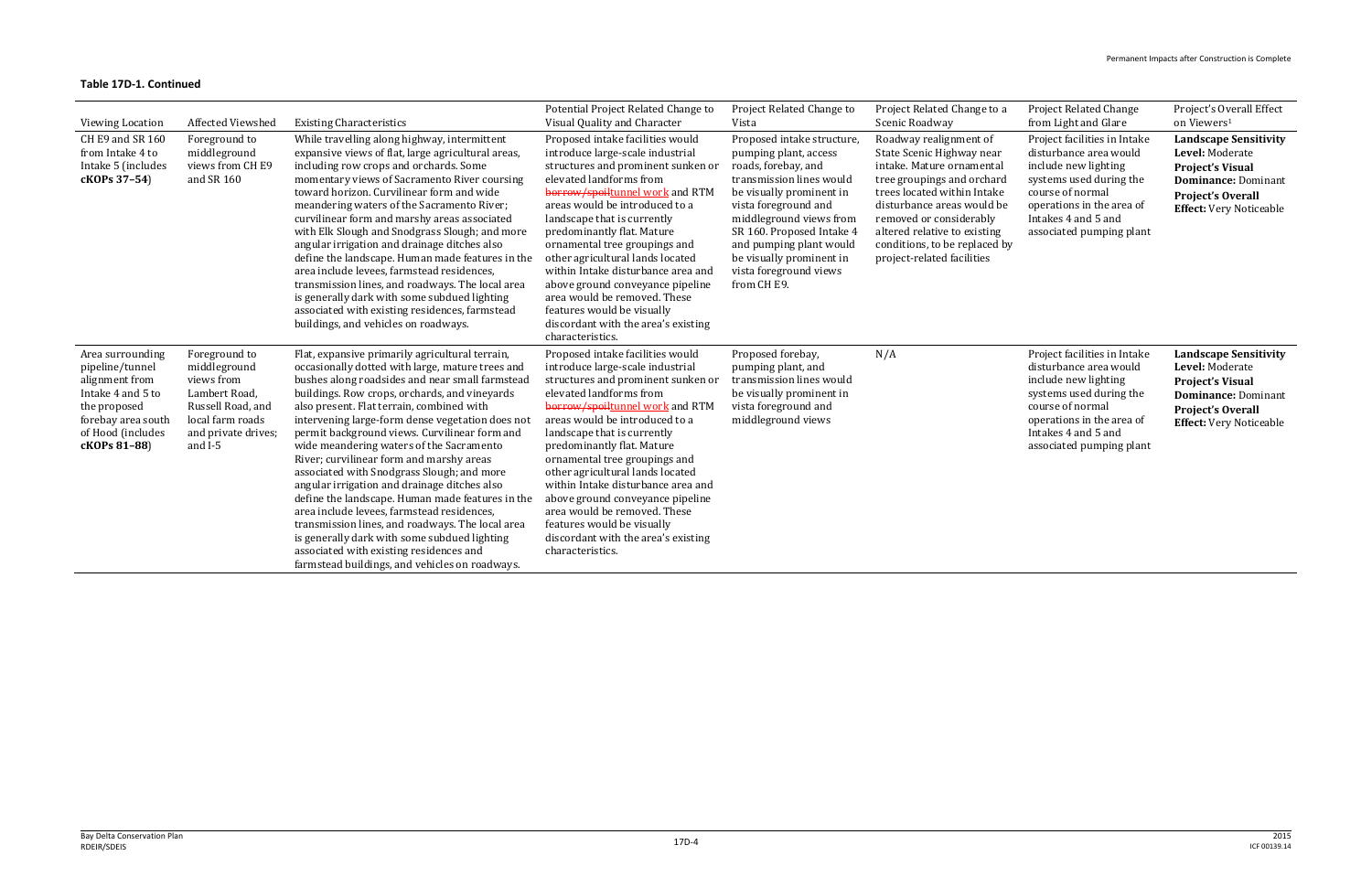|                                                                                                                                                    |                                                                                                                  |                                                                                                                                                                                                                                                                                                                                                                                                                                                                                                                                                                                                                                                                                                                                                                                                                                                                                                                                                                   | Potential Project Related Change to                                                                                                                                                                                                                                                                                                                                                                                                                                                      | Project Related Change to                                                                                                                                                                                   | Project Related Change to a                                                                                                                                                                                                                                                                                                                                                                                                                                                       | <b>Project Related Change</b>                                                                                                                                                                          | Project's Overall Effect                                                                                                                                                                                                                   |
|----------------------------------------------------------------------------------------------------------------------------------------------------|------------------------------------------------------------------------------------------------------------------|-------------------------------------------------------------------------------------------------------------------------------------------------------------------------------------------------------------------------------------------------------------------------------------------------------------------------------------------------------------------------------------------------------------------------------------------------------------------------------------------------------------------------------------------------------------------------------------------------------------------------------------------------------------------------------------------------------------------------------------------------------------------------------------------------------------------------------------------------------------------------------------------------------------------------------------------------------------------|------------------------------------------------------------------------------------------------------------------------------------------------------------------------------------------------------------------------------------------------------------------------------------------------------------------------------------------------------------------------------------------------------------------------------------------------------------------------------------------|-------------------------------------------------------------------------------------------------------------------------------------------------------------------------------------------------------------|-----------------------------------------------------------------------------------------------------------------------------------------------------------------------------------------------------------------------------------------------------------------------------------------------------------------------------------------------------------------------------------------------------------------------------------------------------------------------------------|--------------------------------------------------------------------------------------------------------------------------------------------------------------------------------------------------------|--------------------------------------------------------------------------------------------------------------------------------------------------------------------------------------------------------------------------------------------|
| <b>Viewing Location</b>                                                                                                                            | Affected Viewshed                                                                                                | <b>Existing Characteristics</b>                                                                                                                                                                                                                                                                                                                                                                                                                                                                                                                                                                                                                                                                                                                                                                                                                                                                                                                                   | Visual Quality and Character                                                                                                                                                                                                                                                                                                                                                                                                                                                             | Vista                                                                                                                                                                                                       | Scenic Roadway                                                                                                                                                                                                                                                                                                                                                                                                                                                                    | from Light and Glare                                                                                                                                                                                   | on Viewers <sup>1</sup>                                                                                                                                                                                                                    |
| CHE9, SR 160, and<br>River Road from<br>Intake 5 to Russell<br>Road, off of River<br>Road (includes<br>cKOPs 55-61 and<br>76)                      | Foreground to<br>middleground<br>views from CHE9,<br>SR 160, and River<br>Road                                   | Highway travelers experience views of large,<br>mature trees and shrubs along roadside, wide<br>meandering waters of the Sacramento River,<br>occasional expansive views of mature ornamental<br>tree groupings, row crops, vineyards, tree<br>orchards, and other agricultural land located on<br>nearby properties. Curvilinear form and wide<br>meandering waters of the Sacramento River;<br>curvilinear form and marshy areas associated<br>with Elk and Steamboat Sloughs; and more<br>angular irrigation and drainage ditches also<br>define the landscape. Human made features in the<br>area include levees, farmstead residences,<br>transmission lines, railroads, and roadways. The<br>local area is generally dark with some subdued<br>lighting associated with existing residences,<br>farmstead buildings, and vehicles on roadways.<br>Higher intensity lighting is present in more<br>developed areas such as Courtland and<br>Paintersville.   | These project features would be<br>visible from these segments of the<br>roadways, but would be located at<br>such a distance that they would not<br>dominate the view                                                                                                                                                                                                                                                                                                                   | No project features would<br>be immediately visible in<br>foreground and<br>middleground                                                                                                                    | Roadway realignment of<br>State Scenic Highway near<br>intake. Mature ornamental<br>tree groupings and orchard<br>trees located within Intake<br>disturbance and<br>borrow/spoiltunnel work<br>areas would be removed or<br>considerably altered relative<br>to existing conditions, to be<br>replaced by project-related<br>facilities. Some ornamental<br>vegetation and agricultural<br>land would be removed<br>and/or altered to build<br>proposed permanent access<br>road. | Project facilities in Intake<br>disturbance area would<br>include new lighting<br>systems used during the<br>course of normal<br>operations in the area of<br>Intake 5 and associated<br>pumping plant | <b>Landscape Sensitivity</b><br>Level: High<br><b>Project's Visual</b><br><b>Dominance: Dominant</b><br><b>Project's Overall</b><br><b>Effect:</b> Very Noticeable                                                                         |
| SR 160, River Road<br>and Isleton Road<br>from Russell Road,<br>off of River Road, to<br>Andrus Island Road<br>(includes cKOPs<br>61-70 and 93-96) | Foreground to<br>middleground<br>views of<br>surrounding area<br>from SR 160, River<br>Road, and Isleton<br>Road | Flat, expansive primarily agricultural terrain,<br>occasionally dotted with large, mature trees and<br>bushes along roadsides and near small farmstead<br>buildings. Orchards and row crops are also<br>present. The curvilinear form and wide<br>meandering waters of the Sacramento River and<br>marshy areas associated with Snodgrass, The<br>Meadows, and Georgiana Slough also defines<br>landscape. Levee roads slope down toward<br>agricultural fields on one side and toward<br>Sacramento River on the other. Views of Walnut<br>Grove and historic town of Locke. Human made<br>features in the area near include levees,<br>farmstead residences, communication towers,<br>and roadways. The local area is generally dark<br>with some subdued lighting associated with<br>existing residences, farmstead buildings, and<br>vehicles on roadways. Higher intensity lighting is<br>present in more developed areas such as Locke<br>and Walnut Grove. | Project facilities would be visible to<br>the southeast on this segment of SR<br>160. Views toward the project area<br>are limited by vegetation along SR<br>160 and Isleton Road, mature<br>ornamental tree groupings, and<br>orchards. The project area would be<br>across the river, at a lower ground<br>elevation than the raised roadway<br>and would not be visible because<br>intervening vegetation and lower<br>elevation would preclude views<br>from this side of the river. | Ventilation and shaft site<br>northwest of Twin Cities<br>Road would not be visible<br>in vista middleground<br>available from SR 160.<br>RTM area and transmission<br>lines would be visually<br>prominent | No changes to views from<br>this segment of SR 160<br>would occur. The project<br>area would be across the<br>river, at a lower ground<br>elevation than the raised<br>roadway and would not be<br>visible because intervening<br>vegetation and lower<br>elevation would preclude<br>views from this side of the<br>river.                                                                                                                                                       | Negligible                                                                                                                                                                                             | <b>Landscape Sensitivity</b><br>Level: High<br><b>Project's Visual</b><br><b>Dominance:</b><br>Subordinate<br><b>Project's Overall</b><br><b>Effect: Moderately</b><br>Noticeable<br><b>Project's Overall</b><br><b>Effect: Noticeable</b> |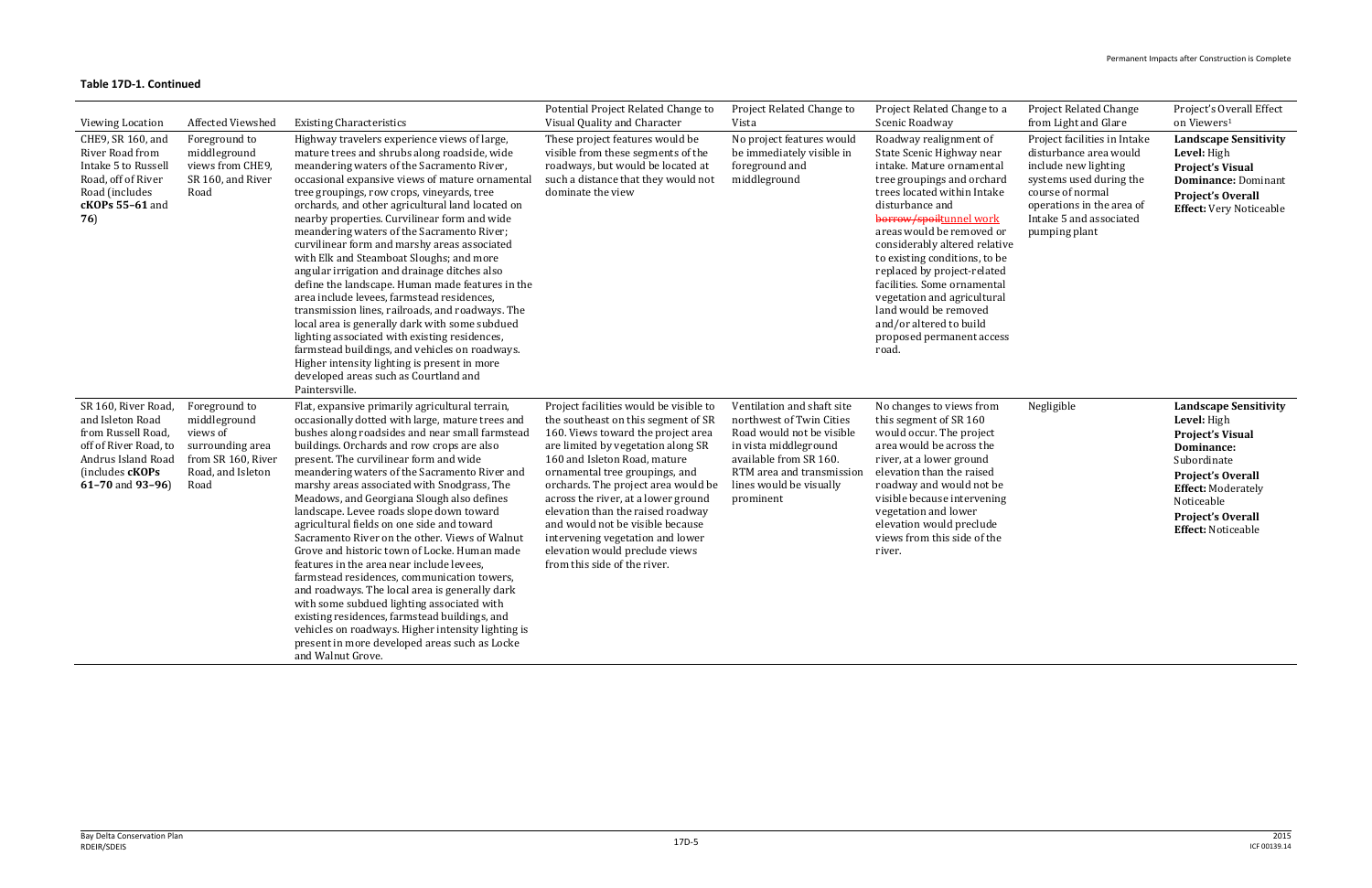| <b>Viewing Location</b>                                                                                                              | Affected Viewshed                                                                                                                                                                                                                                                            | <b>Existing Characteristics</b>                                                                                                                                                                                                                                                                                                                                                                                                                                                                                                                                                                                                                                                                                                                                                                                                                                                                                                                                   | Potential Project Related Change to<br>Visual Quality and Character                                                                                                                                                                                                                                                                                                                                                                                                                                                                                         | Project Related Change to<br>Vista                                                                                                                                                                                    | Project Related Change to a<br>Scenic Roadway | <b>Project Related Change</b><br>from Light and Glare | Project's Overall Effect<br>on Viewers <sup>1</sup>                                                                                                                     |
|--------------------------------------------------------------------------------------------------------------------------------------|------------------------------------------------------------------------------------------------------------------------------------------------------------------------------------------------------------------------------------------------------------------------------|-------------------------------------------------------------------------------------------------------------------------------------------------------------------------------------------------------------------------------------------------------------------------------------------------------------------------------------------------------------------------------------------------------------------------------------------------------------------------------------------------------------------------------------------------------------------------------------------------------------------------------------------------------------------------------------------------------------------------------------------------------------------------------------------------------------------------------------------------------------------------------------------------------------------------------------------------------------------|-------------------------------------------------------------------------------------------------------------------------------------------------------------------------------------------------------------------------------------------------------------------------------------------------------------------------------------------------------------------------------------------------------------------------------------------------------------------------------------------------------------------------------------------------------------|-----------------------------------------------------------------------------------------------------------------------------------------------------------------------------------------------------------------------|-----------------------------------------------|-------------------------------------------------------|-------------------------------------------------------------------------------------------------------------------------------------------------------------------------|
| Area surrounding<br>pipeline/tunnel<br>alignment from<br>Russell Road to<br>Sacramento River,<br>near River and<br>Vorden Roads      | Foreground to<br>middleground<br>views of<br>surrounding area<br>from Russell Road;<br>Herzog Road; River<br>Road; Alfalfa Plant<br>Road; and Vorden<br>Road.                                                                                                                | Flat, expansive primarily agricultural terrain. Flat<br>terrain, combined with intervening large-form<br>dense vegetation does not permit background<br>views from roadways. Orchards and row crops<br>are also present. Curvilinear form and wide<br>meandering waters of the Sacramento River and<br>marshy areas associated with Snodgrass Slough<br>also defines landscape. Human made features in<br>the area near include levees, farmstead<br>residences, communication towers, and<br>roadways. The local area is generally dark with<br>some subdued lighting associated with existing<br>residences, farmstead buildings, and vehicles on<br>roadways.                                                                                                                                                                                                                                                                                                  | Project facilities would considerably<br>alter area's existing character,<br>introducing large-scale visually<br>towering industrial structures and<br>new landforms that would be<br>discordant with the area's existing<br>characteristics. Proposed<br>permanent access roads would<br>minimally alter area's visual<br>character due to presence of<br>existing paved and unpaved roads<br>in the area and includes the Vorden<br>Road connection to shaft site<br>northeast of Sacramento River                                                        | Ventilation and shaft site<br>northwest of Twin Cities<br>Road and transmission<br>lines would be visible in<br>vista foreground available<br>from Twin Cities Road and<br>middleground available<br>from River Road. | N/A                                           | Negligible                                            | <b>Landscape Sensitivity</b><br>Level: Moderate<br><b>Project's Visual</b><br><b>Dominance: Dominant</b><br>Project's Overall<br><b>Effect:</b> Very Noticeable         |
| Area surrounding<br>pipeline/tunnel<br>alignment from<br>Sacramento River,<br>near River and<br>Vorden Roads, to<br>Georgiana Slough | Foreground views<br>of surrounding<br>area from South<br>River Road; River<br>Road; Isleton Road;<br>Leary Road;<br>Georgiana Slough<br>Road; Tyler Island<br>Road; Andrus<br>Island Road; CH E9;<br>SR 160; Ko Ket<br>Resort; and other<br>nearby roads in the<br>vicinity. | Flat, expansive primarily agricultural terrain,<br>occasionally dotted with large, mature trees along<br>roadsides and near small farmstead buildings, as<br>well as thick vegetation associated with orchards.<br>Curvilinear form and wide meandering waters of<br>the Sacramento River; curvilinear form and<br>marshy areas associated with Georgiana Slough;<br>and more angular irrigation and drainage ditches<br>also define the landscape. Flat terrain, combined<br>with intervening large-form dense vegetation<br>does not permit background views from<br>roadways. Human made features in the area<br>include levees, farmstead residences,<br>communication towers, and roadways. The local<br>area is generally dark with some subdued lighting<br>associated with existing residences, farmstead<br>buildings, and vehicles on roadways. Higher<br>intensity lighting off in distance in more<br>developed areas such as Locke and Walnut Grove. | Proposed permanent access roads<br>would minimally alter area's visual<br>character due to presence of<br>existing paved and unpaved roads<br>in the area and includes the Isleton<br>Road connection to shaft site south<br>of Sacramento River.                                                                                                                                                                                                                                                                                                           | RTM area and transmission N/A<br>lines would be visually<br>prominent in vista<br>available from Isleton Road                                                                                                         |                                               | Negligible                                            | <b>Landscape Sensitivity</b><br>Level: Moderate<br><b>Project's Visual</b><br>Dominance:<br>Subordinate<br>Project's Overall<br><b>Effect: Moderately</b><br>Noticeable |
| Area surrounding<br>pipeline/tunnel<br>alignment from<br>Georgiana Slough<br>to North<br>Mokelumne River                             | Foreground to<br>middleground<br>views from<br>Georgiana Slough<br>Road; Tyler Island<br>Road; Andrus<br>Island Road; CH E9;<br>SR 160; Georgiana<br>Slough Fishing<br>Access; and other<br>vicinity.                                                                        | Flat, expansive primarily agricultural terrain,<br>occasionally dotted with large, mature trees along<br>roadsides and near small farmstead buildings, as<br>well as thick vegetation associated with orchards.<br>Curvilinear form and marshy areas of Georgiana<br>Slough, and North Mokelumne River; and more<br>angular irrigation and drainage ditches also<br>define the landscape. Flat terrain, combined with<br>intervening large-form dense vegetation does not<br>permit background views from roadways. Human<br>nearby roads in the made features in the area include levees,<br>farmstead residences, communication towers,<br>and roadways. The local area is generally dark<br>with some subdued lighting associated with<br>existing residences, farmstead buildings, and<br>vehicles on roadways.                                                                                                                                               | Proposed RTM area would<br>considerably alter character of area<br>through introduction of a large new<br>sunken or elevated landform to a<br>landscape that is currently<br>predominantly flat. Proposed<br>permanent access roads would<br>minimally alter area's visual<br>character due to presence of<br>existing paved and unpaved roads<br>in the area and includes the<br>following locations:<br>Brunk and Tyler Island Road<br>connection<br>Tyler Island Road connection to<br>shaft site north of North Mokelumne<br>River tunnel undercrossing | N/A                                                                                                                                                                                                                   | N/A                                           | Negligible                                            | <b>Landscape Sensitivity</b><br>Level: Moderate<br><b>Project's Visual</b><br><b>Dominance: Dominant</b><br><b>Project's Overall</b><br><b>Effect:</b> Very Noticeable  |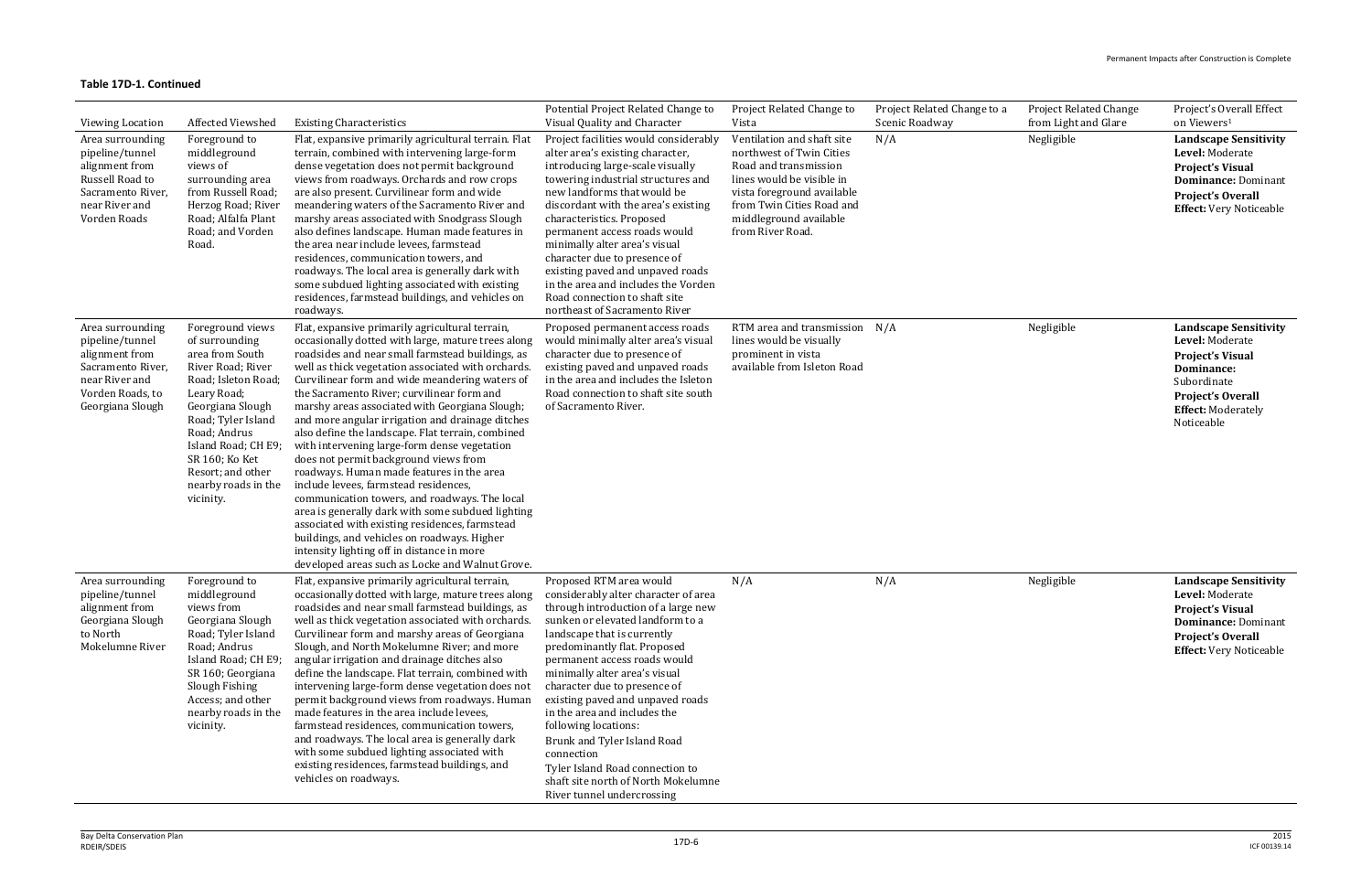| Viewing Location                                                                                                             | Affected Viewshed                                                                                                                                                                                                                                                                                                          | <b>Existing Characteristics</b>                                                                                                                                                                                                                                                                                                                                                                                                                                                                                                                                                                                                                                                                                                                                                                                                                                                                                                 | Potential Project Related Change to<br>Visual Quality and Character                                                                                                                                                                                                                                                                                                                                                                                                                                                                                        | Project Related Change to<br>Vista                                                                                                                                                                                                                                                                                                             | Project Related Change to a<br>Scenic Roadway | <b>Project Related Change</b><br>from Light and Glare | Project's Overall Effect<br>on Viewers <sup>1</sup>                                                                                                                     |
|------------------------------------------------------------------------------------------------------------------------------|----------------------------------------------------------------------------------------------------------------------------------------------------------------------------------------------------------------------------------------------------------------------------------------------------------------------------|---------------------------------------------------------------------------------------------------------------------------------------------------------------------------------------------------------------------------------------------------------------------------------------------------------------------------------------------------------------------------------------------------------------------------------------------------------------------------------------------------------------------------------------------------------------------------------------------------------------------------------------------------------------------------------------------------------------------------------------------------------------------------------------------------------------------------------------------------------------------------------------------------------------------------------|------------------------------------------------------------------------------------------------------------------------------------------------------------------------------------------------------------------------------------------------------------------------------------------------------------------------------------------------------------------------------------------------------------------------------------------------------------------------------------------------------------------------------------------------------------|------------------------------------------------------------------------------------------------------------------------------------------------------------------------------------------------------------------------------------------------------------------------------------------------------------------------------------------------|-----------------------------------------------|-------------------------------------------------------|-------------------------------------------------------------------------------------------------------------------------------------------------------------------------|
| Area surrounding<br>pipeline/tunnel<br>alignment from<br>North Mokelumne<br>River to Woodward<br>Canal (includes<br>cKOP 98) | Foreground to<br>middleground<br>views from Staten<br>Island levee,<br><b>Bouldin Island</b><br>levee, Kettleman<br>Lane, Venice Island<br>Levee, Mandeville<br>Island levee, Bacon<br>Island levee, Bacon<br>Island Road, and<br>Woodward Island<br>levee; SR 12; and<br>the Burlington<br>Northern Santa Fe<br>Railroad. | Flat, expansive primarily agricultural terrain,<br>occasionally dotted with large, mature trees along<br>levees and roadsides. Flat terrain, combined with<br>intervening large-form dense vegetation does not<br>permit background views from roadways. The<br>curvilinear form and marshy areas of North<br>Mokelumne River, South Mokelumne River,<br>Potato Slough, San Joaquin River, Connection<br>Slough, Middle River, and Old River; and the<br>straight form of Woodward Canal defines the<br>landscape. Angular irrigation and drainage<br>ditches also define the landscape. Human made<br>features in the area include levees, farmstead<br>residences, communication towers, transmission<br>lines, railroads, and roadways. The local area is<br>generally dark with some subdued lighting<br>associated with existing residences, marinas,<br>farmstead buildings, passing trains, and vehicles<br>on roadways. | Proposed permanent access roads<br>would minimally alter area's visual<br>character due to presence of<br>existing paved and unpaved roads<br>in the area and includes the<br>following locations:<br>Venice Island Road connection to<br>shaft site north of San Joaquin River<br>N. Bacon Island Road connection to<br>shaft site north of Connection<br>Slough<br>N. Bacon Island Road connection to<br>shaft site west of Middle River<br>S. Bacon Island Road connection to<br>shaft site west of Middle River and<br>north of Old River/Railroad Cut | Ventilation and shaft site<br>north of SR 12 and<br>transmission lines would<br>be visible in vista<br>foreground available from<br>SR 12. Ventilation and<br>shaft site on Bacon Island<br>would not be visible from<br>Bacon Island Road because<br>of levees, vegetation, and<br>low profile but<br>transmission lines would<br>be visible. | N/A                                           | Negligible                                            | <b>Landscape Sensitivity</b><br>Level: Moderate<br><b>Project's Visual</b><br>Dominance:<br>Subordinate<br>Project's Overall<br><b>Effect: Moderately</b><br>Noticeable |
| Travelling by boat<br>on Middle River<br>between<br><b>Connection Slough</b><br>and Empire Cut                               | Foreground to<br>middleground<br>views from Middle<br><b>River of Mandeville</b><br>Island levee; Bacon<br>Island levee; Bacon<br>Island Road; and<br>the Burlington<br>Northern Santa Fe<br>Railroad.                                                                                                                     | Narrow riparian vegetation strips along levees<br>with occasional islands within the waterways.<br>Riparian vegetation is primarily herbaceous. The<br>curvilinear form and marshy areas of San Joaquin<br>River, Connection Slough, and Middle River; and<br>the straight form of Columbia Cut and Empire Cut<br>defines the landscape. Human made features in<br>the area include levees, farmstead residences,<br>communication towers, transmission lines,<br>railroads, and roadways. The local area is<br>generally dark with some subdued lighting<br>associated with existing residences, marinas,<br>farmstead buildings, boats, passing trains, and<br>vehicles on roadways.                                                                                                                                                                                                                                          | Proposed RTM area would<br>considerably alter character of area<br>through introduction of a large new<br>sunken or elevated landform to a<br>landscape that is currently<br>predominantly flat.                                                                                                                                                                                                                                                                                                                                                           | N/A                                                                                                                                                                                                                                                                                                                                            | N/A                                           | Negligible                                            | <b>Landscape Sensitivity</b><br>Level: Moderate<br><b>Project's Visual</b><br><b>Dominance: Dominant</b><br>Project's Overall<br><b>Effect:</b> Very Noticeable         |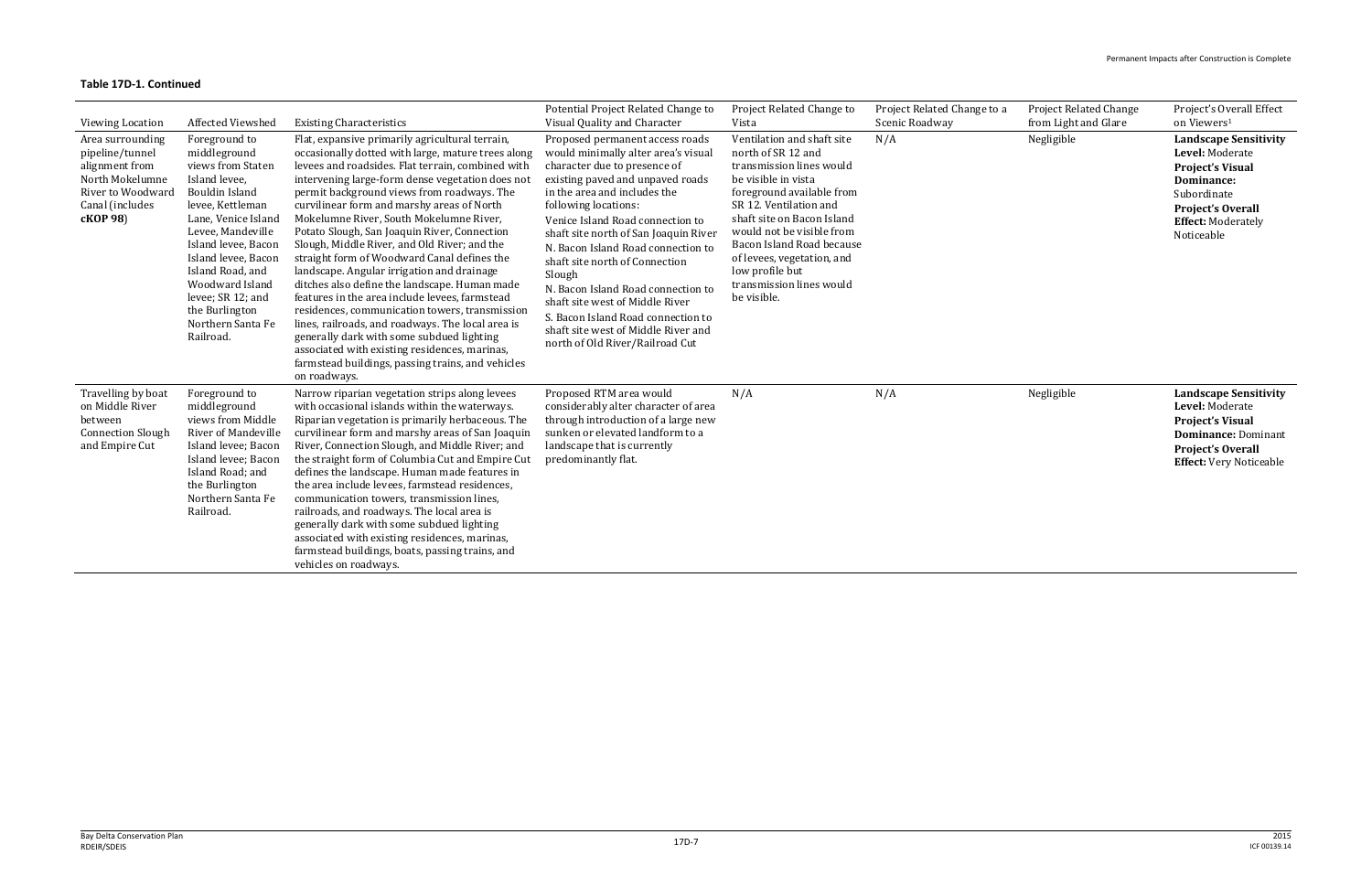| Viewing Location                                                                                                                                     | Affected Viewshed                                                                                                                                                                                                                                                  | <b>Existing Characteristics</b>                                                                                                                                                                                                                                                                                                                                                                                                                                                                                                                                                                                                                                                                                                                                                                                                                                                                                                                                                                                                                                                                                                                                                           | Potential Project Related Change to<br>Visual Quality and Character                                                                                                                                                                                                                                                                                                                                                                                 | Project Related Change to<br>Vista                                                                                                                                                                                                                                                                                                                                                                       | Project Related Change to a<br>Scenic Roadway | <b>Project Related Change</b><br>from Light and Glare | Project's Overall Effect<br>on Viewers <sup>1</sup>                                                                                                                            |
|------------------------------------------------------------------------------------------------------------------------------------------------------|--------------------------------------------------------------------------------------------------------------------------------------------------------------------------------------------------------------------------------------------------------------------|-------------------------------------------------------------------------------------------------------------------------------------------------------------------------------------------------------------------------------------------------------------------------------------------------------------------------------------------------------------------------------------------------------------------------------------------------------------------------------------------------------------------------------------------------------------------------------------------------------------------------------------------------------------------------------------------------------------------------------------------------------------------------------------------------------------------------------------------------------------------------------------------------------------------------------------------------------------------------------------------------------------------------------------------------------------------------------------------------------------------------------------------------------------------------------------------|-----------------------------------------------------------------------------------------------------------------------------------------------------------------------------------------------------------------------------------------------------------------------------------------------------------------------------------------------------------------------------------------------------------------------------------------------------|----------------------------------------------------------------------------------------------------------------------------------------------------------------------------------------------------------------------------------------------------------------------------------------------------------------------------------------------------------------------------------------------------------|-----------------------------------------------|-------------------------------------------------------|--------------------------------------------------------------------------------------------------------------------------------------------------------------------------------|
| Area surrounding<br>pipeline/tunnel<br>alignment from<br>Woodward Canal to<br>Byron Highway<br>(includes cKOPs<br>99, 100, 107-111,<br>254, and 255) | Foreground to<br>middleground<br>views from<br>Woodward Island<br>levee, Victoria<br>Island levee, Coney<br>Island levee,<br>Herdlyn Road,<br>Lindemann Road,<br>Kelso Road, and<br>Byron Highway; SR<br>4 and CH J4; and<br>River's End Marina<br>& Boat Storage. | Flat, expansive primarily agricultural terrain,<br>occasionally dotted with large, mature trees along<br>roadsides. Flat terrain, combined with<br>intervening large-form dense vegetation does not<br>permit background views from roadways in some<br>locations. The curvilinear form and marshy areas<br>of Old River; straight form of Woodward Canal,<br>North Victoria Canal, Victoria Canal, West Canal,<br>Fabian and Bell Canal, and Grant Line Canal; the<br>angular form of Central Valley Project Canal; and<br>open water of the Clifton Court Forebay defines<br>the landscape. Angular irrigation and drainage<br>ditches also define the landscape. Human made<br>features in the area include levees, farmstead<br>residences, communication towers, transmission<br>lines, and roadways. The local area is generally<br>dark with some subdued lighting associated with<br>existing residences, marinas, farmstead buildings,<br>industrial areas, boats, and vehicles on roadways.<br>The River's End Marina & Boat Storage is located<br>at junction of Lindeman Road, Central Valley<br>Project Canal, and Old River and includes some<br>residences and businesses. | Proposed RTM area would<br>considerably alter character of area<br>through introduction of a large new<br>sunken or elevated landform to a<br>landscape that is currently<br>predominantly flat. Proposed<br>permanent access roads would<br>minimally alter area's visual<br>character due to presence of<br>existing paved and unpaved roads<br>in the area and includes the SR 4<br>connection to shaft sites north and<br>south of the highway. | Ventilation and shaft site<br>north of SR 4 and<br>transmission lines would<br>be visible in vista<br>foreground available from<br>SR 4. RTM area would be<br>visually prominent from SR<br>4. Byron Tract Forebay<br>would introduce a large<br>scale water body into vista<br>from Lindemann Road.<br>Spoil/borrow area and<br>transmission lines may be<br>visually prominent from<br>Lindemann Road. | N/A                                           | Negligible                                            | <b>Landscape Sensitivity</b><br>Level: Moderate<br><b>Project's Visual</b><br>Dominance:<br>Subordinate<br><b>Project's Overall</b><br><b>Effect: Moderately</b><br>Noticeable |
| Travelling by boat<br>on Woodward<br>Canal and Old<br>River, from<br>Woodward Canal to<br>SR 4 bridge                                                | Foreground to<br>middleground<br>views from<br>Woodward Canal<br>and Old River to<br>Old River levees;<br>Woodward Island<br>levees; Victoria<br>Island levees; and<br>SR 4.                                                                                       | Narrow riparian vegetation strips along levees<br>with occasional islands within the waterways.<br>Riparian vegetation is primarily herbaceous. The<br>curvilinear form and marshy areas of San Joaquin<br>River, Connection Slough, Middle River, and<br>Latham Slough; and straight Columbia and<br>Empire Cuts defines the landscape. Human made<br>features in the area include levees, farmstead<br>residences, communication towers, transmission<br>lines, and roadways. The local area is generally<br>dark with some subdued lighting associated with<br>existing residences, marinas, farmstead buildings,<br>boats, and vehicles on roadways.                                                                                                                                                                                                                                                                                                                                                                                                                                                                                                                                  | Proposed RTM area would<br>considerably alter character of area<br>through introduction of a large new<br>sunken or elevated landform to a<br>landscape that is currently<br>predominantly flat.                                                                                                                                                                                                                                                    | N/A                                                                                                                                                                                                                                                                                                                                                                                                      | N/A                                           | Negligible                                            | <b>Landscape Sensitivity</b><br>Level: Moderate<br><b>Project's Visual</b><br><b>Dominance: Dominant</b><br><b>Project's Overall</b><br><b>Effect:</b> Very Noticeable         |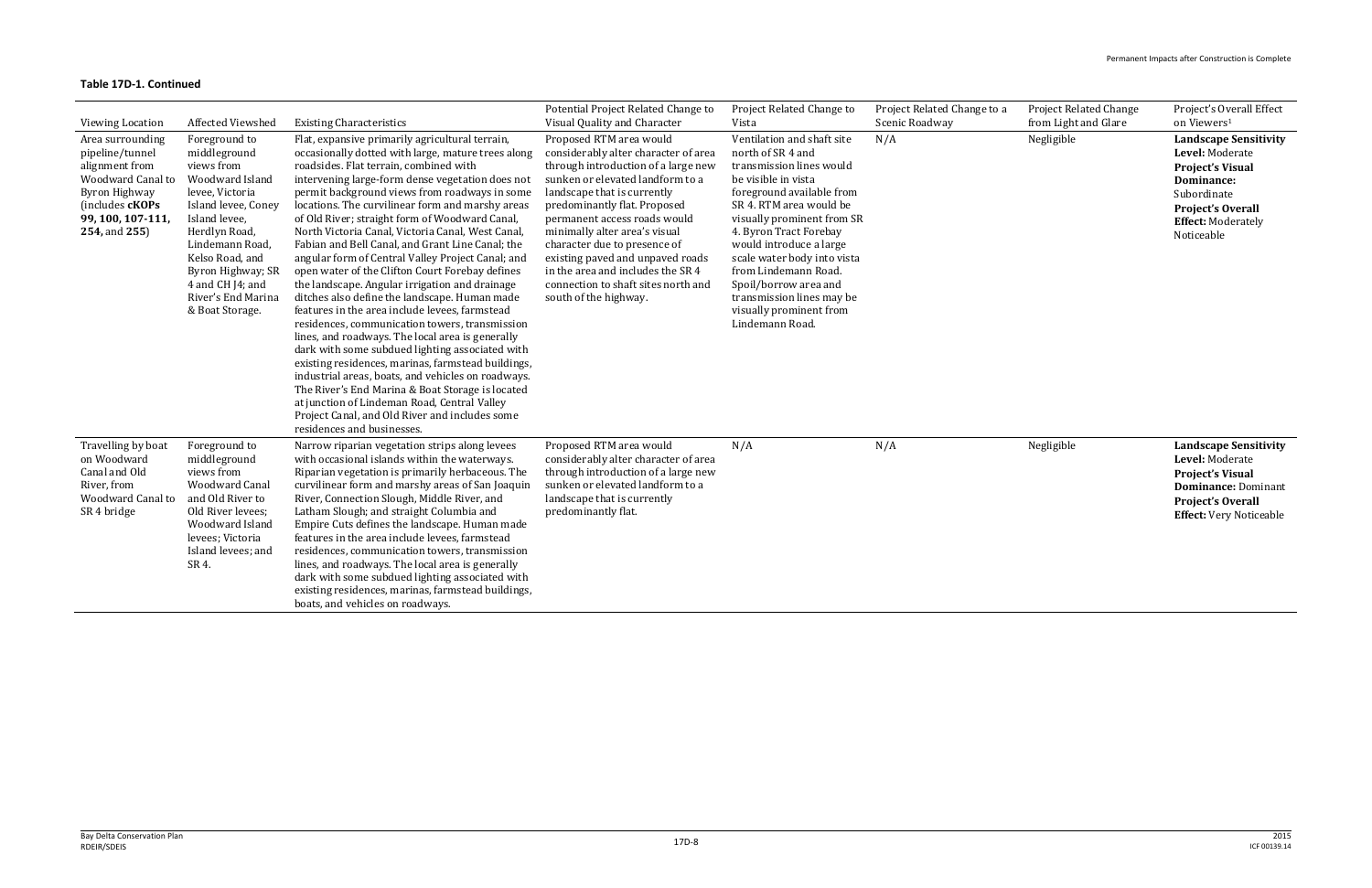| <b>Viewing Location</b>                                                                            | Affected Viewshed                                                                                                                                                                                                                       | <b>Existing Characteristics</b>                                                                                                                                                                                                                                                                                                                                                                                                                                                                                                                                                                                                                                                                                                                                                                                                                                                                                                                                                        | Potential Project Related Change to<br>Visual Quality and Character                                                                                                                                                                                                                                                                                                                                                                                                                                                                                                                                                                        | Project Related Change to<br>Vista | Project Related Change to a<br>Scenic Roadway | <b>Project Related Change</b><br>from Light and Glare                    | Project's Overall Effect<br>on Viewers <sup>1</sup>                                                                                                                    |
|----------------------------------------------------------------------------------------------------|-----------------------------------------------------------------------------------------------------------------------------------------------------------------------------------------------------------------------------------------|----------------------------------------------------------------------------------------------------------------------------------------------------------------------------------------------------------------------------------------------------------------------------------------------------------------------------------------------------------------------------------------------------------------------------------------------------------------------------------------------------------------------------------------------------------------------------------------------------------------------------------------------------------------------------------------------------------------------------------------------------------------------------------------------------------------------------------------------------------------------------------------------------------------------------------------------------------------------------------------|--------------------------------------------------------------------------------------------------------------------------------------------------------------------------------------------------------------------------------------------------------------------------------------------------------------------------------------------------------------------------------------------------------------------------------------------------------------------------------------------------------------------------------------------------------------------------------------------------------------------------------------------|------------------------------------|-----------------------------------------------|--------------------------------------------------------------------------|------------------------------------------------------------------------------------------------------------------------------------------------------------------------|
| <b>Byron Highway</b><br>from Clifton Court<br>Road to Lindeman<br>Road (includes<br>cKOPs 102-106) | Foreground to<br>middleground<br>views from Byron<br>Highway, Clifton<br>Court Road,<br>Herdlyn Road,<br>Mountain House<br>Road, Byron-<br>Bethany Road,<br>Lindemann Road,<br>and Kelso Road; CH<br>J4; and Union<br>Pacific Railroad. | Large, flat agricultural areas to north, in close<br>proximity to hulking water conveyance features<br>associated with Clifton Court Forebay, and south<br>of highway. California Aqueduct and Central<br>Valley Project Canal visible from highway.<br>Transmission lines and a raised railroad bed on<br>berm, running parallel to the northeast of the<br>highway, are prominent in the immediate<br>foreground. Some undulating elevated<br>topography is visible in the foreground and<br>Mount Diablo and the Black Hills are visible in the<br>middleground and background. Angular<br>irrigation and drainage ditches also define the<br>landscape. Human made features in the area<br>include levees, farmstead residences,<br>communication towers, transmission lines,<br>railroads, roadways, and California Aqueduct<br>infrastructure. The local area is generally dark<br>with lighting associated with residences, boats,<br>trains, vehicles, and forebay facilities. | Loss of large agricultural area to<br>accommodate the proposed forebay.<br>Proposed borrow/spoiltunnel work<br>area would considerably alter<br>character of area through<br>introduction of a large new sunken<br>or elevated landform to a landscape<br>that is currently predominantly flat.<br>Introduction of a new, large water<br>body.                                                                                                                                                                                                                                                                                             | N/A                                | N/A                                           | Negligible                                                               | <b>Landscape Sensitivity</b><br>Level: Low<br><b>Project's Visual</b><br><b>Dominance: Dominant</b><br><b>Project's Overall</b><br><b>Effect:</b> Very Noticeable      |
| Head of Old River<br>at San Joaquin<br>River<br>(Alternatives 2A)                                  | Foreground to<br>background views<br>of surrounding<br>area from Upper<br>Roberts Island and<br><b>Stewarts Tract.</b>                                                                                                                  | Flat, expansive primarily agricultural terrain,<br>occasionally dotted with large, mature trees. View<br>also characterized by curvilinear form of San<br>Joaquin and Old Rivers, more angular irrigation<br>and drainage ditches, fluid nature of water, and<br>riverine and riparian vegetation also define the<br>landscape. The view includes an impressive,<br>prominent view of Mount Diablo in background.<br>Human made features in area include levees and<br>roadways. The local area is generally dark with<br>lighting associated with boats traveling on the<br>San Joaquin River and Old River.<br>Source: Data compiled by DHCCP in 2010 and revised by ICF in 2011 and 2012.                                                                                                                                                                                                                                                                                           | The large scale of the proposed<br>operable barrier would span across<br>Old River and alter area's existing<br>character by introducing a large-<br>scale industrial structure that is<br>visually discordant with the area's<br>existing characteristics. Operable<br>barrier would have a boat lock to<br>permit continued boat access to the<br>San Joaquin River and Old River.<br>Any borrow/spoiltunnel work area<br>associated with construction of the<br>barrier would also alter landforms<br>by creating prominent sunken or<br>elevated features. Short segment of<br>new transmission lines would be<br>visible in the area. | N/A                                | N/A                                           | Proposed operable barrier<br>would require elevated<br>security lighting | <b>Landscape Sensitivity</b><br>Level: Moderate<br><b>Project's Visual</b><br><b>Dominance: Dominant</b><br><b>Project's Overall</b><br><b>Effect:</b> Very Noticeable |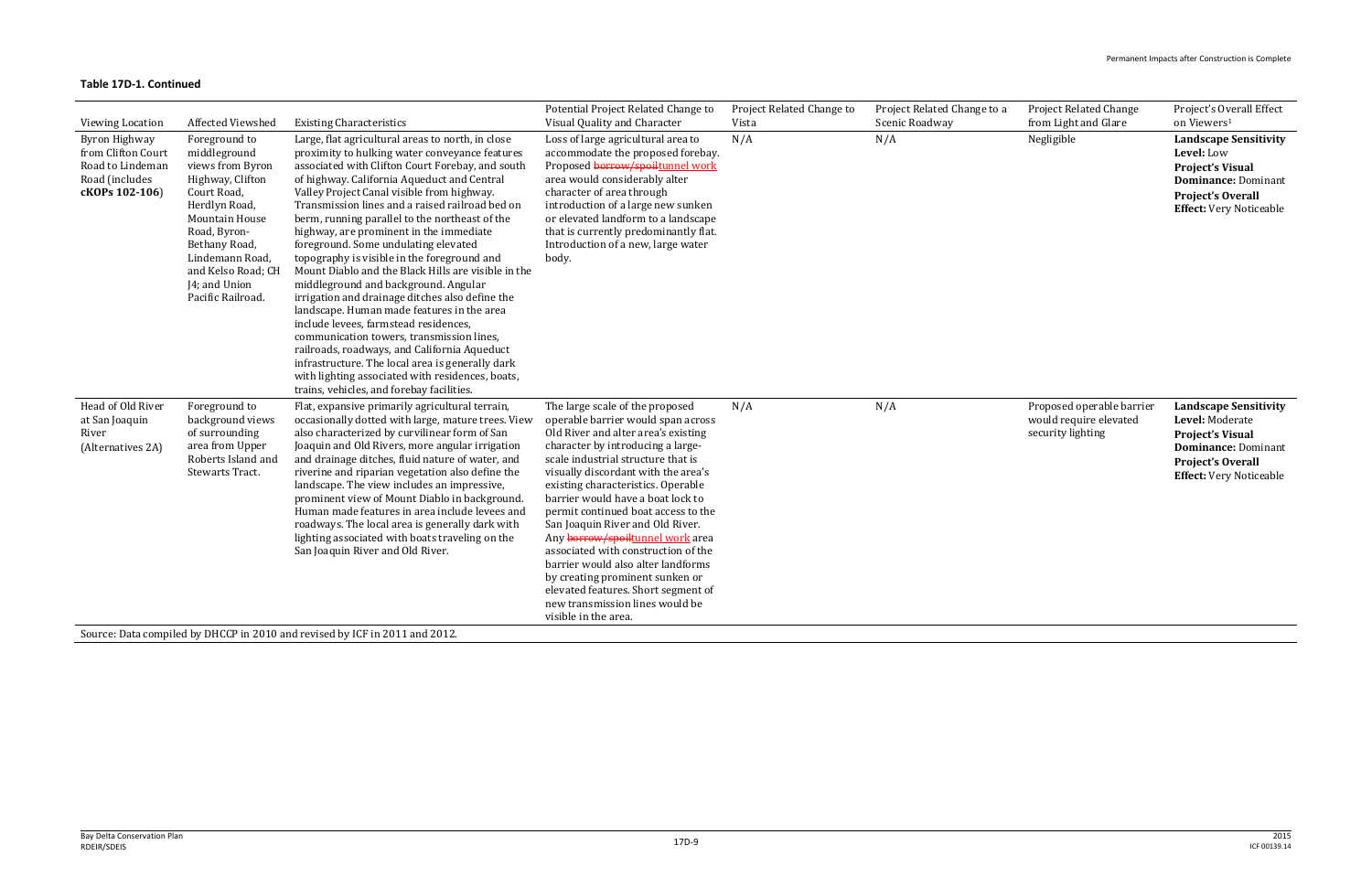### 1 **Table 17D-2. East Alignment Alternatives (1B, 2B, and 6B)**

| <b>Viewing Location</b><br>CH E9 and SR 160 from<br><b>cKOP 1</b> to Intake 1<br>(includes $cKOPs$ 2-7) | Affected Viewshed<br>Foreground and<br>middleground views<br>from CH E9, SR 160, and<br>Cliff's Marina | <b>Existing Characteristics</b><br>Highway travelers experience views of<br>large, mature trees and shrubs along<br>roadside, wide meandering waters of the<br>Sacramento River, intermittent expansive<br>views of flat, large agricultural areas<br>depending on traveler's perspective on<br>this segment of CH E9 and SR 160 that<br>includes row crops and orchards. Angular<br>irrigation and drainage ditches also define<br>the landscape. Human made features in<br>the area include levees, farmstead<br>residences, transmission lines, railroads,<br>and roadways. The local area is generally<br>dark with some subdued lighting<br>associated with existing residences,<br>farmstead buildings, and vehicles on<br>roadways.                                                                                                                                                                                                               | Potential Project Related Change to<br>Visual Character<br>Proposed intake facilities would<br>introduce large-scale industrial<br>structures and prominent sunken or<br>elevated landforms from<br>borrow/spoiltunnel work and RTM<br>areas would be introduced to a<br>landscape that is currently<br>predominantly flat. New transmission<br>lines would be visible near new canal.<br>New canal right-of-way with levee<br>would result in a considerable loss of<br>agricultural land, change in landform,<br>and increase in surface water area<br>compared to existing conditions and<br>would introduce a large industrial scale<br>structure to the area. These features<br>would be visually discordant with the<br>area's existing characteristics. | Project Related Change to<br>Vista<br>N/A                                                                                                                                                                                                          | <b>Project Related</b><br>Change to a Scenic<br>Roadway<br>Roadway<br>realignment of<br><b>State Scenic</b><br>Highway near<br>intake. Mature<br>ornamental tree<br>groupings and<br>orchard trees<br>located within<br>Intake disturbance<br>areas and RTM<br>area would be<br>removed or<br>considerably<br>altered relative to<br>existing conditions,<br>to be replaced by<br>project-related | Project Related Change to<br>Light and Glare<br>Project facilities in Intake<br>disturbance area would<br>include new lighting<br>systems used during the<br>course of normal<br>operations in the area of<br>Intakes 1 and 2 associated<br>pumping plants and surge<br>shafts | Project's Overall Effect<br>on Viewers<br><b>Landscape Sensitivity</b><br>Level: High<br><b>Project's Visual</b><br><b>Dominance: Dominant</b><br><b>Project's Overall</b><br><b>Effect:</b> Very Noticeable |
|---------------------------------------------------------------------------------------------------------|--------------------------------------------------------------------------------------------------------|----------------------------------------------------------------------------------------------------------------------------------------------------------------------------------------------------------------------------------------------------------------------------------------------------------------------------------------------------------------------------------------------------------------------------------------------------------------------------------------------------------------------------------------------------------------------------------------------------------------------------------------------------------------------------------------------------------------------------------------------------------------------------------------------------------------------------------------------------------------------------------------------------------------------------------------------------------|----------------------------------------------------------------------------------------------------------------------------------------------------------------------------------------------------------------------------------------------------------------------------------------------------------------------------------------------------------------------------------------------------------------------------------------------------------------------------------------------------------------------------------------------------------------------------------------------------------------------------------------------------------------------------------------------------------------------------------------------------------------|----------------------------------------------------------------------------------------------------------------------------------------------------------------------------------------------------------------------------------------------------|---------------------------------------------------------------------------------------------------------------------------------------------------------------------------------------------------------------------------------------------------------------------------------------------------------------------------------------------------------------------------------------------------|--------------------------------------------------------------------------------------------------------------------------------------------------------------------------------------------------------------------------------------------------------------------------------|--------------------------------------------------------------------------------------------------------------------------------------------------------------------------------------------------------------|
| CH E9 and SR 160 from<br>Intake 1 to Intake 2<br>(includes $cKOPs 8-18$ )                               | Foreground and<br>middleground views<br>from CH E9 SR 160, and<br>Clarksburg Marina                    | Flat, expansive primarily agricultural<br>terrain, occasionally dotted with large,<br>mature trees and bushes along roadsides<br>and near small farmstead buildings.<br>Orchards also present. Curvilinear form<br>and wide meandering waters of the<br>Sacramento River, curvilinear form and<br>marshy areas associated with Elk Slough,<br>and more angular irrigation and drainage<br>ditches also define the landscape. Levee<br>roads slope down toward agricultural<br>fields on one side and toward Sacramento<br>River on the other. Human made features<br>in the area include levees, farmstead<br>residences, railroads, roadways, the Sugar<br>Mill complex, and the town of Clarksburg.<br>The local area is generally dark with some<br>subdued lighting associated with existing<br>residences, farmstead buildings, and<br>vehicles on roadways. Higher intensity<br>lighting is present in more developed<br>areas such as Clarksburg. | Proposed intake facilities would<br>introduce large-scale industrial<br>structures and prominent sunken or<br>elevated landforms from<br>borrow/spoiltunnel work and RTM<br>areas would be introduced to a<br>landscape that is currently<br>predominantly flat. New transmission<br>lines would be visible near new canal.<br>New canal right-of-way with levee<br>would result in a considerable loss of<br>agricultural land, change in landform,<br>and increase in surface water area<br>compared to existing conditions and<br>would introduce a large industrial scale<br>structure to the area. These features<br>would be visually discordant with the<br>area's existing characteristics.                                                            | Proposed intake<br>structures, pumping<br>plants, surge shafts, access<br>roads, borrow/spoiltunne<br>work and RTM areas, and<br>transmission lines would<br>be visually prominent in<br>vista foreground and<br>middleground views from<br>CH E9. | facilities<br>Roadway<br>realignment of<br><b>State Scenic</b><br>Highway near<br>intake. Mature<br>ornamental tree<br>groupings and<br>orchard trees<br>located within<br>Intake disturbance<br>areas would be<br>removed or<br>considerably<br>altered relative to<br>existing conditions,<br>to be replaced by<br>project-related<br>facilities                                                | Project facilities in Intake<br>disturbance area would<br>include new lighting<br>systems used during the<br>course of normal<br>operations in the area of<br>Intakes 1 and 2 associated<br>pumping plants and surge<br>shafts                                                 | <b>Landscape Sensitivity</b><br>Level: High<br><b>Project's Visual</b><br><b>Dominance: Dominant</b><br><b>Project's Overall</b><br><b>Effect: Very Noticeable</b>                                           |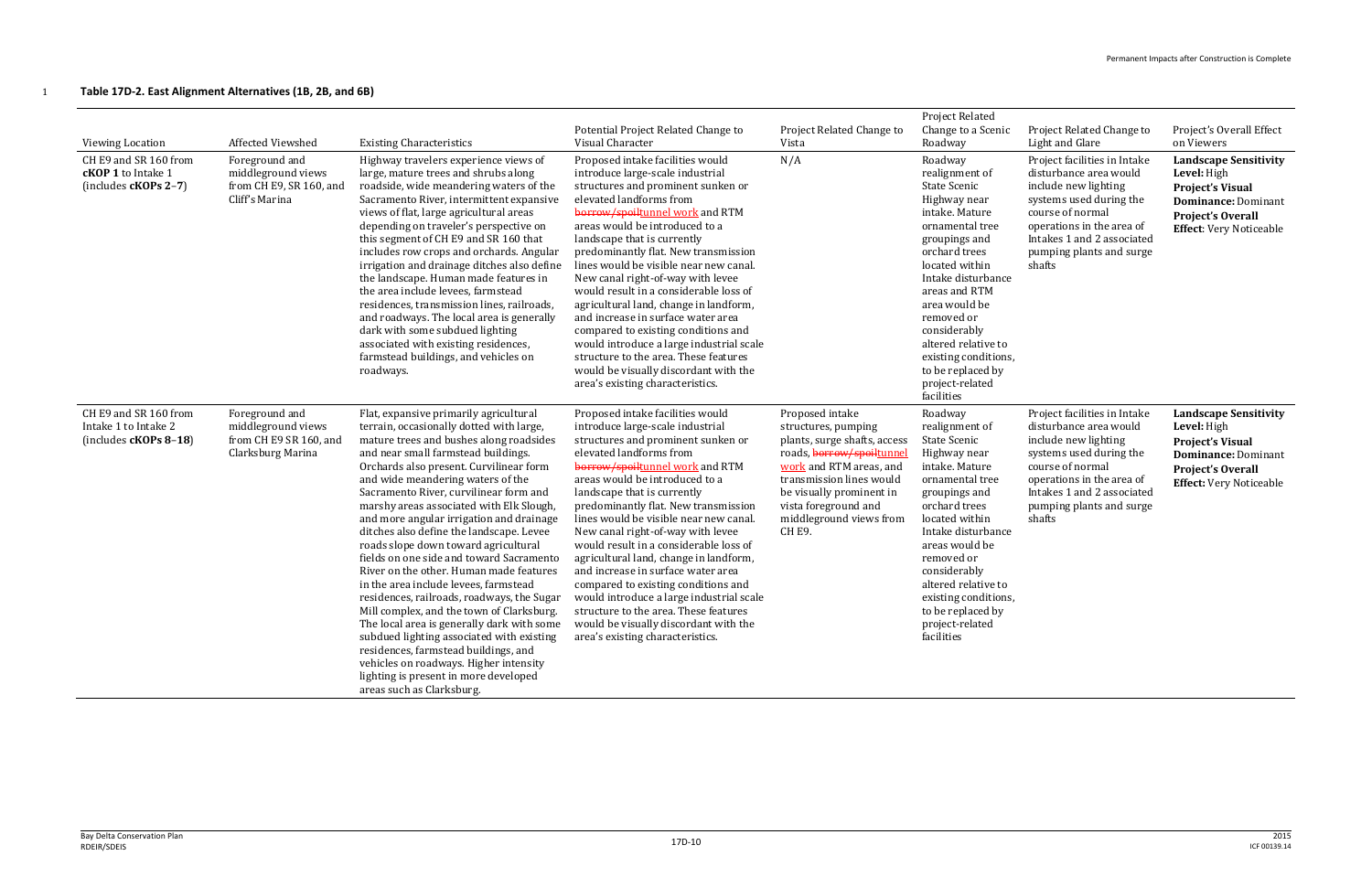| <b>Viewing Location</b><br>Area surrounding canal<br>conveyance alignment from<br>Intake 1 to Intake 2 | Affected Viewshed<br>Foreground to<br>middleground views<br>from Scribner Road,<br>Sacramento Southern<br>Branch of the Union<br>Pacific Railroad, and<br>local farm roads and<br>private drives | <b>Existing Characteristics</b><br>Flat, expansive primarily agricultural<br>terrain, occasionally dotted with large,<br>mature trees along roadsides and near<br>small farmstead buildings. Orchards and<br>vineyards are also present. Flat terrain,<br>combined with intervening large-form<br>dense vegetation does not permit<br>background views. Human made features<br>in the area include levees, farmstead<br>residences, railroads, roadways, and the<br>town of Clarksburg. Angular irrigation and<br>drainage ditches also define the<br>landscape. The local area is generally dark<br>with some subdued lighting associated<br>with existing residences, farmstead<br>buildings, and vehicles on roadways. | Potential Project Related Change to<br>Visual Character<br>Proposed intake facilities would<br>introduce large-scale industrial<br>structures and prominent sunken or<br>elevated landforms from<br>borrow/spoiltunnel work and RTM<br>areas would be introduced to a<br>landscape that is currently<br>predominantly flat. New transmission<br>lines would be visible near new canal.<br>New canal right-of-way with levee<br>would result in a considerable loss of<br>agricultural land, change in landform,<br>and increase in surface water area<br>compared to existing conditions and<br>would introduce a large industrial scale<br>structure to the area. These features<br>would be visually discordant with the              | Project Related Change to<br>Vista<br>N/A                                                                                                                                                                                                                                                                                                 | <b>Project Related</b><br>Change to a Scenic<br>Roadway<br>N/A                                                                                                                                                                                                                                                                | Project Related Change to<br>Light and Glare<br>Project facilities in Intake<br>disturbance area would<br>include new lighting<br>systems used during the<br>course of normal<br>operations in the area of<br>Intakes 1 and 2 associated<br>pumping plants and surge<br>shafts | Project's Overall Effect<br>on Viewers<br><b>Landscape Sensitivity</b><br>Level: Moderate<br><b>Project's Visual</b><br><b>Dominance: Dominant</b><br><b>Project's Overall</b><br><b>Effect:</b> Very Noticeable |
|--------------------------------------------------------------------------------------------------------|--------------------------------------------------------------------------------------------------------------------------------------------------------------------------------------------------|---------------------------------------------------------------------------------------------------------------------------------------------------------------------------------------------------------------------------------------------------------------------------------------------------------------------------------------------------------------------------------------------------------------------------------------------------------------------------------------------------------------------------------------------------------------------------------------------------------------------------------------------------------------------------------------------------------------------------|-----------------------------------------------------------------------------------------------------------------------------------------------------------------------------------------------------------------------------------------------------------------------------------------------------------------------------------------------------------------------------------------------------------------------------------------------------------------------------------------------------------------------------------------------------------------------------------------------------------------------------------------------------------------------------------------------------------------------------------------|-------------------------------------------------------------------------------------------------------------------------------------------------------------------------------------------------------------------------------------------------------------------------------------------------------------------------------------------|-------------------------------------------------------------------------------------------------------------------------------------------------------------------------------------------------------------------------------------------------------------------------------------------------------------------------------|--------------------------------------------------------------------------------------------------------------------------------------------------------------------------------------------------------------------------------------------------------------------------------|------------------------------------------------------------------------------------------------------------------------------------------------------------------------------------------------------------------|
| CH E9 and SR 160 from<br>Intake 2 to Intake 3<br>(includes cKOPs 18-34)                                | Foreground to<br>middleground views<br>from CH E9, SR 160, and<br>Clarksburg Boat Launch                                                                                                         | Mature ornamental tree groupings,<br>orchard trees, and other agricultural<br>features. Wooded riparian area located<br>along canal south of Intake 3. Curvilinear<br>form and wide meandering waters of the<br>Sacramento River; curvilinear form and<br>marshy areas associated with Elk Slough;<br>and more angular irrigation and drainage<br>ditches also define the landscape. Human<br>made features in the area include levees,<br>farmstead residences, a railroad right of<br>way, a boat launch, and roadways. The<br>local area is generally dark with some<br>subdued lighting associated with existing<br>residences, farmstead buildings, boats,<br>and vehicles on roadways.                              | area's existing characteristics.<br>Proposed intake facilities would<br>introduce large-scale industrial<br>structures and prominent sunken or<br>elevated landforms from<br>borrow/spoiltunnel work and RTM<br>areas would be introduced to a<br>landscape that is currently<br>predominantly flat. New transmission<br>lines would be visible near new canal.<br>New canal right-of-way with levee<br>would result in a considerable loss of<br>agricultural land, change in landform,<br>and increase in surface water area<br>compared to existing conditions and<br>would introduce a large industrial scale<br>structure to the area. These features<br>would be visually discordant with the<br>area's existing characteristics. | Proposed intake<br>structures, pumping<br>plants, surge shafts, access<br>roads, and transmission<br>lines would be visually<br>prominent in vista<br>foreground and<br>middleground views from<br>SR 160. Proposed intake<br>structures and pumping<br>plants would be visually<br>prominent in vista<br>foreground views from CH<br>E9. | Roadway<br>realignment of<br>State Scenic<br>Highway near<br>intake. Mature<br>ornamental tree<br>groupings and<br>orchard trees<br>located within<br>Intake disturbance<br>areas would be<br>removed or<br>considerably<br>altered relative to<br>existing conditions,<br>to be replaced by<br>project-related<br>facilities | Project facilities in Intake<br>disturbance area would<br>include new lighting<br>systems used during the<br>course of normal<br>operations in the area of<br>Intakes 2 and 3 associated<br>pumping plants and surge<br>shafts                                                 | <b>Landscape Sensitivity</b><br>Level: Moderate<br><b>Project's Visual</b><br><b>Dominance: Dominant</b><br><b>Project's Overall</b><br><b>Effect:</b> Very Noticeable                                           |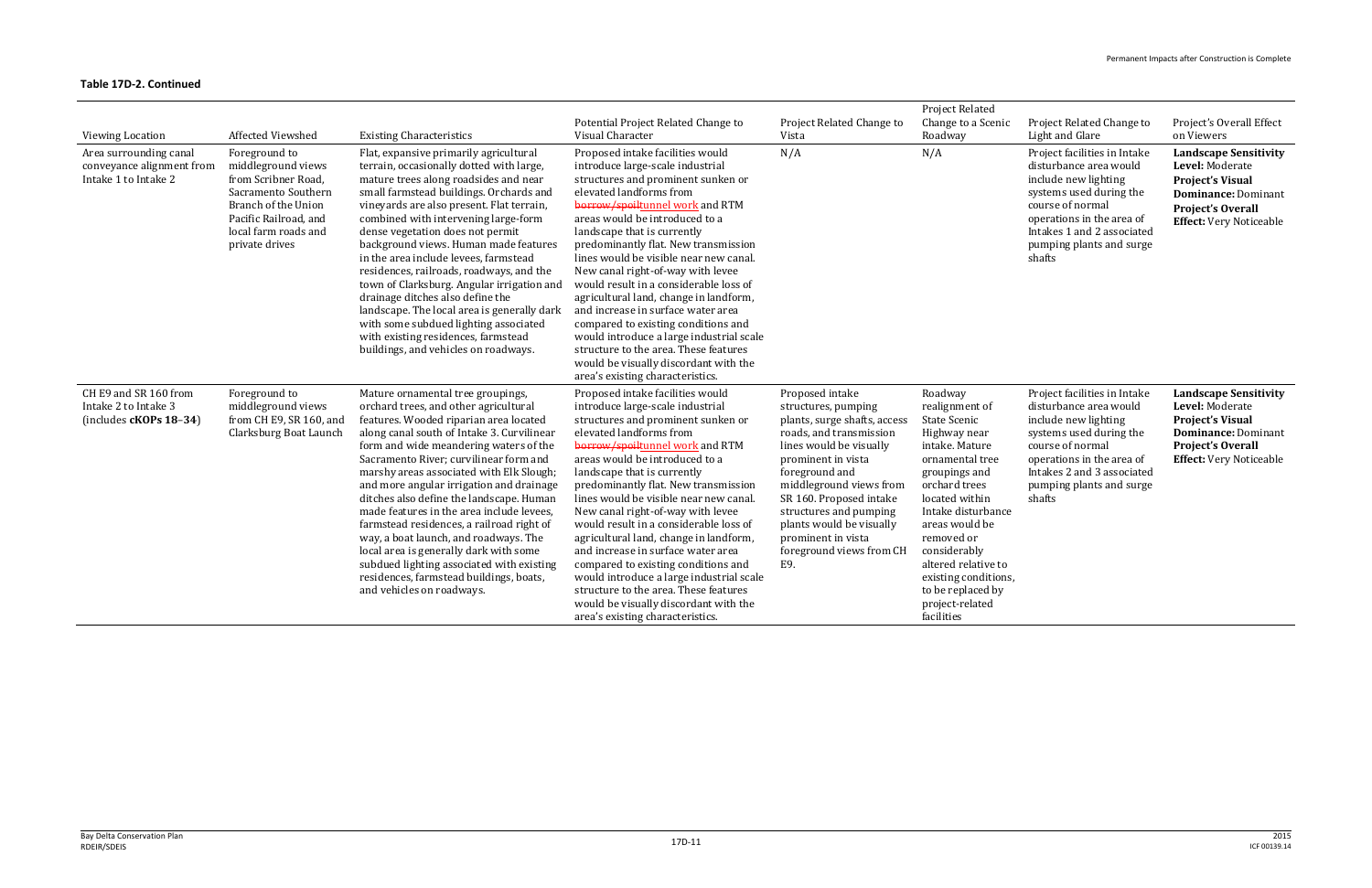| <b>Viewing Location</b>                                                                                 | Affected Viewshed                                                                                          | <b>Existing Characteristics</b>                                                                                                                                                                                                                                                                                                                                                                                                                                                                                                                                                                                                                                                                                                                                                                                                                                                                                                                                                                                                                                                                                                                             | Potential Project Related Change to<br>Visual Character                                                                                                                                                                                                                                                                                                                                                                                                                                                                                                                                                                                                                                             | Project Related Change to<br>Vista                                                                                                                                                                                                                                                                                     | <b>Project Related</b><br>Change to a Scenic<br>Roadway                                                                                                                                                                                                                                                                       | Project Related Change to<br>Light and Glare                                                                                                                                                                                   | Project's Overall Effect<br>on Viewers                                                                                                                                 |
|---------------------------------------------------------------------------------------------------------|------------------------------------------------------------------------------------------------------------|-------------------------------------------------------------------------------------------------------------------------------------------------------------------------------------------------------------------------------------------------------------------------------------------------------------------------------------------------------------------------------------------------------------------------------------------------------------------------------------------------------------------------------------------------------------------------------------------------------------------------------------------------------------------------------------------------------------------------------------------------------------------------------------------------------------------------------------------------------------------------------------------------------------------------------------------------------------------------------------------------------------------------------------------------------------------------------------------------------------------------------------------------------------|-----------------------------------------------------------------------------------------------------------------------------------------------------------------------------------------------------------------------------------------------------------------------------------------------------------------------------------------------------------------------------------------------------------------------------------------------------------------------------------------------------------------------------------------------------------------------------------------------------------------------------------------------------------------------------------------------------|------------------------------------------------------------------------------------------------------------------------------------------------------------------------------------------------------------------------------------------------------------------------------------------------------------------------|-------------------------------------------------------------------------------------------------------------------------------------------------------------------------------------------------------------------------------------------------------------------------------------------------------------------------------|--------------------------------------------------------------------------------------------------------------------------------------------------------------------------------------------------------------------------------|------------------------------------------------------------------------------------------------------------------------------------------------------------------------|
| Area surrounding canal<br>conveyance alignment from<br>Intake 2 to Intake 3<br>(includes $cKOPs$ 18-25) | Foreground to<br>middleground views<br>from River Park Drive<br>and local farm roads and<br>private drives | Mature ornamental tree groupings,<br>orchard trees, and other agricultural<br>features. Wooded riparian area located<br>along canal south of Intake 3. Curvilinear<br>form and levees of the Sacramento River<br>and angular irrigation and drainage<br>ditches also define the landscape. Human<br>made features in the area include levees,<br>farmstead residences, a railroad right of<br>way, and roadways. The local area is<br>generally dark with some subdued<br>lighting associated with existing<br>residences, farmstead buildings, and<br>vehicles on roadways.                                                                                                                                                                                                                                                                                                                                                                                                                                                                                                                                                                                | Proposed intake facilities would<br>introduce large-scale industrial<br>structures and prominent sunken or<br>elevated landforms from<br>borrow/spoiltunnel work and RTM<br>areas would be introduced to a<br>landscape that is currently<br>predominantly flat. New transmission<br>lines would be visible near new canal.<br>New canal right-of-way with levee<br>would result in a considerable loss of<br>agricultural land, change in landform,<br>and increase in surface water area<br>compared to existing conditions and<br>would introduce a large industrial scale<br>structure to the area. These features<br>would be visually discordant with the<br>area's existing characteristics. | N/A                                                                                                                                                                                                                                                                                                                    | N/A                                                                                                                                                                                                                                                                                                                           | Project facilities in Intake<br>disturbance area would<br>include new lighting<br>systems used during the<br>course of normal<br>operations in the area of<br>Intakes 2 and 3 associated<br>pumping plants and surge<br>shafts | <b>Landscape Sensitivity</b><br>Level: Moderate<br><b>Project's Visual</b><br>Dominance: Dominant<br><b>Project's Overall</b><br><b>Effect:</b> Very Noticeable        |
| CRE9 and SR 160 from<br>Intake 3 to Intake 4<br>(includes $cKOPs$ 35-46)                                | Foreground to<br>background views from<br>CH E9 and SR 160                                                 | While travelling along highway,<br>intermittent expansive views of flat, large<br>agricultural terrain, occasionally dotted<br>with large, mature trees and bushes along<br>roadsides and near small farmstead<br>buildings, depending on traveler's<br>perspective on this segment of CH E9 and<br>SR 160 that includes row crops, vineyards,<br>and orchards. The curvilinear form and<br>wide meandering waters of the<br>Sacramento River; curvilinear form and<br>marshy areas associated with Elk Slough<br>and Snodgrass Slough; and more angular<br>irrigation and drainage ditches also define<br>the landscape. Levee roads slope down<br>toward agricultural fields and the town of<br>Hood on the east side of the Sacramento<br>River. Human made features in the area<br>include levees, farmstead residences,<br>roadways, railroads, and the town of<br>Hood. The local area is generally dark<br>with some subdued lighting associated<br>with existing residences, farmstead<br>buildings, boats, and vehicles on<br>roadways. Higher intensity lighting is<br>present in isolated locations within more<br>developed areas such as Hood. | Proposed intake facilities would<br>introduce large-scale industrial<br>structures and prominent sunken or<br>elevated landforms from<br>borrow/spoiltunnel work and RTM<br>areas would be introduced to a<br>landscape that is currently<br>predominantly flat. New transmission<br>lines would be visible near new canal.<br>New canal right-of-way with levee<br>would result in a considerable loss of<br>agricultural land, change in landform,<br>and increase in surface water area<br>compared to existing conditions and<br>would introduce a large industrial scale<br>structure to the area. These features<br>would be visually discordant with the<br>area's existing characteristics. | Proposed intake structure,<br>pumping plant, access<br>roads, and transmission<br>lines would be visually<br>prominent in vista<br>foreground and<br>middleground views from<br>SR 160. Proposed intake<br>structures and pumping<br>plants would be visually<br>prominent in vista<br>foreground views from CH<br>E9. | Roadway<br>realignment of<br>State Scenic<br>Highway near<br>intake. Mature<br>ornamental tree<br>groupings and<br>orchard trees<br>located within<br>Intake disturbance<br>areas would be<br>removed or<br>considerably<br>altered relative to<br>existing conditions,<br>to be replaced by<br>project-related<br>facilities | Project facilities in Intake<br>disturbance area would<br>include new lighting<br>systems used during the<br>course of normal<br>operations in the area of<br>Intakes 3 and 4 associated<br>pumping plants and surge<br>shafts | <b>Landscape Sensitivity</b><br>Level: Moderate<br><b>Project's Visual</b><br><b>Dominance: Dominant</b><br><b>Project's Overall</b><br><b>Effect:</b> Very Noticeable |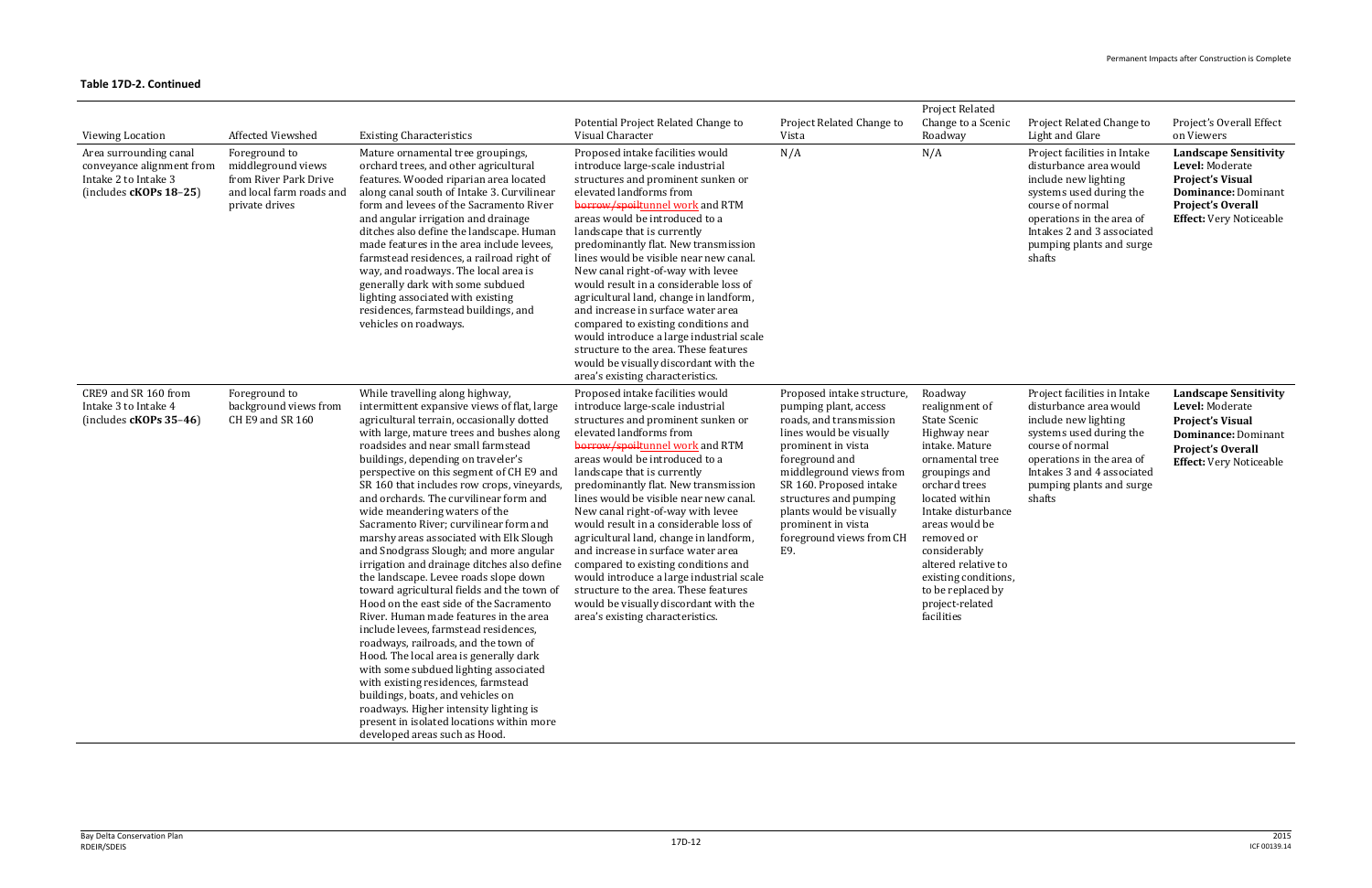| <b>Viewing Location</b><br>Area surrounding canal<br>conveyance alignment from<br>Intake 3 to Intake 4<br>(includes cKOPs 31-35,<br>37, and 71-75) | Affected Viewshed<br>Foreground to<br>middleground views<br>from Hood Franklin<br>Road, 3rd Street, 4th<br>Street, 5 <sup>th</sup> Street, 8 <sup>th</sup><br>Street, Blair Street, Cork<br>Lane, and Sacramento<br>Southern Branch of the<br>Union Pacific Railroad.<br>and local farm roads and<br>private drives | <b>Existing Characteristics</b><br>Flat, expansive primarily agricultural<br>terrain, occasionally dotted with large,<br>mature trees and bushes along roadsides<br>and near small farmstead buildings.<br>Vineyards and orchards also present. Flat<br>terrain, combined with intervening large-<br>form dense vegetation does not permit<br>background views. Curvilinear form and<br>levees of the Sacramento River and more<br>angular irrigation and drainage ditches<br>also define the landscape. Human made<br>features in the area include levees,<br>farmstead residences, roadways, and the<br>town of Hood. The local area is generally<br>dark with some subdued lighting<br>associated with existing residences,<br>farmstead buildings, and vehicles on<br>roadways. Higher intensity lighting is<br>present in more developed areas such as<br>Hood. | Potential Project Related Change to<br>Visual Character<br>Proposed intake facilities would<br>introduce large-scale industrial<br>structures and prominent sunken or<br>elevated landforms from<br>borrow/spoiltunnel work and RTM<br>areas would be introduced to a<br>landscape that is currently<br>predominantly flat. Mature ornamental<br>tree groupings and other agricultural<br>lands located within Intake disturbance<br>area and above ground conveyance<br>pipeline area would be removed. New<br>transmission lines would be visible near<br>new canal. New canal right-of-way with<br>levee would result in a considerable loss<br>of agricultural land, change in landform,<br>and increase in surface water area<br>compared to existing conditions and<br>would introduce a large industrial scale<br>structure to the area. These features<br>would be visually discordant with the<br>area's existing characteristics. | Project Related Change to<br>Vista<br>N/A                                                                                                                                                                                                                                                                          | Project Related<br>Change to a Scenic<br>Roadway<br>N/A                                                                                                                                                                                                                                                       | Project Related Change to<br>Light and Glare<br>Project facilities in Intake<br>disturbance area would<br>include new lighting<br>systems used during the<br>course of normal<br>operations in the area of<br>Intakes 3 and 4 associated<br>pumping plants and surge<br>shafts | Project's Overall Effect<br>on Viewers<br><b>Landscape Sensitivity</b><br>Level: Moderate<br><b>Project's Visual</b><br><b>Dominance: Dominant</b><br><b>Project's Overall</b><br><b>Effect:</b> Very Noticeable |
|----------------------------------------------------------------------------------------------------------------------------------------------------|---------------------------------------------------------------------------------------------------------------------------------------------------------------------------------------------------------------------------------------------------------------------------------------------------------------------|----------------------------------------------------------------------------------------------------------------------------------------------------------------------------------------------------------------------------------------------------------------------------------------------------------------------------------------------------------------------------------------------------------------------------------------------------------------------------------------------------------------------------------------------------------------------------------------------------------------------------------------------------------------------------------------------------------------------------------------------------------------------------------------------------------------------------------------------------------------------|---------------------------------------------------------------------------------------------------------------------------------------------------------------------------------------------------------------------------------------------------------------------------------------------------------------------------------------------------------------------------------------------------------------------------------------------------------------------------------------------------------------------------------------------------------------------------------------------------------------------------------------------------------------------------------------------------------------------------------------------------------------------------------------------------------------------------------------------------------------------------------------------------------------------------------------------|--------------------------------------------------------------------------------------------------------------------------------------------------------------------------------------------------------------------------------------------------------------------------------------------------------------------|---------------------------------------------------------------------------------------------------------------------------------------------------------------------------------------------------------------------------------------------------------------------------------------------------------------|--------------------------------------------------------------------------------------------------------------------------------------------------------------------------------------------------------------------------------------------------------------------------------|------------------------------------------------------------------------------------------------------------------------------------------------------------------------------------------------------------------|
| CH E9 and SR 160 from<br>Intake 4 to Intake 5<br>$(includes cKOPs 37-54)$                                                                          | Foreground to<br>middleground views<br>from CH E9 and SR 160                                                                                                                                                                                                                                                        | While travelling along highway,<br>intermittent expansive views of flat, large<br>agricultural areas, including row crops<br>and orchards. Some momentary views of<br>Sacramento River coursing toward<br>horizon. Curvilinear form and wide<br>meandering waters of the Sacramento<br>River; curvilinear form and marshy areas<br>associated with Elk Slough and Snodgrass<br>Slough; and more angular irrigation and<br>drainage ditches also define the<br>landscape. Human made features in the<br>area include levees, farmstead residences,<br>transmission lines, and roadways. The<br>local area is generally dark with some<br>subdued lighting associated with existing<br>residences, farmstead buildings, and<br>vehicles on roadways.                                                                                                                   | Proposed intake facilities would<br>introduce large-scale industrial<br>structures and prominent sunken or<br>elevated landforms from<br>borrow/spoiltunnel work and RTM<br>areas would be introduced to a<br>landscape that is currently<br>predominantly flat. Mature ornamental<br>tree groupings and other agricultural<br>lands located within Intake disturbance<br>area and above ground conveyance<br>pipeline area would be removed. New<br>transmission lines would be visible near foreground views from CH considerably<br>new canal. New canal right-of-way with<br>levee would result in a considerable loss<br>of agricultural land, change in landform,<br>and increase in surface water area<br>compared to existing conditions and<br>would introduce a large industrial scale<br>structure to the area. These features<br>would be visually discordant with the<br>area's existing characteristics.                      | Proposed intake structure,<br>pumping plant, access<br>roads, and transmission<br>lines would be visually<br>prominent in vista<br>foreground and<br>middleground views from<br>SR 160. Proposed intake<br>structure 4, pumping<br>plant, and transmission<br>lines would be visually<br>prominent in vista<br>E9. | Roadway<br>realignment of<br>State Scenic<br>Highway near<br>intake. Mature<br>ornamental tree<br>groupings and<br>orchard trees<br>located within<br>Intake disturbance<br>areas would be<br>removed or<br>altered relative to<br>existing conditions,<br>to be replaced by<br>project-related<br>facilities | Project facilities in Intake<br>disturbance area would<br>include new lighting<br>systems used during the<br>course of normal<br>operations in the area of<br>Intakes 4 and 5 and<br>associated pumping plant                                                                  | <b>Landscape Sensitivity</b><br>Level: Moderate<br><b>Project's Visual</b><br><b>Dominance: Dominant</b><br><b>Project's Overall</b><br><b>Effect:</b> Very Noticeable                                           |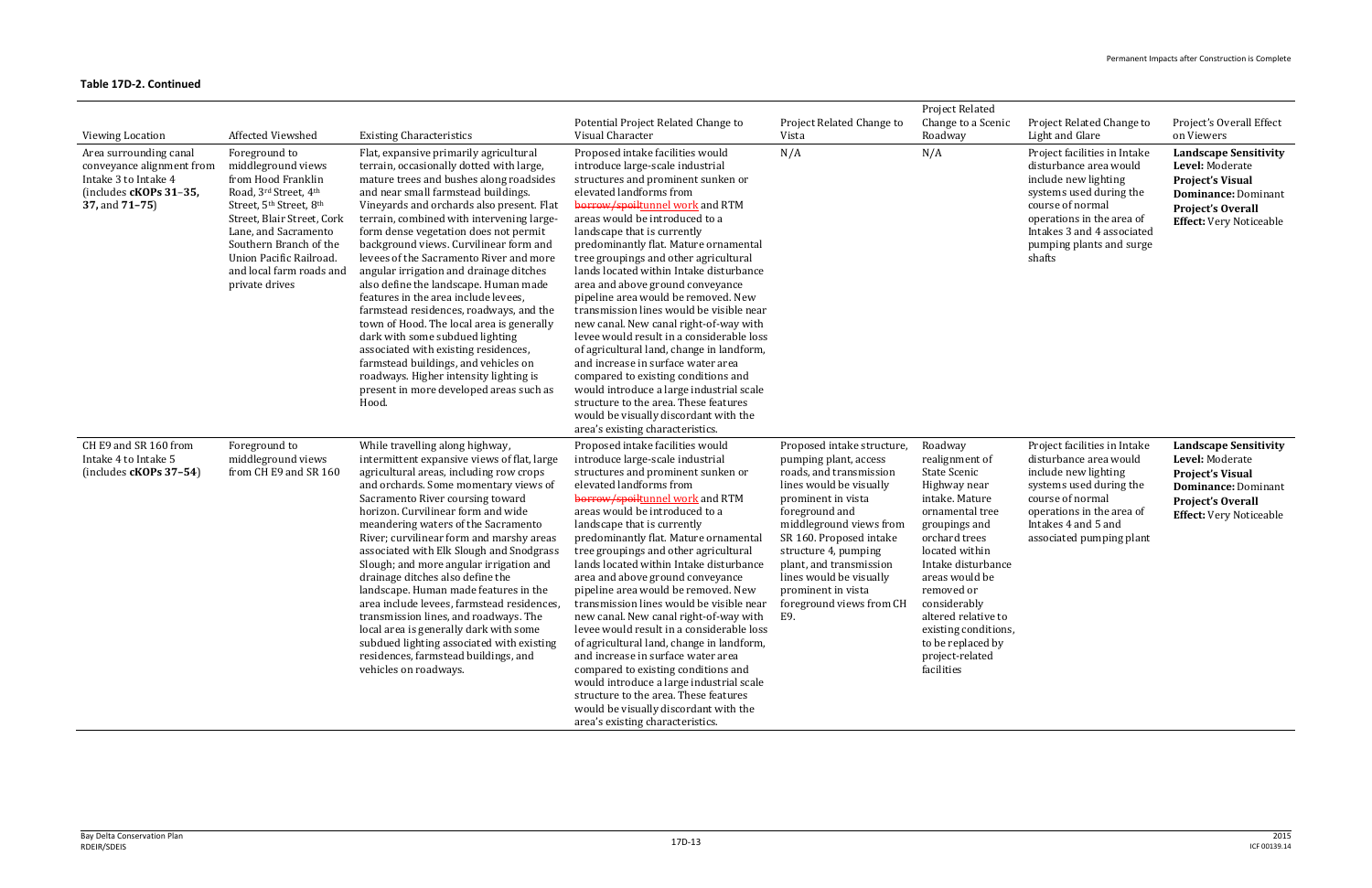| <b>Viewing Location</b>                                                                                                        | Affected Viewshed                                                                                                                                                                                                                                        | <b>Existing Characteristics</b>                                                                                                                                                                                                                                                                                                                                                                                                                                                                                                                                                                                                                                                                                                                                                                                                                                                                                                                                             | Potential Project Related Change to<br>Visual Character                                                                                                                                                                                                                                                                                                                                                                                                                                                                                                                                                                                                                                                                                                                                                                                                                                                                                                                                               | Project Related Change to<br>Vista                                                                                                                                                                                                                                                                    | Project Related<br>Change to a Scenic<br>Roadway | Project Related Change to<br>Light and Glare                                                                                                                                                                  | Project's Overall Effect<br>on Viewers                                                                                                                          |
|--------------------------------------------------------------------------------------------------------------------------------|----------------------------------------------------------------------------------------------------------------------------------------------------------------------------------------------------------------------------------------------------------|-----------------------------------------------------------------------------------------------------------------------------------------------------------------------------------------------------------------------------------------------------------------------------------------------------------------------------------------------------------------------------------------------------------------------------------------------------------------------------------------------------------------------------------------------------------------------------------------------------------------------------------------------------------------------------------------------------------------------------------------------------------------------------------------------------------------------------------------------------------------------------------------------------------------------------------------------------------------------------|-------------------------------------------------------------------------------------------------------------------------------------------------------------------------------------------------------------------------------------------------------------------------------------------------------------------------------------------------------------------------------------------------------------------------------------------------------------------------------------------------------------------------------------------------------------------------------------------------------------------------------------------------------------------------------------------------------------------------------------------------------------------------------------------------------------------------------------------------------------------------------------------------------------------------------------------------------------------------------------------------------|-------------------------------------------------------------------------------------------------------------------------------------------------------------------------------------------------------------------------------------------------------------------------------------------------------|--------------------------------------------------|---------------------------------------------------------------------------------------------------------------------------------------------------------------------------------------------------------------|-----------------------------------------------------------------------------------------------------------------------------------------------------------------|
| Area surrounding<br>pipeline/tunnel alignment<br>from Intakes 4 and 5 to the<br>Lambert Road (includes<br>cKOPs 77-88 and 113) | Foreground to<br>middleground views<br>from Lambert Road and<br>local farm roads and<br>private drives                                                                                                                                                   | Flat, expansive primarily agricultural<br>terrain, occasionally dotted with large,<br>mature trees and bushes along roadsides<br>and near small farmstead buildings. Row<br>crops, orchards, and vineyards also<br>present. Flat terrain, combined with<br>intervening large-form dense vegetation<br>does not permit background views.<br>Curvilinear form and wide meandering<br>waters of the Sacramento River;<br>curvilinear form and marshy areas<br>associated with Snodgrass Slough; and<br>more angular irrigation and drainage<br>ditches also define the landscape. Riparian<br>and wetland vegetation covers portions of<br>the Stone Lakes National Wildlife Refuge.<br>Human made features in the area include<br>levees, farmstead residences,<br>transmission lines, and roadways. The<br>local area is generally dark with some<br>subdued lighting associated with existing<br>residences, farmstead buildings, and<br>vehicles on roadways.              | Proposed borrow/spoiltunnel work<br>areas would be new visually prominent<br>sunken or elevated landforms<br>introduced to a landscape that is<br>currently predominantly flat. Proposed<br>bridge would be a new visually<br>dominant feature that would become<br>part of Lambert Road. Mature<br>ornamental tree groupings and<br>agricultural lands located within<br>proposed canal and bridge right-of-<br>ways and <b>borrow/spoiltunnel work</b><br>areas would be removed. New<br>transmission lines would be visible near<br>new canal and along Lambert Road.<br>New canal right-of-way with levee<br>would result in a considerable loss of<br>agricultural land, change in landform,<br>and increase in surface water area<br>compared to existing conditions and<br>would introduce a large industrial scale<br>structure to the area. These features<br>would be visually discordant with the<br>area's existing characteristics.                                                      | Proposed bridges, access<br>roads, spoil/borrow areas,<br>canal, and transmission<br>lines would be visually<br>prominent in vista<br>foreground and<br>middleground views from<br>Lambert Road. Proposed<br>canal and spoil/borrow<br>areas would visible in<br>vista middleground views<br>from I-5 | N/A                                              | Project facilities in Intake<br>disturbance area would<br>include new lighting<br>systems used during the<br>course of normal<br>operations in the area of<br>Intakes 4 and 5 and<br>associated pumping plant | <b>Landscape Sensitivity</b><br>Level: Low<br><b>Project's Visual</b><br><b>Dominance: Dominant</b><br><b>Project's Overall</b><br><b>Effect: Noticeable</b>    |
| Area surrounding canal<br>conveyance alignment from<br>Lambert Road to<br>Mokelumne River (includes<br>cKOPs 114-116)          | Foreground to<br>middleground views<br>from Lambert Road,<br>Herzog Road, Russell<br>Road, Dierssen Road,<br>and Twin Cities Road;<br>CH E13 and I-5; and the<br><b>Stone Lakes National</b><br>Wildlife Refuge and<br><b>Cosumnes River</b><br>Preserve | While travelling along roadways,<br>expansive views of flat, large agricultural<br>areas, including mature ornamental tree<br>groupings, row crops, vineyards, and<br>orchards. Curvilinear form and wide<br>meandering waters of the Sacramento<br>River; curvilinear form and marshy areas<br>associated with Snodgrass Slough; and<br>more angular irrigation and drainage<br>ditches also define the landscape. Flat<br>terrain, combined with intervening large-<br>form dense vegetation does not permit<br>views of area's background features.<br>Riparian and wetland vegetation covers<br>portions of the Stone Lakes National<br>Wildlife Refuge and Cosumnes River<br>Preserve Areas. Human made features in<br>the area include levees, farmstead<br>residences, transmission lines, and<br>roadways. The local area is generally dark<br>with some subdued lighting associated<br>with existing residences, farmstead<br>buildings, and vehicles on roadways. | Proposed borrow/spoiltunnel work<br>areas would be new visually prominent<br>sunken or elevated landforms<br>introduced to a landscape that is<br>currently predominantly flat. Proposed<br>bridges would be new visually<br>dominant features that would become<br>part of Lambert, Dierssen, and Twin<br>Cities Roads. Mature ornamental tree<br>groupings and agricultural lands located<br>within proposed canal and bridge right-<br>of-ways and borrow/spoiltunnel work<br>areas would be removed. New<br>transmission lines would be visible near<br>new canal and along Lambert, Dierssen,<br>and Twin Cities Roads. New canal right-<br>of-way with levee would result in a<br>considerable loss of agricultural land,<br>change in landform, and increase in<br>surface water area compared to existing<br>conditions and would introduce a large<br>industrial scale structure to the area.<br>These features would be visually<br>discordant with the area's existing<br>characteristics. | Proposed bridges, access<br>roads, canal, and<br>transmission lines would<br>be visually prominent in<br>vista foreground views<br>from Twin Cities Road.                                                                                                                                             | N/A                                              |                                                                                                                                                                                                               | <b>Landscape Sensitivity</b><br>Level: Moderate<br><b>Project's Visual</b><br>Dominance: Dominant<br><b>Project's Overall</b><br><b>Effect:</b> Very Noticeable |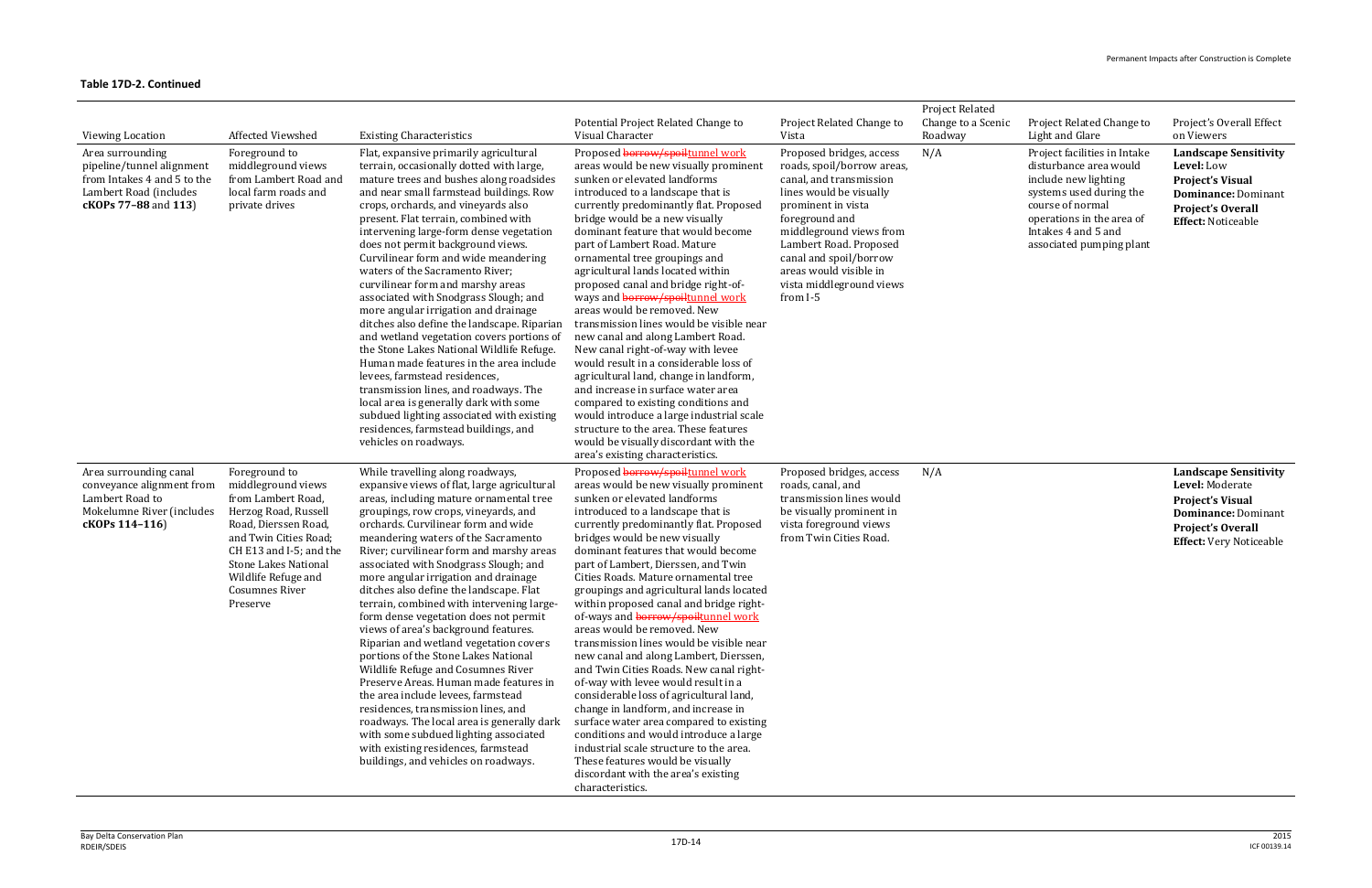| Viewing Location                                                                                                                 | Affected Viewshed                                                                                                                                                                                                                                                                                                                                                                                                                                                                                                                                                                                                           | <b>Existing Characteristics</b>                                                                                                                                                                                                                                                                                                                                                                                                                                                                                                                                                                                                                                                                                                                                                                                                                                                                                                                                            | Potential Project Related Change to<br>Visual Character                                                                                                                                                                                                                                                                                                                                                                                                                                                                                                                                                                                                                                                                                                                                                                                                                                                                                                                                                                             | Project Related Change to<br>Vista                                                                                                                                                                                                                                                                                                                                                                                                                                                                                                                    | <b>Project Related</b><br>Change to a Scenic<br>Roadway | Project Related Change to<br>Light and Glare | Project's Overall Effect<br>on Viewers                                                                                                                                 |
|----------------------------------------------------------------------------------------------------------------------------------|-----------------------------------------------------------------------------------------------------------------------------------------------------------------------------------------------------------------------------------------------------------------------------------------------------------------------------------------------------------------------------------------------------------------------------------------------------------------------------------------------------------------------------------------------------------------------------------------------------------------------------|----------------------------------------------------------------------------------------------------------------------------------------------------------------------------------------------------------------------------------------------------------------------------------------------------------------------------------------------------------------------------------------------------------------------------------------------------------------------------------------------------------------------------------------------------------------------------------------------------------------------------------------------------------------------------------------------------------------------------------------------------------------------------------------------------------------------------------------------------------------------------------------------------------------------------------------------------------------------------|-------------------------------------------------------------------------------------------------------------------------------------------------------------------------------------------------------------------------------------------------------------------------------------------------------------------------------------------------------------------------------------------------------------------------------------------------------------------------------------------------------------------------------------------------------------------------------------------------------------------------------------------------------------------------------------------------------------------------------------------------------------------------------------------------------------------------------------------------------------------------------------------------------------------------------------------------------------------------------------------------------------------------------------|-------------------------------------------------------------------------------------------------------------------------------------------------------------------------------------------------------------------------------------------------------------------------------------------------------------------------------------------------------------------------------------------------------------------------------------------------------------------------------------------------------------------------------------------------------|---------------------------------------------------------|----------------------------------------------|------------------------------------------------------------------------------------------------------------------------------------------------------------------------|
| Area surrounding canal<br>conveyance alignment from<br>Mokelumne River to<br>Disappointment Slough<br>$(includes cKOPs 117-139)$ | Foreground to<br>middleground views<br>from North Vail Road,<br>West Barber Road, West<br>Walnut Grove Road,<br>North Blossom Road,<br>West Peltier Road, West<br>Woodbridge Road,<br>North Guard Road,<br>Guard Road, North<br>Peatland Road, Rio<br>Blanco Road, King Island<br>Levee, West Eight Mile<br>Road, and Bacon Island<br>Road; CH J11, SR 12, and<br>I-5; other nearby roads<br>in the vicinity; White<br>Slough Wildlife Area and<br>Woodbridge Ecological<br>Preserve; and The<br>Reserve at Spanos Park<br>Golf Course, the western<br>edge of Spanos Park<br>West Community, and<br>Paradise Point Marina. | While travelling along roadways,<br>expansive views of flat, large agricultural<br>areas, including mature ornamental tree<br>groupings, row crops, vineyards, and<br>orchards. The curvilinear form and<br>marshy areas associated with the<br>Mokelumne River, Hog Slough, Sycamore<br>Slough, White Slough, Disappointment<br>Slough, and Honker Cut; straight Beaver<br>Slough and Telephone Cut; and angular<br>Bishop Cut, Pixley Slough, and irrigation<br>and drainage ditches also define<br>landscape. Flat terrain, combined with<br>intervening large-form dense vegetation<br>does not permit views of area's<br>background features. Human made<br>features in the area include levees,<br>farmstead residences, transmission lines,<br>communication towers, a marina, and<br>roadways. The local area is generally dark<br>with some subdued lighting associated<br>with existing residences, farmstead<br>buildings, trains, and vehicles on<br>roadways. | Proposed borrow/spoiltunnel work<br>areas would be new visually prominent<br>sunken or elevated landforms<br>introduced to a landscape that is<br>currently predominantly flat. Proposed<br>bridges would be new visually<br>dominant features that would become<br>part of West Barber, W. Walnut Grove,<br>W. Peltier, W. Woodbridge, N. Grand,<br>and W. Eight Mile Roads and SR 12.<br>Several residences, mature ornamental<br>tree groupings and agricultural lands<br>located within proposed canal and<br>bridge right-of-ways and<br>borrow/spoiltunnel work areas would<br>be removed. New transmission lines<br>would be visible near new canal. New<br>canal right-of-way with levee would<br>result in a considerable loss of<br>agricultural land, change in landform,<br>and increase in surface water area<br>compared to existing conditions and<br>would introduce a large industrial scale<br>structure to the area. These features<br>would be visually discordant with the<br>area's existing characteristics. | Proposed canal, RTM and<br>spoil/borrow areas,<br>bridges, and transmission<br>lines would visible in vista<br>middleground views from<br>North Vail and Blossom<br>Hill Roads. Proposed<br>canal, RTM and<br>spoil/borrow areas,<br>bridges, and transmission<br>lines would visible in vista<br>middleground views from<br>North Rio Blanco Road.<br>Proposed canal and RTM<br>and spoil/borrow areas<br>and transmission lines<br>may be visible in vista<br>middleground views from<br>north end of North Holt<br>Road and Windmill Cove<br>Road. | N/A                                                     |                                              | <b>Landscape Sensitivity</b><br>Level: Moderate<br><b>Project's Visual</b><br><b>Dominance: Dominant</b><br><b>Project's Overall</b><br><b>Effect:</b> Very Noticeable |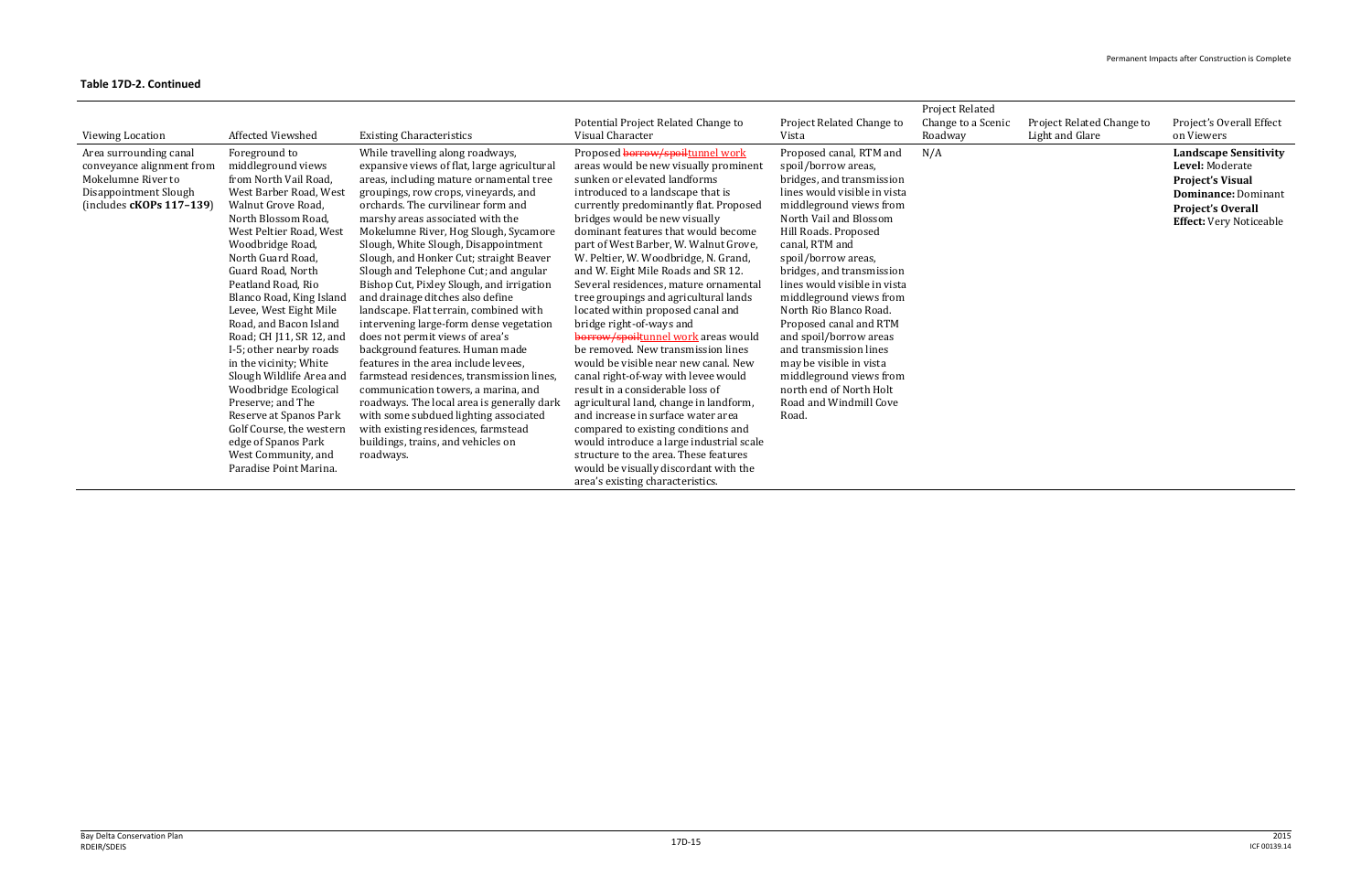|                           |                                                |                                                                                   |                                                                    |                              | <b>Project Related</b> |                           |                                |
|---------------------------|------------------------------------------------|-----------------------------------------------------------------------------------|--------------------------------------------------------------------|------------------------------|------------------------|---------------------------|--------------------------------|
|                           |                                                |                                                                                   | Potential Project Related Change to                                | Project Related Change to    | Change to a Scenic     | Project Related Change to | Project's Overall Effect       |
| Viewing Location          | Affected Viewshed                              | <b>Existing Characteristics</b>                                                   | Visual Character                                                   | Vista                        | Roadway                | Light and Glare           | on Viewers                     |
| Area surrounding canal    | Foreground to                                  | While travelling along roadways,                                                  | Proposed borrow/spoiltunnel work                                   | Proposed canal, RTM and      | N/A                    | Project facilities would  | <b>Landscape Sensitivity</b>   |
| conveyance alignment from | middleground views                             | expansive views of flat, large agricultural                                       | areas would be new visually prominent                              | spoil/borrow areas,          |                        | include new lighting      | Level: Moderate                |
| Disappointment Slough to  | from West Rindge Road,                         | areas, including mature ornamental tree                                           | sunken or elevated landforms                                       | bridges, and transmission    |                        | systems used during the   | <b>Project's Visual</b>        |
| SR 4 (includes cKOPs 139- | West Neugerbauer                               | groupings, row crops, and orchards.                                               | introduced to a landscape that is                                  | lines would visible in vista |                        | course of normal          | <b>Dominance: Dominant</b>     |
| 149)                      | Road, Windmill Cove,                           | Curvilinear form and marshy areas                                                 | currently predominantly flat. Proposed                             | middleground views from      |                        | operations                | <b>Project's Overall</b>       |
|                           | North Holt Road, Burns                         | associated with Honker Cut.                                                       | bridges would be new visually                                      | of North Holt and            |                        |                           | <b>Effect:</b> Very Noticeable |
|                           | Cutoff, West House                             | Disappointment Slough, San Joaquin                                                | dominant features that would become                                | Windmill Cove Roads,         |                        |                           |                                |
|                           | Road, North Inland                             | River, Black Slough, Burns Cutoff, and                                            | part of W. McDonald Road and SR 4. A                               | South Inland Drive, and SR   |                        |                           |                                |
|                           | Drive, West McDonald<br>Road, South Holt Road, | Whiskey Slough; straight Twentyone Mile<br>Cut; and angular Fourteen Mile Slough, | residence and farm buildings, mature                               |                              |                        |                           |                                |
|                           | South Inland Drive, West                       | Pixley Slough, Mosher Slough and                                                  | ornamental tree groupings and<br>agricultural lands located within |                              |                        |                           |                                |
|                           | Jacobs Road, South                             | irrigation and drainage ditches also define                                       | proposed canal and bridge right-of-                                |                              |                        |                           |                                |
|                           | Landi Road, and West                           | the landscape. Flat terrain, combined with                                        | ways and <b>borrow/spoiltunnel</b> work                            |                              |                        |                           |                                |
|                           | Lower Jones Road; SR 4;                        | intervening large-form dense vegetation                                           | areas would be removed. New                                        |                              |                        |                           |                                |
|                           | other nearby roads in                          | does not permit views of area's                                                   | transmission lines would be visible near                           |                              |                        |                           |                                |
|                           | the vicinity; the                              | background features. Human made                                                   | new canal. New canal right-of-way with                             |                              |                        |                           |                                |
|                           | <b>Burlington Northern</b>                     | features in the area include levees.                                              | levee would result in a considerable loss                          |                              |                        |                           |                                |
|                           | Santa Fe Railroad;                             | farmstead residences, transmission lines,                                         | of agricultural land, change in landform,                          |                              |                        |                           |                                |
|                           | Windmill Cove Resort &                         | communication towers, marinas, a park,                                            | and increase in surface water area                                 |                              |                        |                           |                                |
|                           | Marina, Stockton Sailing                       | and roadways. The local area is generally                                         | compared to existing conditions and                                |                              |                        |                           |                                |
|                           | Club, River Point                              | dark with some subdued lighting                                                   | would introduce a large industrial scale                           |                              |                        |                           |                                |
|                           | Landing Marina, Buckley                        | associated with existing residences and                                           | structure to the area. The large scale of                          |                              |                        |                           |                                |
|                           | Cove Park, and Whiskey                         | farmstead buildings, marinas, boats, and                                          | the proposed pumping plant, located 0.5                            |                              |                        |                           |                                |
|                           | Slough Harbor.                                 | vehicles on roadways. Project area is                                             | mile south of W. McDonald Road, would                              |                              |                        |                           |                                |
|                           |                                                | located just west of the highly developed                                         | span across the canal and would                                    |                              |                        |                           |                                |
|                           |                                                | outskirts of Stockton and would not be                                            | contribute to the mass, form, and                                  |                              |                        |                           |                                |
|                           |                                                | visible from I-5.                                                                 | amount of industrial structures that are                           |                              |                        |                           |                                |
|                           |                                                |                                                                                   | visually discordant with the area's                                |                              |                        |                           |                                |
|                           |                                                |                                                                                   | existing characteristics.                                          |                              |                        |                           |                                |
|                           |                                                |                                                                                   |                                                                    |                              |                        |                           |                                |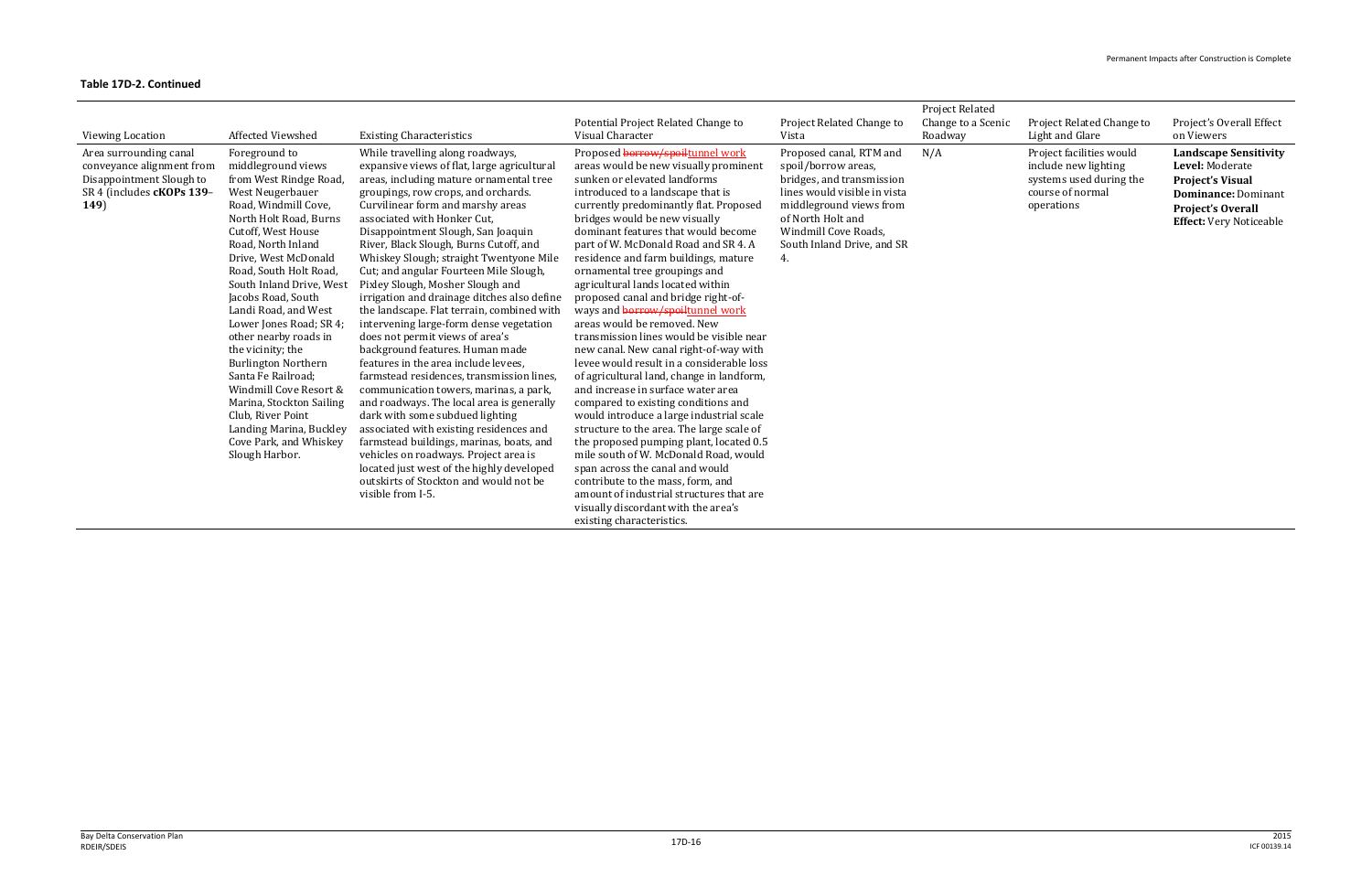| Viewing Location                                                                                                                          | <b>Affected Viewshed</b>                                                                                                                                                                                                                                                                     | <b>Existing Characteristics</b>                                                                                                                                                                                                                                                                                                                                                                                                                                                                                                                                                                                                                                                                                                                                                                                                                                                                               | Potential Project Related Change to<br>Visual Character                                                                                                                                                                                                                                                                                                                                                                                                                                                                                                                                                                                                                                                                                                                                                                                                                                                                                                                                                     | Project Related Change to<br>Vista                                                                                                                                                                   | <b>Project Related</b><br>Change to a Scenic<br>Roadway | Project Related Change to<br>Light and Glare | Project's Overall Effect<br>on Viewers                                                                                                                            |
|-------------------------------------------------------------------------------------------------------------------------------------------|----------------------------------------------------------------------------------------------------------------------------------------------------------------------------------------------------------------------------------------------------------------------------------------------|---------------------------------------------------------------------------------------------------------------------------------------------------------------------------------------------------------------------------------------------------------------------------------------------------------------------------------------------------------------------------------------------------------------------------------------------------------------------------------------------------------------------------------------------------------------------------------------------------------------------------------------------------------------------------------------------------------------------------------------------------------------------------------------------------------------------------------------------------------------------------------------------------------------|-------------------------------------------------------------------------------------------------------------------------------------------------------------------------------------------------------------------------------------------------------------------------------------------------------------------------------------------------------------------------------------------------------------------------------------------------------------------------------------------------------------------------------------------------------------------------------------------------------------------------------------------------------------------------------------------------------------------------------------------------------------------------------------------------------------------------------------------------------------------------------------------------------------------------------------------------------------------------------------------------------------|------------------------------------------------------------------------------------------------------------------------------------------------------------------------------------------------------|---------------------------------------------------------|----------------------------------------------|-------------------------------------------------------------------------------------------------------------------------------------------------------------------|
| Area surrounding canal<br>conveyance alignment from<br>SR 4 to Clifton Court<br>Forebay (includes <b>cKOPs</b><br>102-111 and $146-155$ ) | Foreground to<br>middleground views<br>from West Kingston<br>School Road, South<br>Inland Drive, West Klein<br>Road, Cal Pack Road,<br>Bonnetti Road, Clifton<br>Court Road, and Herdlyn<br>Road; Tracy Boulevard;<br>SR 4 and CH J2; and<br>West Kingston School<br>and Union Point Marina. | While travelling along roadways,<br>expansive views of flat, large agricultural<br>areas, including mature ornamental tree<br>groupings and row crops. Curvilinear<br>form and marshy areas associated with<br>Middle River, and Old River; straight<br>Trapper Slough, Victoria Canal, Grant Line<br>Canal, and Fabian and Bell Canal; and<br>angular irrigation and drainage ditches<br>also define landscape. Flat terrain,<br>combined with intervening large-form<br>dense vegetation sometimes does not<br>permit views of area's background<br>features. Human made features in the area<br>include levees, farmstead residences,<br>transmission lines, communication<br>towers, a school, a marina, and roadways.<br>Area is generally dark with some subdued<br>lighting associated with existing<br>residences and farmstead buildings, a<br>school, a marina, boats, and vehicles on<br>roadways. | Proposed borrow/spoiltunnel work<br>areas would be new visually prominent<br>sunken or elevated landforms<br>introduced to a landscape that is<br>currently predominantly flat. Proposed<br>bridges would be new visually<br>dominant features that would become<br>part of SR 4; W. Kingston School, Cal<br>Pack, and Clifton Court Roads; and<br>Tracy Boulevard. A farm buildings,<br>mature ornamental tree groupings and<br>agricultural lands located within<br>proposed canal and bridge right-of-<br>ways and borrow/spoiltunnel work<br>areas would be removed. New<br>transmission lines would be visible near<br>new canal. New canal right-of-way with<br>levee would result in a considerable loss<br>of agricultural land, change in landform,<br>and increase in surface water area<br>compared to existing conditions and<br>would introduce a large industrial scale<br>structure to the area. These features<br>would be visually discordant with the<br>area's existing characteristics. | Proposed canal, RTM and<br>spoil/borrow areas,<br>bridges, and transmission<br>lines would visible in vista<br>middleground views from<br>SR 4, South Tracy<br>Boulevard, and Clifton<br>Court Road. | N/A                                                     |                                              | <b>Landscape Sensitivity</b><br>Level: Low<br><b>Project's Visual</b><br><b>Dominance: Dominant</b><br><b>Project's Overall</b><br><b>Effect: Very Noticeable</b> |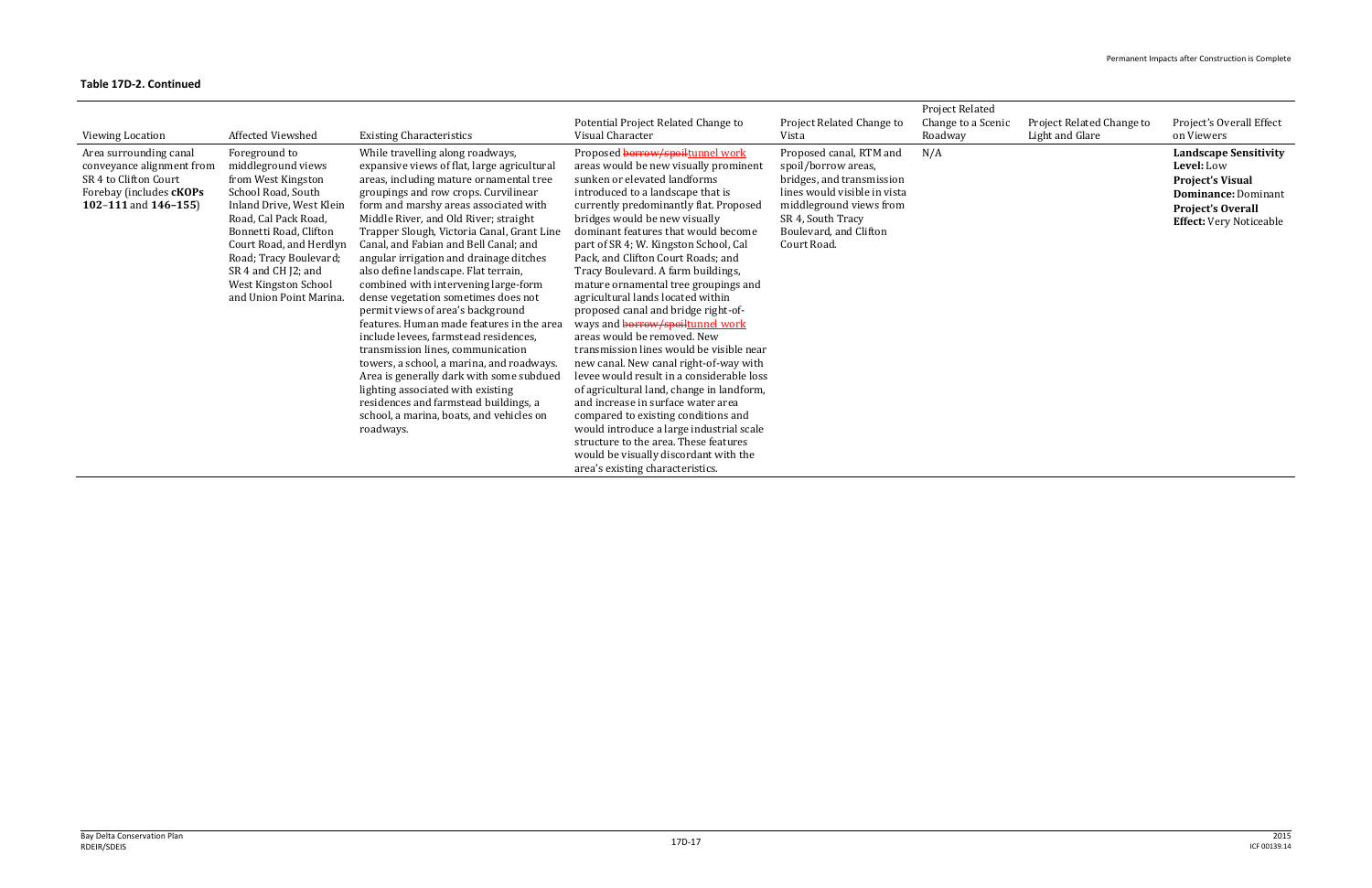|                                                                       |                                                                                                                                                                                                   |                                                                                                                                                                                                                                                                                                                                                                                                                                                                                                                                                                                                                                                                                                                                                                                                                                                                                                                                                                                                                                                                                                                                                                                                                                                   |                                                                                                                                                                                                                                                                                                                                                                                                                                                                                                                                                                                                                                     |                                                                                                                                                                                                                  | <b>Project Related</b> |                           |                                                                                                                                                                                |
|-----------------------------------------------------------------------|---------------------------------------------------------------------------------------------------------------------------------------------------------------------------------------------------|---------------------------------------------------------------------------------------------------------------------------------------------------------------------------------------------------------------------------------------------------------------------------------------------------------------------------------------------------------------------------------------------------------------------------------------------------------------------------------------------------------------------------------------------------------------------------------------------------------------------------------------------------------------------------------------------------------------------------------------------------------------------------------------------------------------------------------------------------------------------------------------------------------------------------------------------------------------------------------------------------------------------------------------------------------------------------------------------------------------------------------------------------------------------------------------------------------------------------------------------------|-------------------------------------------------------------------------------------------------------------------------------------------------------------------------------------------------------------------------------------------------------------------------------------------------------------------------------------------------------------------------------------------------------------------------------------------------------------------------------------------------------------------------------------------------------------------------------------------------------------------------------------|------------------------------------------------------------------------------------------------------------------------------------------------------------------------------------------------------------------|------------------------|---------------------------|--------------------------------------------------------------------------------------------------------------------------------------------------------------------------------|
|                                                                       |                                                                                                                                                                                                   |                                                                                                                                                                                                                                                                                                                                                                                                                                                                                                                                                                                                                                                                                                                                                                                                                                                                                                                                                                                                                                                                                                                                                                                                                                                   | Potential Project Related Change to                                                                                                                                                                                                                                                                                                                                                                                                                                                                                                                                                                                                 | Project Related Change to                                                                                                                                                                                        | Change to a Scenic     | Project Related Change to | Project's Overall Effect                                                                                                                                                       |
| <b>Viewing Location</b>                                               | Affected Viewshed                                                                                                                                                                                 | <b>Existing Characteristics</b>                                                                                                                                                                                                                                                                                                                                                                                                                                                                                                                                                                                                                                                                                                                                                                                                                                                                                                                                                                                                                                                                                                                                                                                                                   | Visual Character                                                                                                                                                                                                                                                                                                                                                                                                                                                                                                                                                                                                                    | Vista                                                                                                                                                                                                            | Roadway                | Light and Glare           | on Viewers                                                                                                                                                                     |
| Clifton Court Forebay to<br>Byron Highway (includes<br>cKOPs 102-111) | Foreground to<br>middleground views<br>from Coney Island levee;<br>Herdlyn Road;<br>Lindemann Road; Kelso<br>Road; Byron Highway;<br>CH J4; Union Pacific<br>Railroad; and River's<br>End Marina. | Large, flat agricultural areas to north and<br>east, in close proximity to hulking water<br>conveyance features associated with<br>Clifton Court Forebay, and south of<br>highway. California Aqueduct and Central<br>Valley Project Canal visible from highway.<br>Transmission lines and a raised railroad<br>bed on berm, running parallel to the<br>northeast of the highway, are prominent<br>in the immediate foreground. Some<br>undulating elevated topography is visible<br>in the foreground and Mount Diablo and<br>the Black Hills are visible in the<br>middleground and background.<br>Curvilinear form and marshy areas<br>associated with Old River; and straight<br>Victoria Canal, Grant Line Canal, and<br>Fabian Canal and Bell Canal also define<br>landscape. Rivers End Marina & Boat<br>Storage is located at junction of Lindeman<br>Road, Central Valley Project Canal, and<br>Old River and includes some residences<br>and businesses. The local area is generally<br>dark with lighting associated with<br>residences, vehicles and boats traveling<br>near confluence of Fabian and Bell Canal<br>and Old River, the marina, trains, vehicles,<br>and nighttime lighting of industrial and<br>farmstead facilities. | Loss of large agricultural area to<br>accommodate the proposed forebay.<br>Proposed borrow/spoiltunnel work<br>area would considerably alter character<br>of area through introduction of a large<br>new sunken or elevated landform to a<br>landscape that is currently<br>predominantly flat. Introduction of a<br>new, large water body. The proposed<br>control structures would contribute to<br>the mass, form, and amount of industrial<br>structures that are visually discordant<br>with the area's existing characteristics.<br>New transmission lines would be visible<br>along the southern edge of the new<br>forebay. | <b>Byron Tract Forebay</b><br>would introduce a large<br>scale water body into vista<br>from Lindemann Road.<br>Spoil/borrow and<br>transmission lines area<br>may be visually prominent<br>from Lindemann Road. | N/A                    | Negligible                | <b>Landscape Sensitivity</b><br>Level: Moderate<br><b>Project's Visual</b><br>Dominance:<br>Subordinate<br><b>Project's Overall</b><br><b>Effect: Moderately</b><br>Noticeable |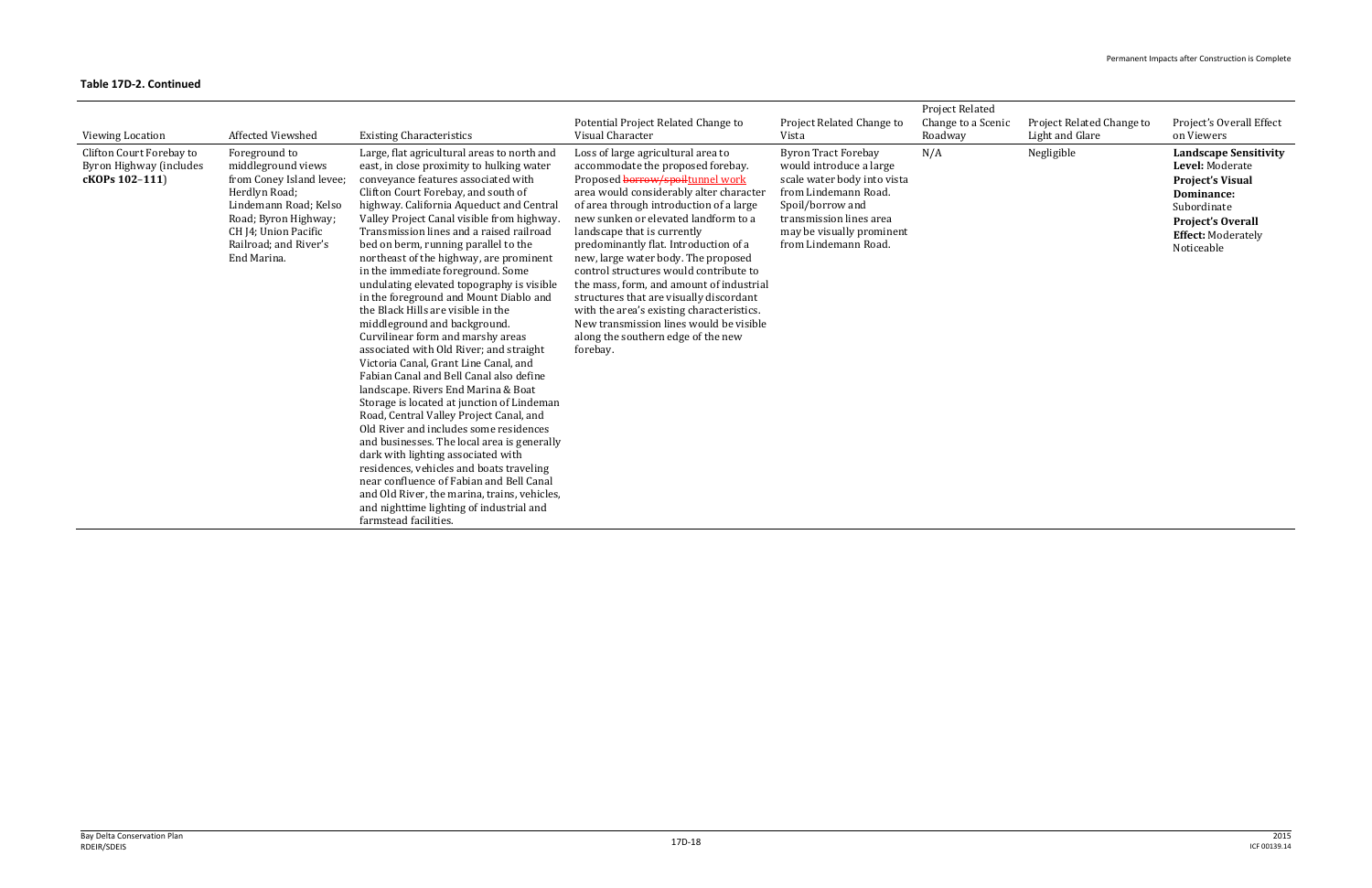| <b>Viewing Location</b>                                                                  | Affected Viewshed                                                                                                                                                                                                              | <b>Existing Characteristics</b>                                                                                                                                                                                                                                                                                                                                                                                                                                                                                                                                                                                                                                                                                                                                                                                                                                                                                                                                                                 | Potential Project Related Change to<br>Visual Character                                                                                                                                                                                                                                                                                                                                                                                                                                                                                                                                                                                | Project Related Change to<br>Vista | <b>Project Related</b><br>Change to a Scenic<br>Roadway | Project Related Change to<br>Light and Glare                             | Project's Overall Effect<br>on Viewers                                                                                                                                 |
|------------------------------------------------------------------------------------------|--------------------------------------------------------------------------------------------------------------------------------------------------------------------------------------------------------------------------------|-------------------------------------------------------------------------------------------------------------------------------------------------------------------------------------------------------------------------------------------------------------------------------------------------------------------------------------------------------------------------------------------------------------------------------------------------------------------------------------------------------------------------------------------------------------------------------------------------------------------------------------------------------------------------------------------------------------------------------------------------------------------------------------------------------------------------------------------------------------------------------------------------------------------------------------------------------------------------------------------------|----------------------------------------------------------------------------------------------------------------------------------------------------------------------------------------------------------------------------------------------------------------------------------------------------------------------------------------------------------------------------------------------------------------------------------------------------------------------------------------------------------------------------------------------------------------------------------------------------------------------------------------|------------------------------------|---------------------------------------------------------|--------------------------------------------------------------------------|------------------------------------------------------------------------------------------------------------------------------------------------------------------------|
| Byron Highway from<br>Clifton Court Road to<br>Lindeman Road (includes<br>cKOPs 102-106) | Foreground to<br>middleground views<br>from Byron Highway,<br>Clifton Court Road,<br>Herdlyn Road, Mountain<br>House Road, Byron-<br>Bethany Road,<br>Lindemann Road, and<br>Kelso Road; CH J4; and<br>Union Pacific Railroad. | Large, flat agricultural areas to north, in<br>close proximity to hulking water<br>conveyance features associated with<br>Clifton Court Forebay, and south of<br>highway. California Aqueduct and Central<br>Valley Project Canal visible from highway.<br>Transmission lines and a raised railroad<br>bed on berm, running parallel to the<br>northeast of the highway, are prominent<br>in the immediate foreground. Some<br>undulating elevated topography is visible<br>in the foreground and Mount Diablo and<br>the Black Hills are visible in the<br>middleground and background. Angular<br>irrigation and drainage ditches also define<br>the landscape. Human made features in<br>the area include levees, farmstead<br>residences, communication towers,<br>transmission lines, railroads, roadways,<br>and California Aqueduct infrastructure.<br>The local area is generally dark with<br>lighting associated with residences, boats,<br>trains, vehicles, and forebay facilities. | Loss of large agricultural area to<br>accommodate the proposed forebay.<br>Proposed borrow/spoiltunnel work<br>area would considerably alter character<br>of area through introduction of a large<br>new sunken or elevated landform to a<br>landscape that is currently<br>predominantly flat. Introduction of a<br>new, large water body. The proposed<br>control structures would contribute to<br>the mass, form, and amount of industrial<br>structures that are visually discordant<br>with the area's existing characteristics.<br>New transmission lines would be visible<br>along the southern edge of the new<br>forebay.    | N/A                                | N/A                                                     | Negligible                                                               | <b>Landscape Sensitivity</b><br>Level: Low<br><b>Project's Visual</b><br><b>Dominance: Dominant</b><br><b>Project's Overall</b><br><b>Effect:</b> Very Noticeable      |
| Head of Old River at San<br>Joaquin River<br>(Alternative 2B)                            | Foreground to<br>background views of<br>surrounding area from<br><b>Upper Roberts Island</b><br>and Stewarts Tract.                                                                                                            | Flat, expansive primarily agricultural<br>terrain, occasionally dotted with large,<br>mature trees. View also characterized by<br>curvilinear form of San Joaquin and Old<br>Rivers, more angular irrigation and<br>drainage ditches, fluid nature of water,<br>and riverine and riparian vegetation also<br>define the landscape. The view includes<br>an impressive, prominent view of Mount<br>Diablo in background. Human made<br>features in area include levees and<br>roadways. The local area is generally dark<br>with lighting associated with boats<br>traveling on the San Joaquin River and Old<br>River.                                                                                                                                                                                                                                                                                                                                                                          | The large scale of the proposed<br>operable barrier would span across Old<br>River and alter area's existing character<br>by introducing a large-scale industrial<br>structure that is visually discordant<br>with the area's existing characteristics.<br>Operable barrier would have a boat lock<br>to permit continued boat access to the<br>San Joaquin River and Old River. Any<br>borrow/spoiltunnel work area<br>associated with construction of the<br>barrier would also alter landforms by<br>creating prominent sunken or elevated<br>features. Short segment of new<br>transmission lines would be visible in<br>the area. | N/A                                | N/A                                                     | Proposed operable barrier<br>would require elevated<br>security lighting | <b>Landscape Sensitivity</b><br>Level: Moderate<br><b>Project's Visual</b><br><b>Dominance: Dominant</b><br><b>Project's Overall</b><br><b>Effect: Very Noticeable</b> |
| Source: Data compiled by DHCCP in 2010 and revised by ICF in 2011 and 2012.              |                                                                                                                                                                                                                                |                                                                                                                                                                                                                                                                                                                                                                                                                                                                                                                                                                                                                                                                                                                                                                                                                                                                                                                                                                                                 |                                                                                                                                                                                                                                                                                                                                                                                                                                                                                                                                                                                                                                        |                                    |                                                         |                                                                          |                                                                                                                                                                        |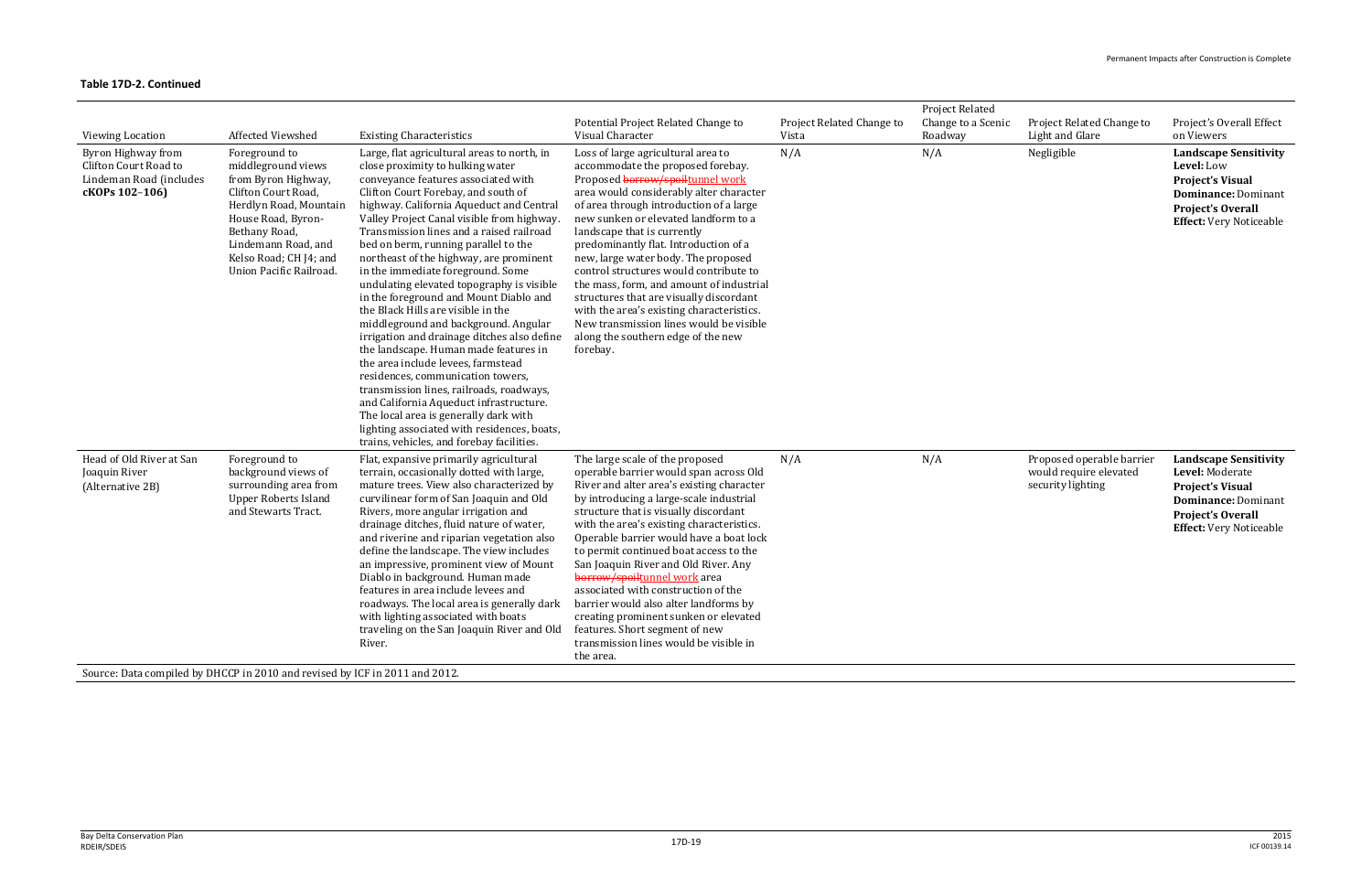# 1 **Table 17D-3. West Alignment Alternatives (1C, 2C, and 6C)**

| Viewing Location<br>CH E9 and SR 160 from<br><b>cKOP 1</b> to West Intake 1<br>(includes cKOPs 2-7) | Affected Viewshed<br>Foreground and<br>middleground views<br>from CH E9 SR 160, and<br>Clarksburg Marina | <b>Existing Characteristics</b><br>Highway travelers experience views of<br>large, mature trees and shrubs along<br>roadside, wide meandering waters of the<br>Sacramento River, intermittent expansive<br>views of flat, large agricultural areas<br>depending on traveler's perspective on<br>this segment of CH E9 and SR 160 that<br>includes row crops and orchards. Angular<br>irrigation and drainage ditches also define<br>the landscape. Human made features in<br>the area include levees, farmstead<br>residences, transmission lines, railroads,<br>and roadways. The local area is generally<br>dark with some subdued lighting<br>associated with existing residences,<br>farmstead buildings, and vehicles on<br>roadways.                                                                                                                                                                                                                                | Potential Project Related Change to Visual<br>Character<br>Proposed intake facilities would introduce<br>large-scale industrial structures and<br>prominent sunken or elevated landforms<br>from borrow/spoiltunnel work and RTM<br>areas would be introduced to a landscape<br>that is currently predominantly flat. New<br>transmission lines would be visible next<br>to where pipeline was installed. Intake<br>would result in a considerable loss of<br>agricultural land, change in landform and<br>would introduce a large industrial scale<br>structure to the area. These features<br>would be visually discordant with the<br>area's existing characteristics. | Project Related Change to<br>Vista<br>N/A                                                                                                                                                                                                                                                                                                                                            | Project Related<br>Change to a Scenic<br>Roadway<br>Roadway<br>realignment Yolo<br>County scenic<br>route, CH E9, near<br>intake. Mature<br>ornamental tree<br>groupings and<br>orchard trees<br>located within<br>Intake disturbance<br>areas and RTM<br>area would be<br>removed or<br>considerably<br>altered relative to<br>existing conditions,<br>to be replaced by<br>project-related<br>facilities | Project Related Change to<br>Light and Glare<br>Project facilities in Intake<br>disturbance area would<br>include new lighting<br>systems used during the<br>course of normal<br>operations in the area of<br>West Intakes 1 and 2<br>associated pumping plants<br>and surge shafts | Project's Overall Effect<br>on Viewers<br><b>Landscape Sensitivity</b><br>Level: High<br><b>Project's Visual</b><br><b>Dominance: Dominant</b><br><b>Project's Overall</b><br><b>Effect:</b> Very Noticeable |
|-----------------------------------------------------------------------------------------------------|----------------------------------------------------------------------------------------------------------|---------------------------------------------------------------------------------------------------------------------------------------------------------------------------------------------------------------------------------------------------------------------------------------------------------------------------------------------------------------------------------------------------------------------------------------------------------------------------------------------------------------------------------------------------------------------------------------------------------------------------------------------------------------------------------------------------------------------------------------------------------------------------------------------------------------------------------------------------------------------------------------------------------------------------------------------------------------------------|---------------------------------------------------------------------------------------------------------------------------------------------------------------------------------------------------------------------------------------------------------------------------------------------------------------------------------------------------------------------------------------------------------------------------------------------------------------------------------------------------------------------------------------------------------------------------------------------------------------------------------------------------------------------------|--------------------------------------------------------------------------------------------------------------------------------------------------------------------------------------------------------------------------------------------------------------------------------------------------------------------------------------------------------------------------------------|------------------------------------------------------------------------------------------------------------------------------------------------------------------------------------------------------------------------------------------------------------------------------------------------------------------------------------------------------------------------------------------------------------|-------------------------------------------------------------------------------------------------------------------------------------------------------------------------------------------------------------------------------------------------------------------------------------|--------------------------------------------------------------------------------------------------------------------------------------------------------------------------------------------------------------|
| CH E9 and SR 160 from<br>West Intake 1 to West<br>Intake 2 (includes <b>cKOPs</b><br>$8-18$         | Foreground and<br>middleground views<br>from CH E9 SR 160, and<br>Clarksburg Marina                      | Flat, expansive primarily agricultural<br>terrain, occasionally dotted with large,<br>mature trees and bushes along roadsides<br>and near small farmstead buildings.<br>Orchards and vineyards also present.<br>Curvilinear form and wide meandering<br>waters of the Sacramento River,<br>curvilinear form and marshy areas<br>associated with Elk Slough, and more<br>angular irrigation and drainage ditches<br>also define the landscape. Levee roads<br>slope down toward agricultural fields on<br>one side and toward Sacramento River on<br>the other. Human made features in the<br>area include levees, farmstead residences,<br>railroads, roadways, the Sugar Mill<br>complex, and the town of Clarksburg. The<br>local area is generally dark with some<br>subdued lighting associated with existing<br>residences, farmstead buildings, and<br>vehicles on roadways. Higher intensity<br>lighting is present in more developed<br>areas such as Clarksburg. | Proposed intake facilities would introduce<br>large-scale industrial structures and<br>prominent sunken or elevated landforms<br>from borrow/spoiltunnel work and RTM<br>areas would be introduced to a landscape<br>that is currently predominantly flat. New<br>transmission lines would be visible next<br>to where pipeline was installed. Intake<br>would result in a considerable loss of<br>agricultural land, change in landform and<br>would introduce a large industrial scale<br>structure to the area. These features<br>would be visually discordant with the<br>area's existing characteristics.                                                            | Proposed intake<br>structures, pumping<br>plants, surge shafts, access<br>roads, borrow/spoiltunnel<br>work and RTM areas, and<br>transmission lines would<br>be visually prominent in<br>vista foreground and<br>middleground views from<br>CH E9. Proposed W2<br>intake structure and<br>pumping plant would be<br>visually prominent in vista<br>foreground views from SR<br>160. | Mature ornamental<br>tree groupings and<br>orchard trees<br>located within<br>Intake disturbance<br>areas would be<br>removed or<br>considerably<br>altered relative to<br>existing conditions,<br>to be replaced by<br>project-related<br>facilities                                                                                                                                                      | Project facilities in Intake<br>disturbance area would<br>include new lighting<br>systems used during the<br>course of normal<br>operations in the area of<br>West Intakes 1 and 2<br>associated pumping plants<br>and surge shafts                                                 | <b>Landscape Sensitivity</b><br>Level: High<br><b>Project's Visual</b><br><b>Dominance: Dominant</b><br><b>Project's Overall</b><br><b>Effect:</b> Very Noticeable                                           |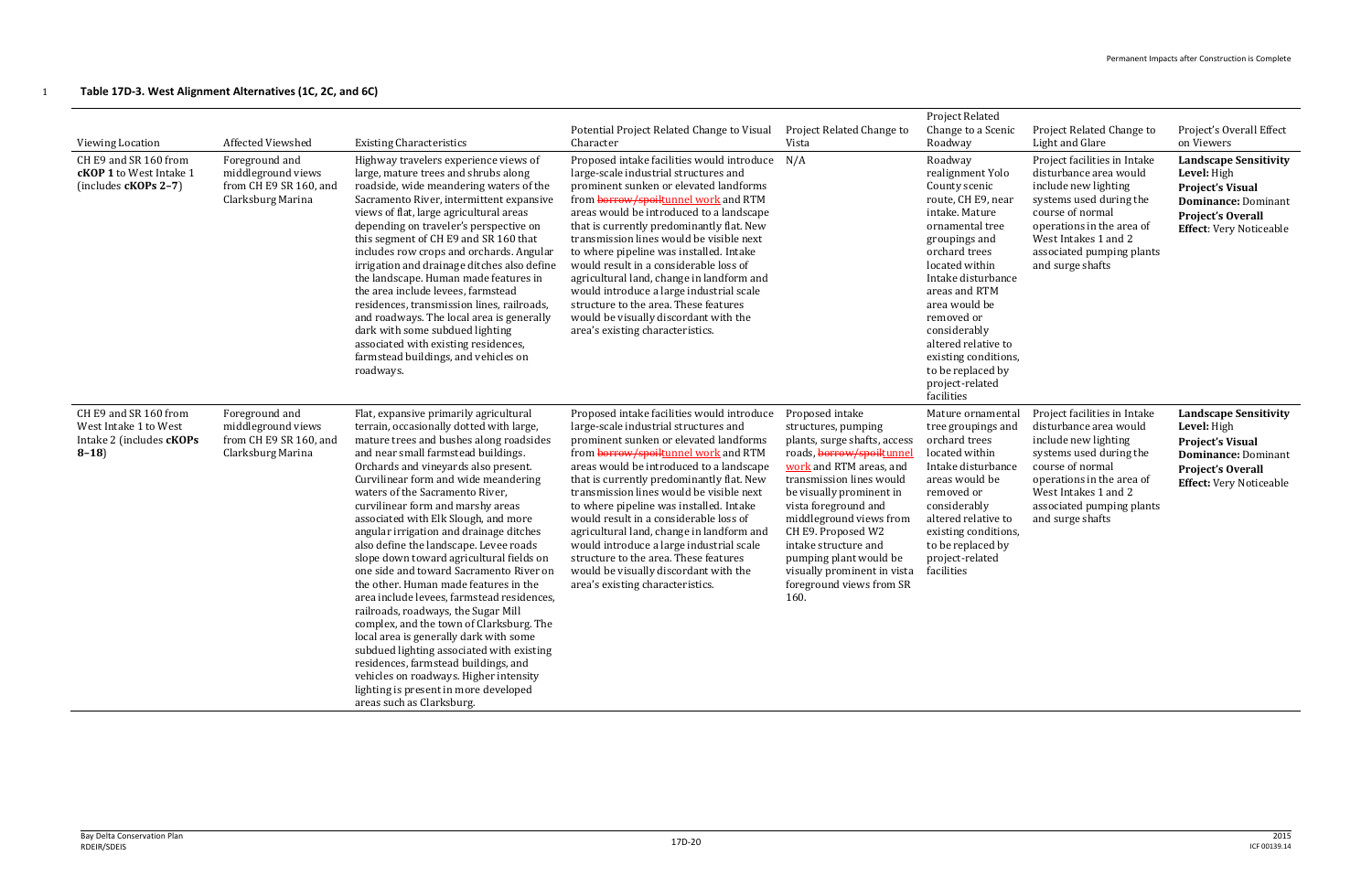| <b>Viewing Location</b>                                                                                                  | <b>Affected Viewshed</b>                                                                                                                                                                                                                                                    | <b>Existing Characteristics</b>                                                                                                                                                                                                                                                                                                                                                                                                                                                                                                                                                                                                                                                                                                                                                                                                                                  | Potential Project Related Change to Visual<br>Character                                                                                                                                                                                                                                                                                                                                                                                                                                                                                                                                                                                                                                                                                                                                         | Project Related Change to<br>Vista                                                                                                                                                                                                                                                                                                                                                | <b>Project Related</b><br>Change to a Scenic<br>Roadway                                                                                                                                                                                                                                                                                | Project Related Change to<br>Light and Glare                                                                                                                                                                                        | Project's Overall Effect<br>on Viewers                                                                                                                                 |
|--------------------------------------------------------------------------------------------------------------------------|-----------------------------------------------------------------------------------------------------------------------------------------------------------------------------------------------------------------------------------------------------------------------------|------------------------------------------------------------------------------------------------------------------------------------------------------------------------------------------------------------------------------------------------------------------------------------------------------------------------------------------------------------------------------------------------------------------------------------------------------------------------------------------------------------------------------------------------------------------------------------------------------------------------------------------------------------------------------------------------------------------------------------------------------------------------------------------------------------------------------------------------------------------|-------------------------------------------------------------------------------------------------------------------------------------------------------------------------------------------------------------------------------------------------------------------------------------------------------------------------------------------------------------------------------------------------------------------------------------------------------------------------------------------------------------------------------------------------------------------------------------------------------------------------------------------------------------------------------------------------------------------------------------------------------------------------------------------------|-----------------------------------------------------------------------------------------------------------------------------------------------------------------------------------------------------------------------------------------------------------------------------------------------------------------------------------------------------------------------------------|----------------------------------------------------------------------------------------------------------------------------------------------------------------------------------------------------------------------------------------------------------------------------------------------------------------------------------------|-------------------------------------------------------------------------------------------------------------------------------------------------------------------------------------------------------------------------------------|------------------------------------------------------------------------------------------------------------------------------------------------------------------------|
| Area surrounding canal<br>conveyance alignment from<br>West Intake 1 to West<br>Intake 2 (includes cKOPs<br>158 and 159) | Foreground to<br>middleground views<br>from South River Road,<br>River Road, Pumphouse<br>Road, Willow Point<br>Road, Willow Avenue,<br>Clarksburg Road,<br>Riverview Drive,<br>Netherlands Avenue,<br>and Scribner Road; CR<br>39, CH E19, CR 146B, CR<br>154, and CR 144. | Flat, expansive primarily agricultural<br>terrain, occasionally dotted with large,<br>mature trees along roadsides. Curvilinear<br>form of Sacramento River and Elk Slough<br>also defines landscape. Flat terrain,<br>combined with intervening large-form<br>dense vegetation does not permit<br>background views. Agricultural areas are<br>mixed with row crops, vineyards, and<br>orchards present. Human made features in<br>the area include levees, farmstead<br>residences, wineries, roadways, and the<br>town of Clarksburg. Angular irrigation and<br>drainage ditches also define the landscape.<br>The local area is generally dark with some<br>subdued lighting associated with existing<br>residences, farmstead buildings, and<br>vehicles on roadways. Higher intensity<br>lighting is present in more developed<br>areas such as Clarksburg. | Proposed intake facilities would introduce<br>large-scale industrial structures and<br>prominent sunken or elevated landforms<br>from borrow/spoiltunnel work and RTM<br>areas would be introduced to a landscape<br>that is currently predominantly flat. New<br>transmission lines would be visible next<br>to where pipeline was installed. Intake<br>would result in a considerable loss of<br>agricultural land, change in landform and<br>would introduce a large industrial scale<br>structure to the area. These features<br>would be visually discordant with the<br>area's existing characteristics.                                                                                                                                                                                  | N/A                                                                                                                                                                                                                                                                                                                                                                               | N/A                                                                                                                                                                                                                                                                                                                                    | Project facilities in Intake<br>disturbance area would<br>include new lighting<br>systems used during the<br>course of normal<br>operations in the area of<br>West Intakes 1 and 2<br>associated pumping plants<br>and surge shafts | <b>Landscape Sensitivity</b><br>Level: Moderate<br><b>Project's Visual</b><br><b>Dominance: Dominant</b><br><b>Project's Overall</b><br><b>Effect:</b> Very Noticeable |
| CH E9 and SR 160 from<br>West Intake 2 to West<br>Intake 3 (includes <b>cKOPs</b><br>$18-34$                             | Foreground to<br>middleground views<br>from CH E9, SR 160, and<br>Clarksburg Boat Launch                                                                                                                                                                                    | Mature ornamental tree groupings, row<br>crops, vineyards, orchard trees, and other<br>agricultural land uses are present.<br>Curvilinear form and wide meandering<br>waters of the Sacramento River;<br>curvilinear form and marshy areas<br>associated with Elk Slough; and more<br>angular irrigation and drainage ditches<br>also define the landscape. Human made<br>features in the area include levees,<br>farmstead residences, transmission lines,<br>a boat launch, and roadways. The local<br>area is generally dark with some subdued<br>lighting associated with existing<br>residences, farmstead buildings, boats,<br>and vehicles on roadways.                                                                                                                                                                                                   | Proposed intake facilities would introduce<br>large-scale industrial structures and<br>prominent sunken or elevated landforms<br>from borrow/spoiltunnel work and RTM<br>areas would be introduced to a landscape<br>that is currently predominantly flat.<br>Proposed bridge would be new visually<br>dominant feature that would become part<br>of CR 142. New transmission lines would<br>be visible near new canal. New canal<br>right-of-way with levee would result in a<br>considerable loss of agricultural land,<br>change in landform, and increase in<br>surface water area compared to existing<br>conditions and would introduce a large<br>industrial scale structure to the area.<br>These features would be visually<br>discordant with the area's existing<br>characteristics. | Proposed intake<br>structures, pumping<br>plants, surge shafts, access<br>roads, borrow/spoiltunnel<br>work areas, canals, and<br>transmission lines would<br>be visually prominent in<br>vista foreground and<br>middleground views from<br>CH E9. Proposed intake<br>structure and pumping<br>plant would be visually<br>prominent in vista<br>foreground views from SR<br>160. | Roadway<br>realignment Yolo<br>County scenic<br>route, CH E9, near<br>intake. Mature<br>ornamental tree<br>groupings and<br>orchard trees<br>located within<br>Intake disturbance<br>areas would be<br>removed or<br>considerably<br>altered relative to<br>existing conditions,<br>to be replaced by<br>project-related<br>facilities | Project facilities in Intake<br>disturbance area would<br>include new lighting<br>systems used during the<br>course of normal<br>operations in the area of<br>West Intakes 2 and 3<br>associated pumping plants<br>and surge shafts | <b>Landscape Sensitivity</b><br>Level: Moderate<br><b>Project's Visual</b><br><b>Dominance: Dominant</b><br><b>Project's Overall</b><br><b>Effect:</b> Very Noticeable |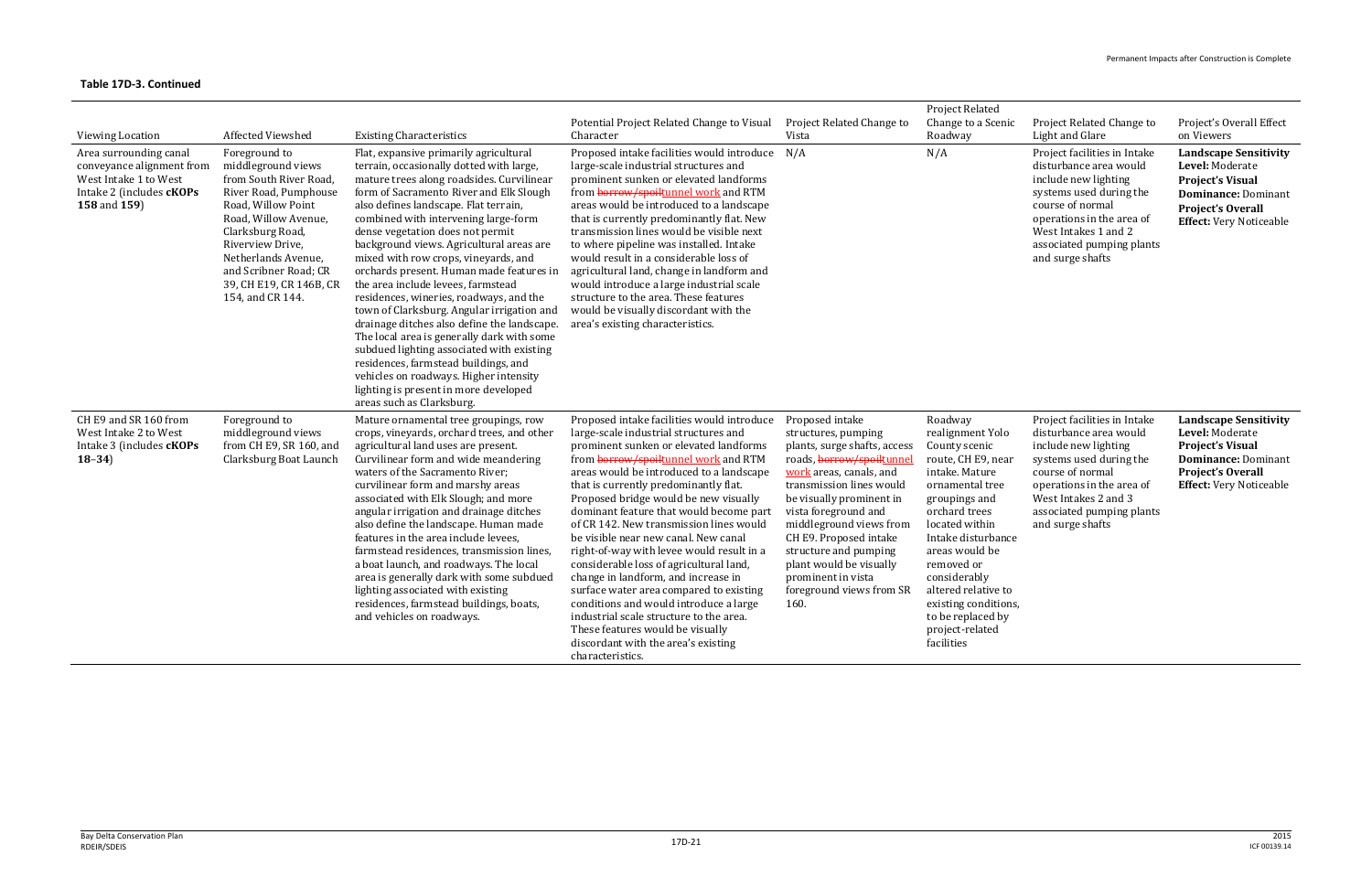| <b>Viewing Location</b><br>Area surrounding canal<br>conveyance alignment from<br>West Intake 2 to West<br>Intake 3 (includes cKOPs<br><b>160 and 161)</b> | Affected Viewshed<br>Foreground to<br>middleground views<br>from South River Road,<br>River Road, Scriber<br>Road, South Center<br>Street, and South School<br>Street; CR 144, CR 141,<br>and CR 142; and local<br>farm roads and private<br>drives. | <b>Existing Characteristics</b><br>Mature ornamental tree groupings, row<br>crops, vineyards, orchard trees, and other<br>agricultural land uses are present.<br>Curvilinear form and wide meandering<br>waters of the Sacramento River;<br>curvilinear form and marshy areas<br>associated with Elk Slough; and more<br>angular irrigation and drainage ditches<br>also define the landscape. Human made<br>features in the area include levees,                                                                                                                                                                                                                                                                                                                                                                                                                                                                                                                                                                     | Potential Project Related Change to Visual<br>Character<br>Proposed intake facilities would introduce N/A<br>large-scale industrial structures and<br>prominent sunken or elevated landforms<br>from borrow/spoiltunnel work and RTM<br>areas would be introduced to a landscape<br>that is currently predominantly flat. New<br>transmission lines would be visible near<br>new canal. New canal right-of-way with<br>levee would result in a considerable loss<br>of agricultural land, change in landform,                                                                                                                                          | Project Related Change to<br>Vista                                                                                                                                                                                                                                                                                              | Project Related<br>Change to a Scenic<br>Roadway<br>N/A                                                                                                                                                                                                                                                                     | Project Related Change to<br>Light and Glare<br>Project facilities in Intake<br>disturbance area would<br>include new lighting<br>systems used during the<br>course of normal<br>operations in the area of<br>West Intakes 2 and 3<br>associated pumping plants<br>and surge shafts | Project's Overall Effect<br>on Viewers<br><b>Landscape Sensitivity</b><br>Level: Moderate<br><b>Project's Visual</b><br><b>Dominance: Dominant</b><br><b>Project's Overall</b><br><b>Effect:</b> Very Noticeable |
|------------------------------------------------------------------------------------------------------------------------------------------------------------|------------------------------------------------------------------------------------------------------------------------------------------------------------------------------------------------------------------------------------------------------|-----------------------------------------------------------------------------------------------------------------------------------------------------------------------------------------------------------------------------------------------------------------------------------------------------------------------------------------------------------------------------------------------------------------------------------------------------------------------------------------------------------------------------------------------------------------------------------------------------------------------------------------------------------------------------------------------------------------------------------------------------------------------------------------------------------------------------------------------------------------------------------------------------------------------------------------------------------------------------------------------------------------------|--------------------------------------------------------------------------------------------------------------------------------------------------------------------------------------------------------------------------------------------------------------------------------------------------------------------------------------------------------------------------------------------------------------------------------------------------------------------------------------------------------------------------------------------------------------------------------------------------------------------------------------------------------|---------------------------------------------------------------------------------------------------------------------------------------------------------------------------------------------------------------------------------------------------------------------------------------------------------------------------------|-----------------------------------------------------------------------------------------------------------------------------------------------------------------------------------------------------------------------------------------------------------------------------------------------------------------------------|-------------------------------------------------------------------------------------------------------------------------------------------------------------------------------------------------------------------------------------------------------------------------------------|------------------------------------------------------------------------------------------------------------------------------------------------------------------------------------------------------------------|
| CH E9 and SR 160 from                                                                                                                                      | Foreground to                                                                                                                                                                                                                                        | farmstead residences, wineries,<br>transmission lines, and roadways. The<br>local area is generally dark with some<br>subdued lighting associated with<br>Clarksburg and Hood, existing residences,<br>farmstead buildings, wineries, and<br>vehicles on roadways.<br>While travelling along highway,                                                                                                                                                                                                                                                                                                                                                                                                                                                                                                                                                                                                                                                                                                                 | and increase in surface water area<br>compared to existing conditions and<br>would introduce a large industrial scale<br>structure to the area. These features<br>would be visually discordant with the<br>area's existing characteristics.<br>Proposed intake facilities would introduce                                                                                                                                                                                                                                                                                                                                                              | Proposed intake structure,                                                                                                                                                                                                                                                                                                      | Roadway                                                                                                                                                                                                                                                                                                                     | Project facilities in Intake                                                                                                                                                                                                                                                        | <b>Landscape Sensitivity</b>                                                                                                                                                                                     |
| West Intake 3 to West<br>Intake 4 (includes <b>cKOPs</b><br>$35-46$                                                                                        | background views from<br>CH E9 and SR 160                                                                                                                                                                                                            | intermittent expansive views of flat, large<br>agricultural terrain, occasionally dotted<br>with large, mature trees and bushes along<br>roadsides and near small farmstead<br>buildings, depending on traveler's<br>perspective on this segment of CH E9 and<br>SR 160 that includes row crops, vineyards,<br>and orchards The curvilinear form and<br>wide meandering waters of the<br>Sacramento River; curvilinear form and<br>marshy areas associated with Elk Slough;<br>and more angular irrigation and drainage<br>ditches also define the landscape. Levee<br>roads slope down toward agricultural<br>fields. Human made features in the area<br>include levees, farmstead residences,<br>wineries, and roadways. The local area is<br>generally dark with some subdued lighting<br>associated with existing residences,<br>farmstead buildings, wineries, boats, and<br>vehicles on roadways. Higher intensity<br>lighting is present in isolated locations<br>within more developed areas such as<br>Hood. | large-scale industrial structures and<br>prominent sunken or elevated landforms<br>from <b>borrow/spoiltunnel work</b> and RTM<br>areas would be introduced to a landscape<br>that is currently predominantly flat. New<br>transmission lines would be visible near<br>new canal. New canal right-of-way with<br>levee would result in a considerable loss<br>of agricultural land, change in landform,<br>and increase in surface water area<br>compared to existing conditions and<br>would introduce a large industrial scale<br>structure to the area. These features<br>would be visually discordant with the<br>area's existing characteristics. | pumping plant, access<br>roads, borrow/spoiltunne<br>work areas, canals, and<br>transmission lines would<br>be visually prominent in<br>vista foreground and<br>middleground views from<br>CH E9. Proposed intake<br>structure and pumping<br>plant would be visually<br>prominent in vista<br>foreground views from SR<br>160. | realignment Yolo<br>County scenic<br>route, CH E9, near<br>intake. Mature<br>ornamental tree<br>groupings and<br>orchard trees<br>located within<br>Intake disturbance<br>areas would be<br>removed or<br>considerably<br>altered relative to<br>existing conditions,<br>to be replaced by<br>project-related<br>facilities | disturbance area would<br>include new lighting<br>systems used during the<br>course of normal<br>operations in the area of<br>West Intakes 3 and 4<br>associated pumping plants<br>and surge shafts                                                                                 | Level: Moderate<br><b>Project's Visual</b><br><b>Dominance: Dominant</b><br><b>Project's Overall</b><br><b>Effect:</b> Very Noticeable                                                                           |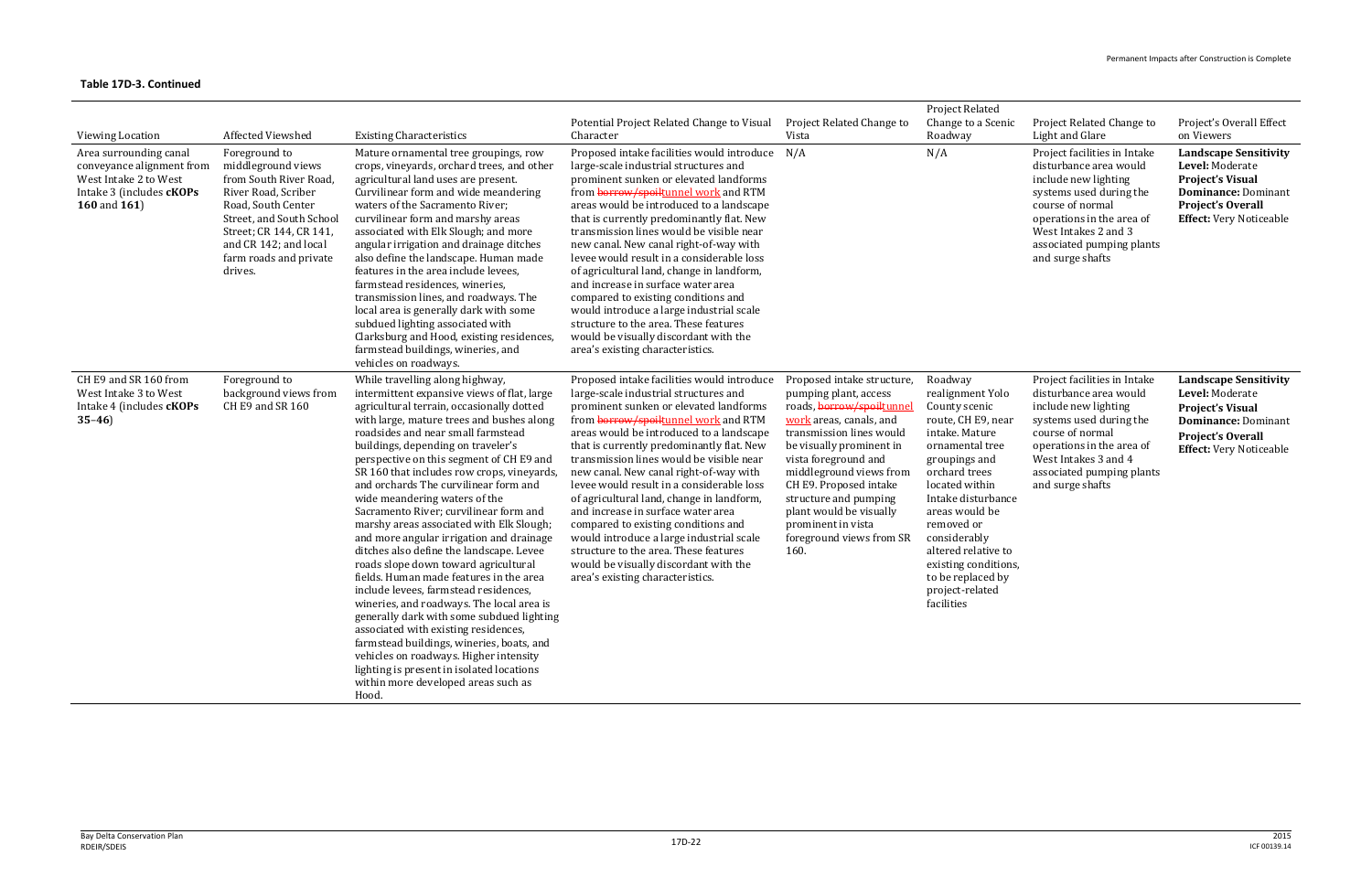| <b>Viewing Location</b><br>Area surrounding canal<br>conveyance alignment from<br>West Intake 3 to West<br>Intake 4 | <b>Affected Viewshed</b><br>Foreground to<br>middleground views<br>from South River Road<br>and River Road; and CR<br>142, CH E9, and SR 160. | <b>Existing Characteristics</b><br>Flat, expansive primarily agricultural<br>terrain, occasionally dotted with large,<br>mature trees and bushes along roadsides<br>and near small farmstead buildings.<br>Vineyards and orchards also present. The<br>curvilinear form of Sacramento River and<br>Elk Slough; and the more angular<br>irrigation and drainage ditches also define<br>the landscape. Flat terrain, combined with<br>intervening large-form dense vegetation<br>does not permit background views.<br>Human made features in the area include<br>levees, farmstead residences, wineries,<br>and roadways. The local area is generally<br>dark with some subdued lighting<br>associated with existing residences,<br>farmstead buildings, wineries, and<br>vehicles on roadways. | Potential Project Related Change to Visual<br>Character<br>Proposed intake facilities would introduce<br>large-scale industrial structures and<br>prominent sunken or elevated landforms<br>from borrow/spoiltunnel work and RTM<br>areas would be introduced to a landscape<br>that is currently predominantly flat.<br>Mature ornamental tree groupings and<br>other agricultural lands located within<br>Intake disturbance area and above ground<br>conveyance pipeline area would be<br>removed. New transmission lines would<br>be visible near new canal. New canal<br>right-of-way with levee would result in a<br>considerable loss of agricultural land,<br>change in landform, and increase in<br>surface water area compared to existing<br>conditions and would introduce a large<br>industrial scale structure to the area.<br>These features would be visually<br>discordant with the area's existing<br>characteristics. | Project Related Change to<br>Vista<br>N/A                                                                                                                             | Project Related<br>Change to a Scenic<br>Roadway<br>N/A                                                                                                                                                                                                                                                                                | Project Related Change to<br>Light and Glare<br>Project facilities in Intake<br>disturbance area would<br>include new lighting<br>systems used during the<br>course of normal<br>operations in the area of<br>West Intakes 3 and 4<br>associated pumping plants<br>and surge shafts | Project's Overall Effect<br>on Viewers<br><b>Landscape Sensitivity</b><br>Level: Moderate<br><b>Project's Visual</b><br><b>Dominance: Dominant</b><br><b>Project's Overall</b><br><b>Effect:</b> Very Noticeable |
|---------------------------------------------------------------------------------------------------------------------|-----------------------------------------------------------------------------------------------------------------------------------------------|-----------------------------------------------------------------------------------------------------------------------------------------------------------------------------------------------------------------------------------------------------------------------------------------------------------------------------------------------------------------------------------------------------------------------------------------------------------------------------------------------------------------------------------------------------------------------------------------------------------------------------------------------------------------------------------------------------------------------------------------------------------------------------------------------|------------------------------------------------------------------------------------------------------------------------------------------------------------------------------------------------------------------------------------------------------------------------------------------------------------------------------------------------------------------------------------------------------------------------------------------------------------------------------------------------------------------------------------------------------------------------------------------------------------------------------------------------------------------------------------------------------------------------------------------------------------------------------------------------------------------------------------------------------------------------------------------------------------------------------------------|-----------------------------------------------------------------------------------------------------------------------------------------------------------------------|----------------------------------------------------------------------------------------------------------------------------------------------------------------------------------------------------------------------------------------------------------------------------------------------------------------------------------------|-------------------------------------------------------------------------------------------------------------------------------------------------------------------------------------------------------------------------------------------------------------------------------------|------------------------------------------------------------------------------------------------------------------------------------------------------------------------------------------------------------------|
| CH E9 and SR 160 from<br>West Intake 4 to West<br>Intake 5 (includes <b>cKOPs</b><br>$37 - 54$                      | Foreground to<br>background views from<br>CH E9 and SR 160                                                                                    | While travelling along highway,<br>intermittent expansive views of flat, large<br>agricultural areas, including row crops<br>and orchards. The curvilinear form of<br>Sacramento River and Elk Slough; and the<br>more angular irrigation and drainage<br>ditches also define the landscape. Human<br>made features in the area include<br>farmstead residences, transmission lines,<br>and roadways. The local area is generally<br>dark with some subdued lighting<br>associated with existing residences,<br>farmstead buildings, boats, and vehicles<br>on roadways.                                                                                                                                                                                                                      | Proposed intake facilities would introduce<br>large-scale industrial structures and<br>prominent sunken or elevated landforms<br>from <b>borrow/spoiltunnel work</b> and RTM<br>areas would be introduced to a landscape<br>that is currently predominantly flat.<br>Mature ornamental tree groupings and<br>other agricultural lands located within<br>Intake disturbance area and above ground<br>conveyance pipeline area would be<br>removed. New transmission lines would<br>be visible near new canal. New canal<br>right-of-way with levee would result in a<br>considerable loss of agricultural land,<br>change in landform, and increase in<br>surface water area compared to existing<br>conditions and would introduce a large<br>industrial scale structure to the area.<br>These features would be visually<br>discordant with the area's existing<br>characteristics.                                                     | Proposed intake structure,<br>pumping plant, and<br>transmission lines would<br>be visually prominent in<br>vista foreground and<br>middleground views from<br>SR 160 | Roadway<br>realignment Yolo<br>County scenic<br>route, CH E9, near<br>intake. Mature<br>ornamental tree<br>groupings and<br>orchard trees<br>located within<br>Intake disturbance<br>areas would be<br>removed or<br>considerably<br>altered relative to<br>existing conditions,<br>to be replaced by<br>project-related<br>facilities | Project facilities in Intake<br>disturbance area would<br>include new lighting<br>systems used during the<br>course of normal<br>operations in the area of<br>West Intakes 4 and 5 and<br>associated pumping plant                                                                  | <b>Landscape Sensitivity</b><br>Level: Moderate<br><b>Project's Visual</b><br><b>Dominance: Dominant</b><br><b>Project's Overall</b><br><b>Effect:</b> Very Noticeable                                           |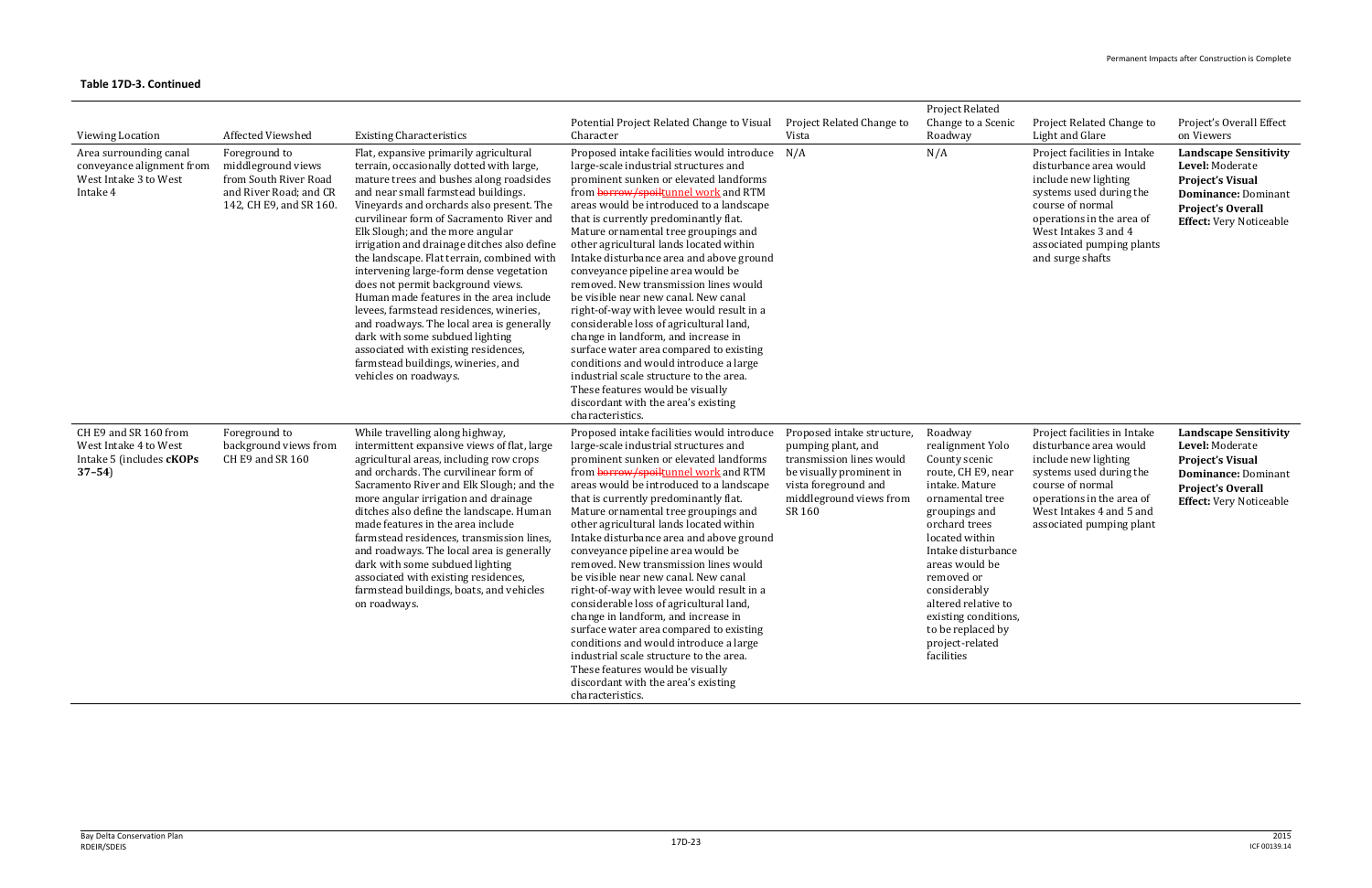| <b>Viewing Location</b>                                                                                                                                            | Affected Viewshed                                                                                                                                                                                                                                                                                                                                                                                                                                                     | <b>Existing Characteristics</b>                                                                                                                                                                                                                                                                                                                                                                                                                                                                                                                                                                                                                                                                                                                                                                                                                                                     | Potential Project Related Change to Visual<br>Character                                                                                                                                                                                                                                                                                                                                                                                                                                                                                                                                                                                                                                                                                                                                                                                                                                                                                                                                                                                                                                                                                                  | Project Related Change to<br>Vista                                                                                                                                                                                                                                                                                                                                                                                                                                                                                                                                                                                                                            | Project Related<br>Change to a Scenic<br>Roadway | Project Related Change to<br>Light and Glare                                                                                                                                                                       | Project's Overall Effect<br>on Viewers                                                                                                                            |
|--------------------------------------------------------------------------------------------------------------------------------------------------------------------|-----------------------------------------------------------------------------------------------------------------------------------------------------------------------------------------------------------------------------------------------------------------------------------------------------------------------------------------------------------------------------------------------------------------------------------------------------------------------|-------------------------------------------------------------------------------------------------------------------------------------------------------------------------------------------------------------------------------------------------------------------------------------------------------------------------------------------------------------------------------------------------------------------------------------------------------------------------------------------------------------------------------------------------------------------------------------------------------------------------------------------------------------------------------------------------------------------------------------------------------------------------------------------------------------------------------------------------------------------------------------|----------------------------------------------------------------------------------------------------------------------------------------------------------------------------------------------------------------------------------------------------------------------------------------------------------------------------------------------------------------------------------------------------------------------------------------------------------------------------------------------------------------------------------------------------------------------------------------------------------------------------------------------------------------------------------------------------------------------------------------------------------------------------------------------------------------------------------------------------------------------------------------------------------------------------------------------------------------------------------------------------------------------------------------------------------------------------------------------------------------------------------------------------------|---------------------------------------------------------------------------------------------------------------------------------------------------------------------------------------------------------------------------------------------------------------------------------------------------------------------------------------------------------------------------------------------------------------------------------------------------------------------------------------------------------------------------------------------------------------------------------------------------------------------------------------------------------------|--------------------------------------------------|--------------------------------------------------------------------------------------------------------------------------------------------------------------------------------------------------------------------|-------------------------------------------------------------------------------------------------------------------------------------------------------------------|
| Area surrounding canal<br>conveyance alignment from<br>West Intakes 4 and 5 to<br>Jefferson Boulevard<br>(includes $cKOPs$ 122-165)                                | Foreground to<br>middleground views<br>from South River Road,<br>River Road, South<br>Netherlands Road,<br>Waukeena Road, North<br>Courtland Road, and<br>Jefferson Boulevard; CH<br>E9, SR 160, and SR 84.                                                                                                                                                                                                                                                           | While travelling along roadway, expansive<br>views of flat, large agricultural areas,<br>including mature ornamental tree<br>groupings, row crops, and orchards. The<br>curvilinear form of Sacramento River and<br>Elk Slough; and the more angular<br>irrigation and drainage ditches also define<br>the landscape. Human made features in<br>the area include levees, farmstead<br>residences, transmission lines,<br>communication towers, and roadways.<br>The local area is generally dark with some<br>subdued lighting associated with existing<br>residences, farmstead buildings, and<br>vehicles on roadways.                                                                                                                                                                                                                                                            | Proposed borrow/spoiltunnel work areas<br>would be new visually prominent sunken<br>or elevated landforms introduced to a<br>landscape that is currently predominantly<br>flat. Proposed bridge would be a new<br>visually dominant feature that would<br>become part of Jefferson Boulevard.<br>Mature ornamental tree groupings and<br>agricultural lands located within<br>proposed canal and bridge right-of-ways<br>and borrow/spoiltunnel work areas<br>would be removed. New transmission<br>lines would be visible near new canal.<br>New canal right-of-way with levee would<br>result in a considerable loss of<br>agricultural land, change in landform, and<br>increase in surface water area compared<br>to existing conditions and would<br>introduce a large industrial scale<br>structure to the area. These features<br>would be visually discordant with the<br>area's existing characteristics.                                                                                                                                                                                                                                       | N/A                                                                                                                                                                                                                                                                                                                                                                                                                                                                                                                                                                                                                                                           | N/A                                              | Project facilities in Intake<br>disturbance area would<br>include new lighting<br>systems used during the<br>course of normal<br>operations in the area of<br>West Intakes 4 and 5 and<br>associated pumping plant | <b>Landscape Sensitivity</b><br>Level: Low<br><b>Project's Visual</b><br><b>Dominance: Dominant</b><br><b>Project's Overall</b><br><b>Effect: Noticeable</b>      |
| Area surrounding canal<br>conveyance alignment from<br>Jefferson Boulevard to<br>control structure located 1<br>mile south of SR 220<br>(includes $cKOPs$ 163-108) | Foreground to<br>middleground views<br>from Jefferson<br>Boulevard, South<br>Netherlands Road, North<br>Courtland Road,<br>Alameda Avenue,<br>Mallard Road, Widgeon<br>Road, Z Line Road,<br>Courtland Road, Ryer<br>Avenue, Teal Road,<br>Sutter Road, Oxford<br>Road, Holland Road,<br>Ryer Road, and Elevator<br>Road; SR 84, CR 149, CR<br>150, CR 158, CR 107, CR<br>161, and SR 220; other<br>nearby roads in the<br>vicinity; and Arrow<br>Head Harbor Marina. | While travelling along roadways,<br>expansive views of flat, large agricultural<br>areas, including mature ornamental tree<br>groupings, row crops, vineyards, and<br>orchards. Curvilinear form and marshy<br>areas associated with Miner Slough, Sutter<br>Slough, and Elkhorn Slough; straight<br>Sacramento River Deep Water Ship<br>Channel; and more angular Duck Slough<br>and irrigation and drainage ditches also<br>define the landscape. Flat terrain,<br>combined with intervening large-form<br>dense vegetation does not permit views of<br>area's background features. Human made<br>features in the area include levees,<br>farmstead residences, transmission lines,<br>a marina, and roadways. Area is generally<br>dark with some subdued lighting<br>associated with existing residences,<br>farmstead buildings, a marina, boats, and<br>vehicles on roadways. | Proposed borrow/spoiltunnel work areas<br>would be new visually prominent sunken<br>or elevated landforms introduced to a<br>landscape that is currently predominantly<br>flat. Proposed bridges would be new<br>visually dominant features that would<br>become part of Jefferson Boulevard, CR<br>161, SR 84, SR 220, and Elevator Road.<br>Residences and farm buildings, mature<br>ornamental tree groupings and<br>agricultural lands located within<br>proposed canal and bridge right-of-ways<br>and <b>borrow/spoiltunnel</b> work areas<br>would be removed. New transmission<br>lines would be visible near new canal.<br>New canal right-of-way with levee would<br>result in a considerable loss of<br>agricultural land, change in landform, and<br>increase in surface water area compared<br>to existing conditions and would<br>introduce a large industrial scale<br>structure to the area. The large scale of<br>the proposed pumping plant would span<br>across the canal and would contribute to<br>the mass, form, and amount of industrial<br>structures that are visually discordant<br>with the area's existing characteristics. | Proposed canal/canal<br>levee, access roads,<br>bridges,<br>borrow/spoiltunnel work<br>areas, and transmission<br>lines would be visually<br>prominent in vista<br>foreground and<br>middleground views from<br>CR 158 and Ryer Road.<br>Proposed canal/canal<br>levee, access roads, and<br>borrow/spoiltunnel work<br>areas would be visually<br>prominent in vista<br>foreground and<br>middleground views from<br>Holland Road. Proposed<br>canal/canal levee, access<br>roads, bridges,<br>borrow/spoiltunnel work<br>and RTM areas, and<br>pumping plant would be<br>visually prominent in vista<br>foreground and<br>middleground views from<br>SR 84. | N/A                                              | Pumping plant would<br>include new lighting<br>systems used during the<br>course of normal<br>operations in the area SR<br>84 and SR 220                                                                           | <b>Landscape Sensitivity</b><br>Level: Low<br><b>Project's Visual</b><br><b>Dominance: Dominant</b><br><b>Project's Overall</b><br><b>Effect:</b> Very Noticeable |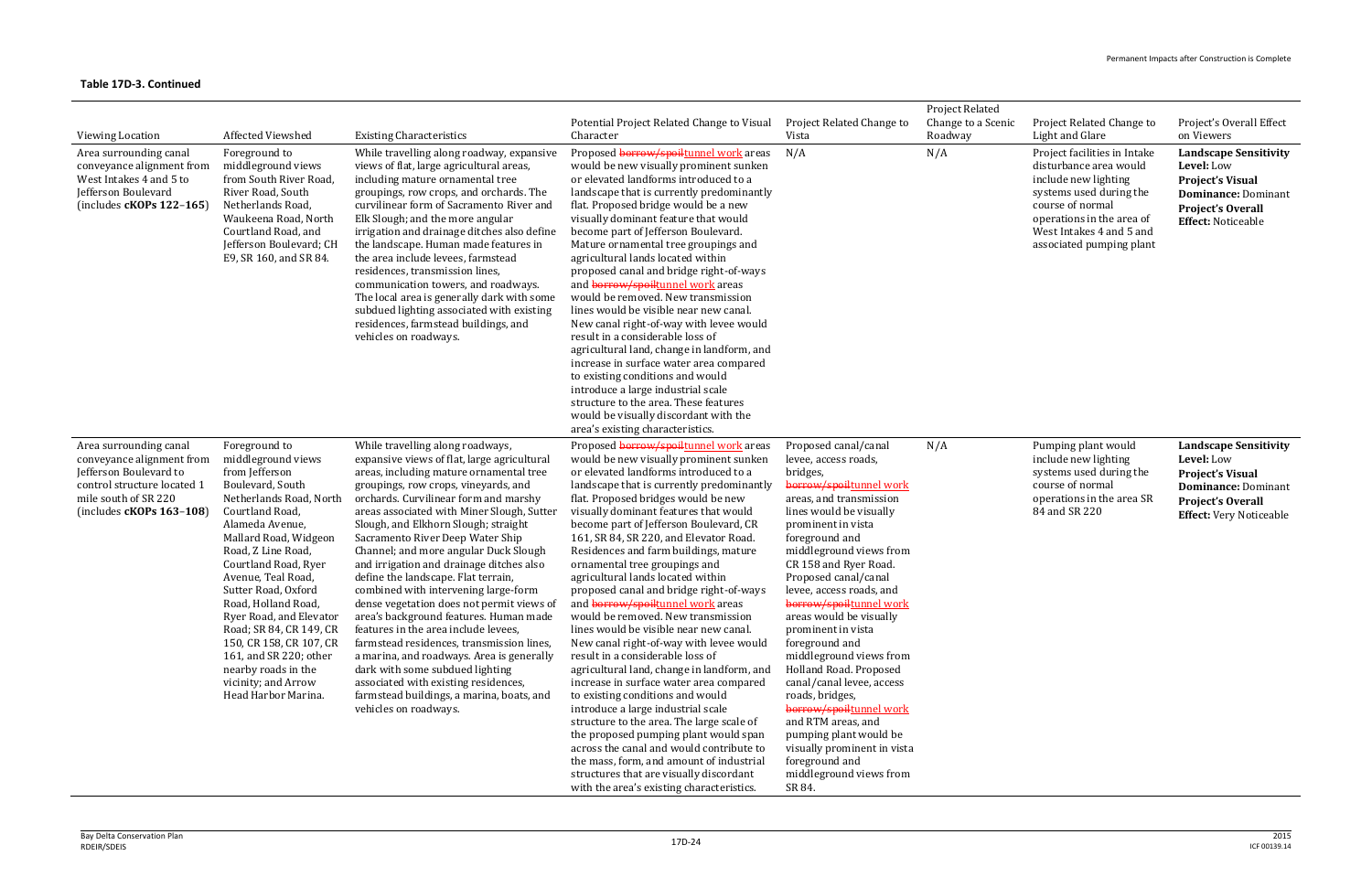| <b>Viewing Location</b>                                                                                                                                                                                             | <b>Affected Viewshed</b>                                                                                                                                                                                                                                                                                                                                                                                                                                                                                                                                                                                                                                                                                                                              | <b>Existing Characteristics</b>                                                                                                                                                                                                                                                                                                                                                                                                                                                                                                                                                                                                                                                                                                                                                                                                                                                                                                                                                                                                                                                                                                                                                                | Potential Project Related Change to Visual<br>Character                                                                                                                                                                                                                                                                                                                                                                                                                                                                                                                                                                                                               | Project Related Change to<br>Vista                                                                                                                                                                                                                                                                                                                                                            | <b>Project Related</b><br>Change to a Scenic<br>Roadway | Project Related Change to<br>Light and Glare | Project's Overall Effect<br>on Viewers                                                                                                                                          |
|---------------------------------------------------------------------------------------------------------------------------------------------------------------------------------------------------------------------|-------------------------------------------------------------------------------------------------------------------------------------------------------------------------------------------------------------------------------------------------------------------------------------------------------------------------------------------------------------------------------------------------------------------------------------------------------------------------------------------------------------------------------------------------------------------------------------------------------------------------------------------------------------------------------------------------------------------------------------------------------|------------------------------------------------------------------------------------------------------------------------------------------------------------------------------------------------------------------------------------------------------------------------------------------------------------------------------------------------------------------------------------------------------------------------------------------------------------------------------------------------------------------------------------------------------------------------------------------------------------------------------------------------------------------------------------------------------------------------------------------------------------------------------------------------------------------------------------------------------------------------------------------------------------------------------------------------------------------------------------------------------------------------------------------------------------------------------------------------------------------------------------------------------------------------------------------------|-----------------------------------------------------------------------------------------------------------------------------------------------------------------------------------------------------------------------------------------------------------------------------------------------------------------------------------------------------------------------------------------------------------------------------------------------------------------------------------------------------------------------------------------------------------------------------------------------------------------------------------------------------------------------|-----------------------------------------------------------------------------------------------------------------------------------------------------------------------------------------------------------------------------------------------------------------------------------------------------------------------------------------------------------------------------------------------|---------------------------------------------------------|----------------------------------------------|---------------------------------------------------------------------------------------------------------------------------------------------------------------------------------|
| Area surrounding<br>pipeline/tunnel alignment<br>from control structure<br>located 1 mile south of SR<br>220 to tunnel terminus<br>located 0.5 mile south of E.<br>Cypress Road (includes<br>cKOPs 180-183 and 241) | Foreground to<br>middleground views<br>from Ryer Island Road,<br>East Ryer Road, Grand<br>Island Road, River Road<br>West Brannan Island<br>Road, West Twitchell<br>Island Road, Twitchell<br>Island Ferry Road,<br>Sunset Drive, Taylor<br>Road, Bethel Island<br>Road, West Willow<br>Road, Harbor Road,<br>Canal Road, Gateway<br>Road, Cottage Lane,<br>Dutch Slough Road,<br>Sandmound Boulevard<br>and East Cypress Road;<br>SR 84, SR 160, and SR<br>12; other nearby roads<br>in the vicinity; and<br>Hidden Harbor Marina,<br>Vieira's Resort, Franks<br><b>Tract State Recreation</b><br>Area, Willowest Harbor,<br>Bethel Harbor, Anchor<br>Marina, Bethel Island<br>Golf Course, Seahorse<br>Marina, Sunset Harbor,<br>and Hennis Marina. | While travelling along roadways,<br>expansive views of flat, large agricultural<br>areas, including mature ornamental tree<br>groupings, row crops, vineyards, and<br>orchards. Curvilinear form and marshy<br>areas associated with Sacramento River<br>Deep Water Ship Channel, Elkhorn Slough,<br>Steamboat Slough, Sacramento River,<br>Sevenmile Slough, San Joaquin River, False<br>River, Taylor Slough, and Piper Slough;<br>straight Fisherman's Cut, Dutch Slough,<br>and Sand Mound Slough; and more<br>angular irrigation and drainage ditches<br>also define the landscape. Flat terrain,<br>combined with intervening large-form<br>dense vegetation does not permit views of<br>area's background features in some<br>locations. Human made features in the<br>area include levees, farmstead residences,<br>transmission lines, communication<br>towers, marinas, a recreation area, and<br>roadways. The local area is generally dark<br>with some subdued lighting associated<br>with existing residences and farmstead<br>buildings, marinas, boats, and vehicles on<br>roadways. Higher intensity lighting is<br>present in more developed areas such as<br>Bethel Island. | Proposed RTM area would considerably<br>alter character of area through<br>introduction of a large new sunken or<br>elevated landform to a landscape that is<br>currently predominantly flat. This is most<br>notable at beginning of pipeline/tunnel,<br>between SR 160 and SR 12, and tunnel<br>terminus. Proposed permanent access<br>roads would minimally alter area's visual<br>character due to presence of existing<br>paved and unpaved roads in the area and<br>includes the following locations:<br><b>Ryder Road connection</b><br>SR 160 connection to shaft site north of<br>SR 12<br>Twitchell Island Road connection<br>Bethel Island Road connection | Proposed RTM area would<br>be visually prominent in<br>vista foreground and<br>middleground views from<br>SR 12. Ventilation and<br>shaft site west of Bethel<br>Road would be visible in<br>vista foreground available<br>from road. Proposed<br>canal/canal levee, access<br>roads would be visually<br>prominent in vista<br>foreground and<br>middleground views from<br>E. Cypress Road. | N/A                                                     | Negligible                                   | <b>Landscape Sensitivity</b><br>Level: Low<br><b>Project's Visual</b><br><b>Dominance:</b><br>Subordinate<br><b>Project's Overall</b><br><b>Effect: Minimally</b><br>Noticeable |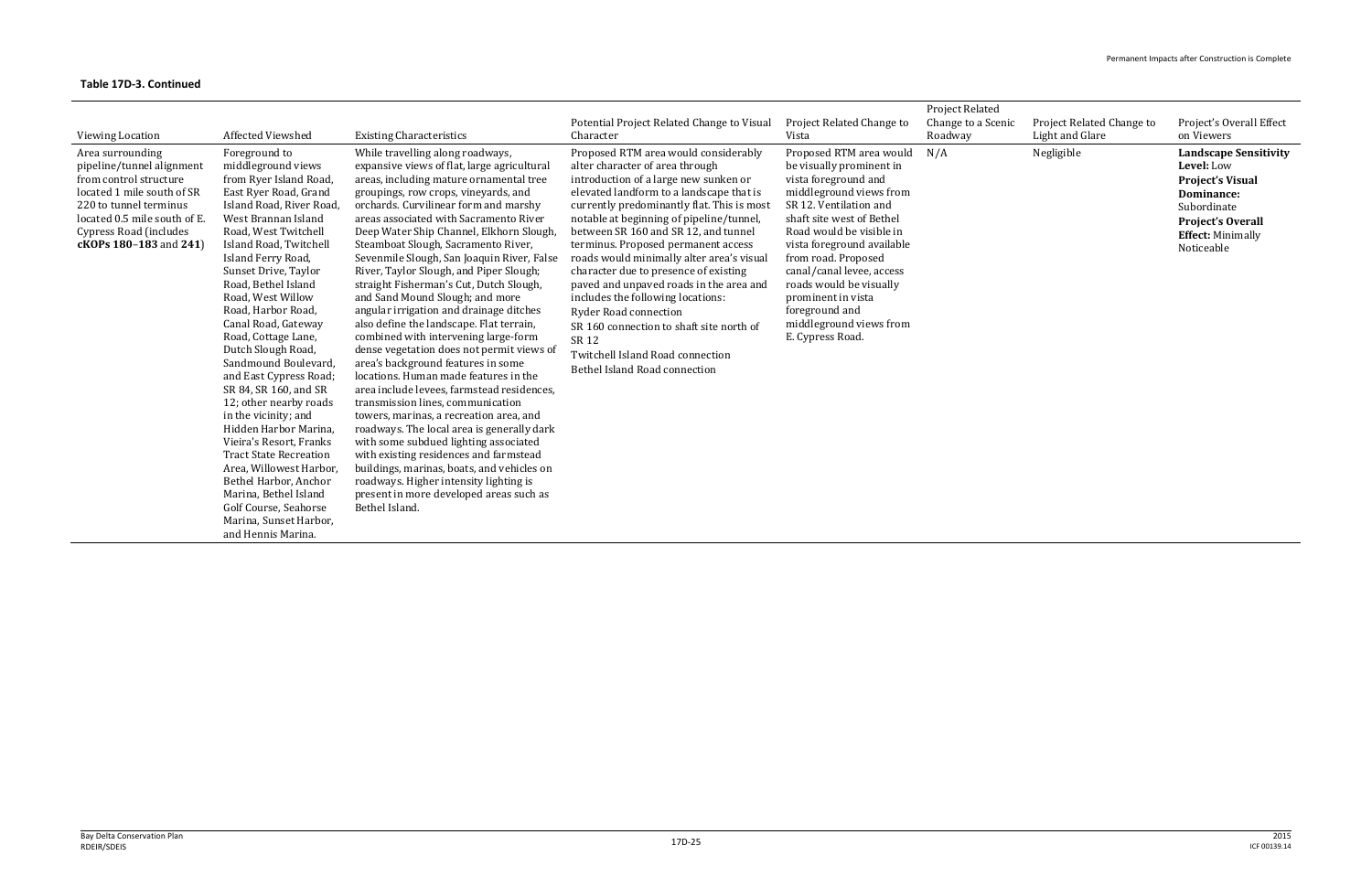|                                                                                                                                                           |                                                                                                                                                                                                                                                                                                                                                                                                                                                                                                                                                                                                                                                                                                                                                                                                                                                                                                                                                                                                                                                              |                                                                                                                                                                                                                                                                                                                                                                                                                                                                                                                                                                                                                                                                                                                                                                        | Potential Project Related Change to Visual                                                                                                                                                                                                                                                                                                                                                                                                                                                                                                                                                                                                                                                                                                                                                                                                                                                                 | Project Related Change to                                                                                                                                                                            | Project Related<br>Change to a Scenic | Project Related Change to | Project's Overall Effect                                                                                                                                           |
|-----------------------------------------------------------------------------------------------------------------------------------------------------------|--------------------------------------------------------------------------------------------------------------------------------------------------------------------------------------------------------------------------------------------------------------------------------------------------------------------------------------------------------------------------------------------------------------------------------------------------------------------------------------------------------------------------------------------------------------------------------------------------------------------------------------------------------------------------------------------------------------------------------------------------------------------------------------------------------------------------------------------------------------------------------------------------------------------------------------------------------------------------------------------------------------------------------------------------------------|------------------------------------------------------------------------------------------------------------------------------------------------------------------------------------------------------------------------------------------------------------------------------------------------------------------------------------------------------------------------------------------------------------------------------------------------------------------------------------------------------------------------------------------------------------------------------------------------------------------------------------------------------------------------------------------------------------------------------------------------------------------------|------------------------------------------------------------------------------------------------------------------------------------------------------------------------------------------------------------------------------------------------------------------------------------------------------------------------------------------------------------------------------------------------------------------------------------------------------------------------------------------------------------------------------------------------------------------------------------------------------------------------------------------------------------------------------------------------------------------------------------------------------------------------------------------------------------------------------------------------------------------------------------------------------------|------------------------------------------------------------------------------------------------------------------------------------------------------------------------------------------------------|---------------------------------------|---------------------------|--------------------------------------------------------------------------------------------------------------------------------------------------------------------|
| <b>Viewing Location</b>                                                                                                                                   | Affected Viewshed                                                                                                                                                                                                                                                                                                                                                                                                                                                                                                                                                                                                                                                                                                                                                                                                                                                                                                                                                                                                                                            | <b>Existing Characteristics</b>                                                                                                                                                                                                                                                                                                                                                                                                                                                                                                                                                                                                                                                                                                                                        | Character                                                                                                                                                                                                                                                                                                                                                                                                                                                                                                                                                                                                                                                                                                                                                                                                                                                                                                  | Vista                                                                                                                                                                                                | Roadway                               | Light and Glare           | on Viewers                                                                                                                                                         |
| Area surrounding canal<br>conveyance alignment from<br>tunnel termini located 0.5<br>mile south of E. Cypress<br>Road to SR 4 (includes<br>cKOPs 182-197) | Foreground to<br>middleground views<br>from Jersey Island Road,<br>East Cypress Road,<br>Bethel Island Road,<br>Sycamore Drive,<br>Watchtide Way,<br>Sandmound Boulevard,<br>Holland Tract Road, Fire<br>Place, Cow Poke Lane,<br>Tule Lane, Bartels Drive,<br>Blaine Lane, Delta Road,<br>Eden Plains Road,<br>Hotchkiss Road, Pastor<br>Lane, Byron Highway,<br>Baldocchi Court, Eagle<br>Lane, Poe Lane,<br>Mountain View Drive,<br>Ironhorse Road, Sunset<br>Road, Penny Lane,<br>Crystal Lane, Orwood<br>Road, Bixler Road,<br>Chestnut Street, Balfour<br>Road, Fallman<br>Boulevard, Point of<br>Timber Road, Fertado<br>Lane, Ellisa Lane, Marsh<br>Creek Road, Valley Oak<br>Drive, and Taylor Lane;<br>SR 4, CR J4; a number of<br>nearby roads in the<br>vicinity; Knightsen,<br>Brentwood, Discovery<br>Bay, and surrounding<br>suburban developments;<br>a number of rural<br>residences and<br>businesses located in<br>between E. Cypress<br>Road in the north and<br>SR 4 in the south; and<br>the Burlington Northern<br>Santa Fe Railroad. | While travelling along roadways,<br>expansive views of flat, large agricultural<br>areas, rural residential and outlying<br>suburban development, including mature<br>ornamental tree groupings, row crops, and<br>vineyards. The straight Sand Mound<br>Slough, Rock Slough, Werner Dredger Cut,<br>Main Canal, Indian Slough, and Kellogg<br>Creek; and angular Contra Costa Canal and<br>irrigation and drainage ditches also define<br>the landscape. Human made features in<br>the area include levees, rural residences,<br>suburban development, businesses,<br>transmission lines, parks, schools,<br>detention basins, lakes, a railroad<br>corridor, and roadways. The local area is<br>fairly lit due to amount of development<br>and roadways in the area. | Proposed borrow/spoiltunnel work areas<br>would be new visually prominent sunken<br>or elevated landforms introduced to a<br>landscape that is currently predominantly<br>flat. Proposed bridges would be new<br>visually dominant features that would<br>become part of Delta, Orwood, Balfour,<br>Point of Timber, and Marsh Creek Roads;<br>Cow Poke and Eagle Lanes; and Taylor<br>Lane/SR 4. A large number residences<br>and farm buildings, mature ornamental<br>tree groupings and agricultural lands<br>located within proposed canal and bridge<br>right-of-ways and borrow/spoiltunnel<br>work areas would be removed. New canal<br>right-of-way with levee would result in a<br>considerable loss of agricultural land,<br>change in landform, and increase in<br>surface water area compared to existing<br>conditions and would introduce a large<br>industrial scale structure to the area. | Proposed canal/canal<br>levee, access roads, and<br>borrow/spoiltunnel work<br>areas would be visually<br>prominent in vista<br>foreground and<br>middleground views from<br>Orwood and Bixler Roads | N/A                                   | Negligible                | <b>Landscape Sensitivity</b><br>Level: High<br><b>Project's Visual</b><br><b>Dominance: Dominant</b><br><b>Project's Overall</b><br><b>Effect:</b> Very Noticeable |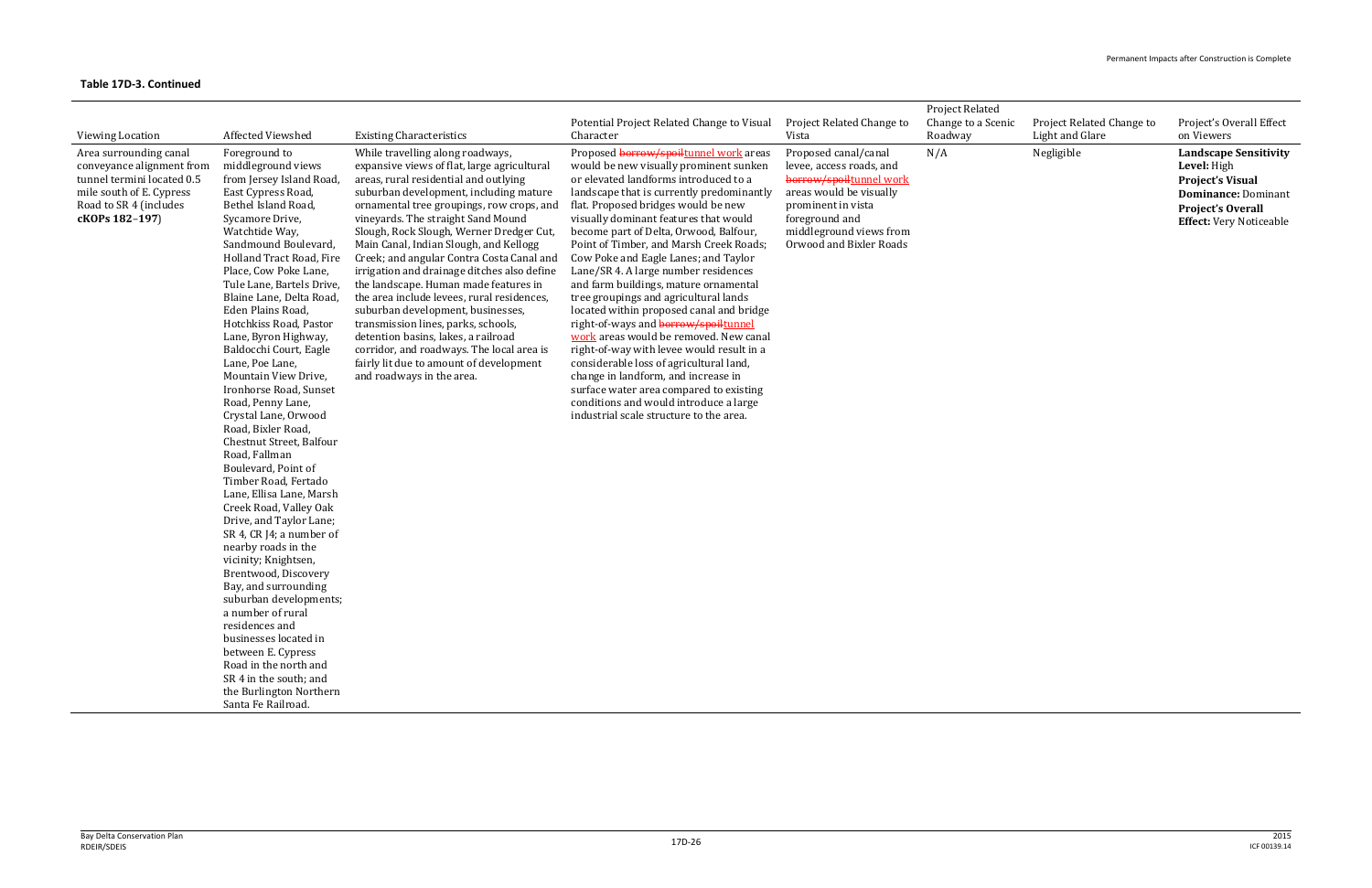| <b>Viewing Location</b>                                                                                                          | <b>Affected Viewshed</b>                                                                                                                                                                                                                                                                                                                                                                                                                                                  | <b>Existing Characteristics</b>                                                                                                                                                                                                                                                                                                                                                                                                                                                                                                                                                                                                                                                                                                                             | Potential Project Related Change to Visual<br>Character                                                                                                                                                                                                                                                                                                                                                                                                                                                                                                                                                                                                                                                                                                                                                                                                                                                                                                                                                                                                                                                                                                                                      | Project Related Change to<br>Vista                                                                                      | <b>Project Related</b><br>Change to a Scenic<br>Roadway | Project Related Change to<br>Light and Glare | Project's Overall Effect<br>on Viewers                                                                                                                                    |
|----------------------------------------------------------------------------------------------------------------------------------|---------------------------------------------------------------------------------------------------------------------------------------------------------------------------------------------------------------------------------------------------------------------------------------------------------------------------------------------------------------------------------------------------------------------------------------------------------------------------|-------------------------------------------------------------------------------------------------------------------------------------------------------------------------------------------------------------------------------------------------------------------------------------------------------------------------------------------------------------------------------------------------------------------------------------------------------------------------------------------------------------------------------------------------------------------------------------------------------------------------------------------------------------------------------------------------------------------------------------------------------------|----------------------------------------------------------------------------------------------------------------------------------------------------------------------------------------------------------------------------------------------------------------------------------------------------------------------------------------------------------------------------------------------------------------------------------------------------------------------------------------------------------------------------------------------------------------------------------------------------------------------------------------------------------------------------------------------------------------------------------------------------------------------------------------------------------------------------------------------------------------------------------------------------------------------------------------------------------------------------------------------------------------------------------------------------------------------------------------------------------------------------------------------------------------------------------------------|-------------------------------------------------------------------------------------------------------------------------|---------------------------------------------------------|----------------------------------------------|---------------------------------------------------------------------------------------------------------------------------------------------------------------------------|
| Area surrounding canal<br>conveyance alignment from<br>SR 4 to Clifton Court<br>Forebay (includes cKOPs<br>195-200 and $101-111$ | Foreground to<br>middleground views<br>from Byron Highway,<br>Taylor Lane, Hoffman<br>Lane, Kellogg Creek<br>Road, Bixler Road, Byer<br>Road, Camino Diablo<br>Road, Western Farms<br>Ranch Road, and Clifton<br>Court Road; SR 4 and CH<br>J4; a number of nearby<br>roads in the vicinity;<br>Discovery Bay, Byron,<br>and surrounding<br>suburban developments;<br>and a number of rural<br>residences, schools, and<br>businesses located along<br>the SR 4 corridor. | While travelling along roadways,<br>expansive views of flat, large agricultural<br>areas with rural residential development,<br>including mature ornamental tree<br>groupings and row crops. The curvilinear<br>form Italian Slough and Old River; the<br>straight Kellogg Creek; more angular<br>irrigation and drainage ditches; and large<br>water body of the Clifton Court Forebay<br>also define the landscape. Human made<br>features in the area include rural<br>residences, nearby suburban<br>development, transmission lines, marinas<br>and homes with boat slips, and roadways.<br>Area is generally dark with some subdued<br>lighting associated with existing<br>residences and farmstead buildings,<br>marinas, and vehicles on roadways. | Residences and farm buildings, mature<br>ornamental tree groupings and<br>agricultural lands located within<br>proposed canal and bridge right-of-ways<br>and borrow/spoiltunnel work areas<br>would be removed to accommodate the<br>proposed forebay and canal. Proposed<br>borrow/spoiltunnel work area would<br>considerably alter character of area<br>through introduction of a large new<br>sunken or elevated landform to a<br>landscape that is currently predominantly<br>flat. Introduction of a new, large water<br>body with new forebay to northwest of<br>existing forebay. Proposed bridges would<br>be new visually dominant features that<br>would become part of Taylor Lane/SR 4<br>and Bixler Road. New canal right-of-way<br>with levee would result in a considerable<br>loss of agricultural land, change in<br>landform, and increase in surface water<br>area compared to existing conditions and<br>would introduce a large industrial scale<br>structure to the area. The proposed<br>control structures would contribute to the<br>mass, form, and amount of industrial<br>structures that are visually discordant<br>with the area's existing characteristics. | Proposed canal/canal<br>levee would be visible in<br>vista foreground and<br>middleground views from<br>SR <sub>4</sub> | N/A                                                     | Negligible                                   | <b>Landscape Sensitivity</b><br>Level: High<br><b>Project's Visual</b><br><b>Dominance: Co-</b><br>dominant<br><b>Project's Overall</b><br><b>Effect:</b> Very Noticeable |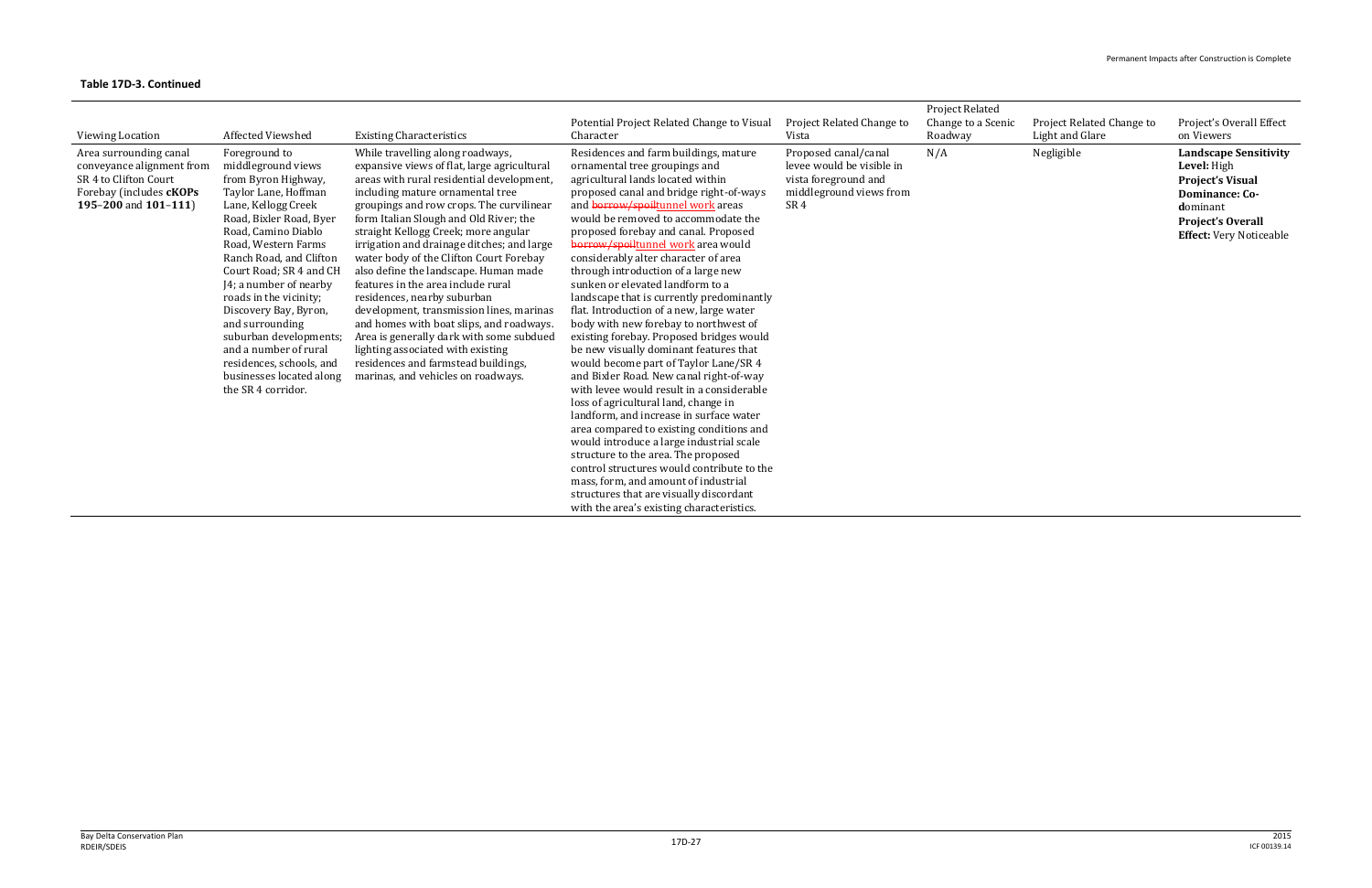|                                                                                          |                                                                                                                                                                                                                                |                                                                                                                                                                                                                                                                                                                                                                                                                                                                                                                                                                                                                                                                                                                                                                                                                                                                                                                                                                                                 |                                                                                                                                                                                                                                                                                                                                                                                                                                                                                                                                                                                                                                                                                                                                                                                                                                                                                                                                                                                 |                                    | <b>Project Related</b>        |                                                                          |                                                                                                                                                                        |
|------------------------------------------------------------------------------------------|--------------------------------------------------------------------------------------------------------------------------------------------------------------------------------------------------------------------------------|-------------------------------------------------------------------------------------------------------------------------------------------------------------------------------------------------------------------------------------------------------------------------------------------------------------------------------------------------------------------------------------------------------------------------------------------------------------------------------------------------------------------------------------------------------------------------------------------------------------------------------------------------------------------------------------------------------------------------------------------------------------------------------------------------------------------------------------------------------------------------------------------------------------------------------------------------------------------------------------------------|---------------------------------------------------------------------------------------------------------------------------------------------------------------------------------------------------------------------------------------------------------------------------------------------------------------------------------------------------------------------------------------------------------------------------------------------------------------------------------------------------------------------------------------------------------------------------------------------------------------------------------------------------------------------------------------------------------------------------------------------------------------------------------------------------------------------------------------------------------------------------------------------------------------------------------------------------------------------------------|------------------------------------|-------------------------------|--------------------------------------------------------------------------|------------------------------------------------------------------------------------------------------------------------------------------------------------------------|
| <b>Viewing Location</b>                                                                  | Affected Viewshed                                                                                                                                                                                                              | <b>Existing Characteristics</b>                                                                                                                                                                                                                                                                                                                                                                                                                                                                                                                                                                                                                                                                                                                                                                                                                                                                                                                                                                 | Potential Project Related Change to Visual<br>Character                                                                                                                                                                                                                                                                                                                                                                                                                                                                                                                                                                                                                                                                                                                                                                                                                                                                                                                         | Project Related Change to<br>Vista | Change to a Scenic<br>Roadway | Project Related Change to<br>Light and Glare                             | Project's Overall Effect<br>on Viewers                                                                                                                                 |
| Byron Highway from<br>Clifton Court Road to<br>Lindeman Road (includes<br>cKOPs 101-106) | Foreground to<br>middleground views<br>from Byron Highway,<br>Clifton Court Road,<br>Herdlyn Road, Mountain<br>House Road, Byron-<br>Bethany Road,<br>Lindemann Road, and<br>Kelso Road; CH J4; and<br>Union Pacific Railroad. | Large, flat agricultural areas to north, in<br>close proximity to hulking water<br>conveyance features associated with<br>Clifton Court Forebay, and south of<br>highway. California Aqueduct and Central<br>Valley Project Canal visible from highway.<br>Transmission lines and a raised railroad<br>bed on berm, running parallel to the<br>northeast of the highway, are prominent<br>in the immediate foreground. Some<br>undulating elevated topography is visible<br>in the foreground and Mount Diablo and<br>the Black Hills are visible in the<br>middleground and background. Angular<br>irrigation and drainage ditches also define<br>the landscape. Human made features in<br>the area include levees, farmstead<br>residences, communication towers,<br>transmission lines, railroads, roadways,<br>and California Aqueduct infrastructure.<br>The local area is generally dark with<br>lighting associated with residences, boats,<br>trains, vehicles, and forebay facilities. | Loss of large agricultural area to<br>accommodate the proposed forebay.<br>Proposed borrow/spoiltunnel work area<br>would considerably alter character of area<br>through introduction of a large new<br>sunken or elevated landform to a<br>landscape that is currently predominantly<br>flat. Introduction of a new, large water<br>body with new forebay to northwest of<br>existing forebay. Proposed bridges would<br>be new visually dominant features that<br>would become part of Byron Highway.<br>New canal right-of-way with levee would<br>result in a considerable loss of<br>agricultural land, change in landform, and<br>increase in surface water area compared<br>to existing conditions and would<br>introduce a large industrial scale<br>structure to the area. The proposed<br>control structures would contribute to the<br>mass, form, and amount of industrial<br>structures that are visually discordant<br>with the area's existing characteristics. | N/A                                | N/A                           | Negligible                                                               | <b>Landscape Sensitivity</b><br>Level: Low<br><b>Project's Visual</b><br><b>Dominance: Dominant</b><br><b>Project's Overall</b><br><b>Effect:</b> Very Noticeable      |
| Head of Old River at San<br>Joaquin River<br>(Alternative 2C)                            | Foreground to<br>background views of<br>surrounding area from<br><b>Upper Roberts Island</b><br>and Stewarts Tract.                                                                                                            | Flat, expansive primarily agricultural<br>terrain, occasionally dotted with large,<br>mature trees. View also characterized by<br>curvilinear form of San Joaquin and Old<br>Rivers, more angular irrigation and<br>drainage ditches, fluid nature of water,<br>and riverine and riparian vegetation also<br>define the landscape. The view includes an<br>impressive, prominent view of Mount<br>Diablo in background. Human made<br>features in area include levees and<br>roadways. The local area is generally dark<br>with lighting associated with boats<br>traveling on the San Joaquin River and Old<br>River.                                                                                                                                                                                                                                                                                                                                                                          | The large scale of the proposed operable<br>barrier would span across Old River and<br>alter area's existing character by<br>introducing a large-scale industrial<br>structure that is visually discordant with<br>the area's existing characteristics.<br>Operable barrier would have a boat lock<br>to permit continued boat access to the San<br>Joaquin River and Old River. Any<br>borrow/spoiltunnel work area associated<br>with construction of the barrier would<br>also alter landforms by creating<br>prominent sunken or elevated features.<br>Short segment of new transmission lines<br>would be visible in the area.                                                                                                                                                                                                                                                                                                                                             | N/A                                | N/A                           | Proposed operable barrier<br>would require elevated<br>security lighting | <b>Landscape Sensitivity</b><br>Level: Moderate<br><b>Project's Visual</b><br><b>Dominance: Dominant</b><br><b>Project's Overall</b><br><b>Effect:</b> Very Noticeable |
| Source: Data compiled by DHCCP in 2010 and revised by ICF in 2011 and 2012.              |                                                                                                                                                                                                                                |                                                                                                                                                                                                                                                                                                                                                                                                                                                                                                                                                                                                                                                                                                                                                                                                                                                                                                                                                                                                 |                                                                                                                                                                                                                                                                                                                                                                                                                                                                                                                                                                                                                                                                                                                                                                                                                                                                                                                                                                                 |                                    |                               |                                                                          |                                                                                                                                                                        |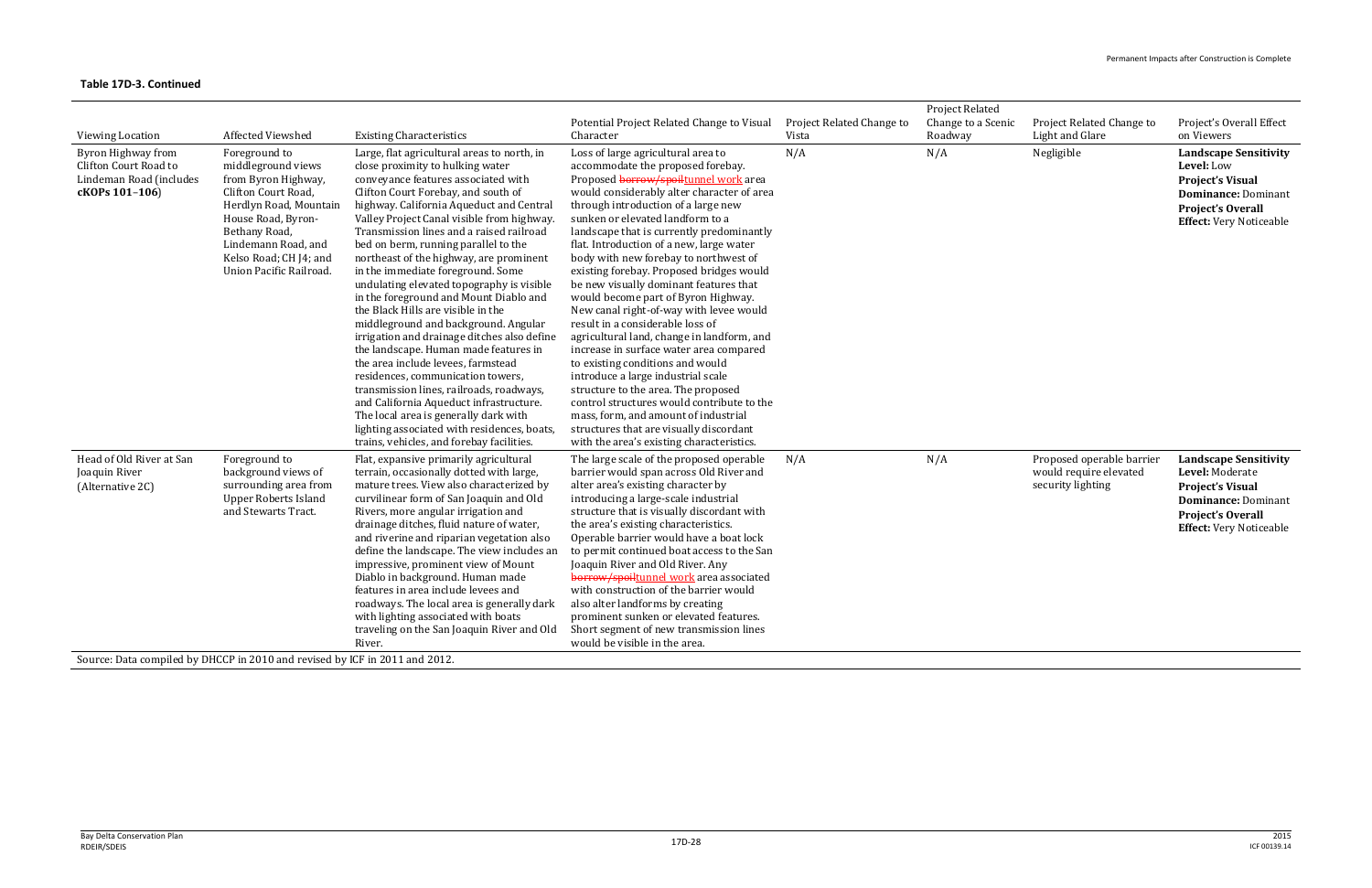

# 1 **Table 17D-4. Modified Pipeline/Tunnel Alignment Alternative (4)**

| Viewing Location                                                                                            | Affected Viewshed                                                                                             | <b>Existing Characteristics</b>                                                                                                                                                                                                                                                                                                                                                                                                                                                                                                                                                                                                                             | Potential Project Related Change to Visual<br>Quality and Character                                                                                                                                                                                                                                                                                                                                                  | Project Related Change to<br>Vista                                                                                                                                                                                                                                                                                                                                                                                                          | Project Related Change to a<br>Scenic Roadway                                                                                                                                                                                                                                                                                                                                                                                                                                                                                                          | <b>Project Related Change</b><br>from Light and Glare                                                                                                           | Project's Overall Effect<br>on Viewers <sup>2</sup>                                                                                                                    |
|-------------------------------------------------------------------------------------------------------------|---------------------------------------------------------------------------------------------------------------|-------------------------------------------------------------------------------------------------------------------------------------------------------------------------------------------------------------------------------------------------------------------------------------------------------------------------------------------------------------------------------------------------------------------------------------------------------------------------------------------------------------------------------------------------------------------------------------------------------------------------------------------------------------|----------------------------------------------------------------------------------------------------------------------------------------------------------------------------------------------------------------------------------------------------------------------------------------------------------------------------------------------------------------------------------------------------------------------|---------------------------------------------------------------------------------------------------------------------------------------------------------------------------------------------------------------------------------------------------------------------------------------------------------------------------------------------------------------------------------------------------------------------------------------------|--------------------------------------------------------------------------------------------------------------------------------------------------------------------------------------------------------------------------------------------------------------------------------------------------------------------------------------------------------------------------------------------------------------------------------------------------------------------------------------------------------------------------------------------------------|-----------------------------------------------------------------------------------------------------------------------------------------------------------------|------------------------------------------------------------------------------------------------------------------------------------------------------------------------|
| CH E9 and SR 160<br>from Intake 2 to<br>Intake 3 (includes<br>cKOPs 18-34)                                  | Foreground to<br>middleground<br>views from CH E9,<br>SR 160, and<br>Clarksburg Boat<br>Launch                | Mature ornamental tree groupings,<br>orchard trees, and other agricultural<br>features. Wooded riparian area located<br>along canal south of Intake 3.<br>Curvilinear form and wide meandering<br>waters of the Sacramento River;<br>curvilinear form and marshy areas<br>associated with Elk Slough; and more<br>angular irrigation and drainage ditches<br>also define the landscape. Human made<br>features in the area include levees.<br>farmstead residences, railroads, and<br>roadways. The local area is generally<br>dark with some subdued lighting<br>associated with existing residences,<br>farmstead buildings, and vehicles on<br>roadways. | Proposed intake facilities would introduce<br>large-scale industrial structures-and water<br>featured associated with sedimentation<br>basins and prominent sunken or elevated<br>landforms from borrow/spoiltunnel work<br>and RTM areas would be introduced to a<br>landscape that is currently predominantly<br>flat. These features would be visually<br>discordant with the area's existing<br>characteristics. | Proposed intake structures,<br>sedimentation<br>basinspumping plants, surge<br>shafts, intake storage and<br>electrical buildings, access<br>roads, cranes, substations,<br>and transmission lines would<br>be visually prominent in vista<br>foreground and<br>middleground views from SR<br>160. Proposed intake<br>structures and <b>pumping</b><br>plantscranes would be<br>visually prominent in vista<br>foreground views from CH E9. | Roadway realignment of<br>State Scenic Highway near<br>intake. Mature ornamental<br>tree groupings and orchard<br>trees located within Intake<br>disturbance areas would be<br>removed or considerably<br>altered relative to existing<br>conditions, to be replaced by<br>project-related facilities.<br>Proposed intake structures.<br>sedimentation basins.<br>storage and electrical<br>buildings, access roads,<br>cranes, substation, fencing<br>and perimeter landscaping<br>would be visually prominent<br>in foreground views from SR<br>160. | New sources of security<br>light from Intakes 2 and $35$<br>associated pumping plants,<br>and surge shafts New<br>source of glare from<br>sedimentation basins. | <b>Landscape Sensitivity</b><br>Level: Moderate<br><b>Project's Visual</b><br><b>Dominance: Dominant</b><br><b>Project's Overall</b><br><b>Effect:</b> Very Noticeable |
| Area surrounding<br>pipeline/tunnel<br>alignment from<br>Intake 2 to Intake 3<br>(includes cKOPs<br>$18-25$ | Foreground to<br>middleground<br>views from River<br>Park Drive and<br>local farm roads<br>and private drives | Mature ornamental tree groupings,<br>orchard trees, and other agricultural<br>features. Wooded riparian area located<br>along canal south of Intake 3.<br>Curvilinear form and levees of the<br>Sacramento River and angular<br>irrigation and drainage ditches also<br>define the landscape. Human made<br>features in the area include levees,<br>farmstead residences, railroads, and<br>roadways. The local area is generally<br>dark with some subdued lighting<br>associated with existing residences,<br>farmstead buildings, and vehicles on<br>roadways.                                                                                           | Proposed intake facilities would introduce<br>large-scale industrial structures associated<br>with the intake facility and prominent<br>sunken or elevated landforms would also<br>be introduced to a landscape that is<br>currently predominantly flat. These<br>features would be visually discordant with<br>the area's existing characteristics.                                                                 | N/A                                                                                                                                                                                                                                                                                                                                                                                                                                         | N/A                                                                                                                                                                                                                                                                                                                                                                                                                                                                                                                                                    | New sources of security<br>light from Intakes 2 and $37$<br>associated pumping plants,<br>and surge shafts                                                      | <b>Landscape Sensitivity</b><br>Level: Moderate<br><b>Project's Visual</b><br>Dominance: Dominant<br><b>Project's Overall</b><br><b>Effect:</b> Very Noticeable        |

l

<sup>2</sup> Refer to Chapter 17–Aesthetic and Visual Resources: Section 17.3.1, *Methods for Analysis*, for definitions.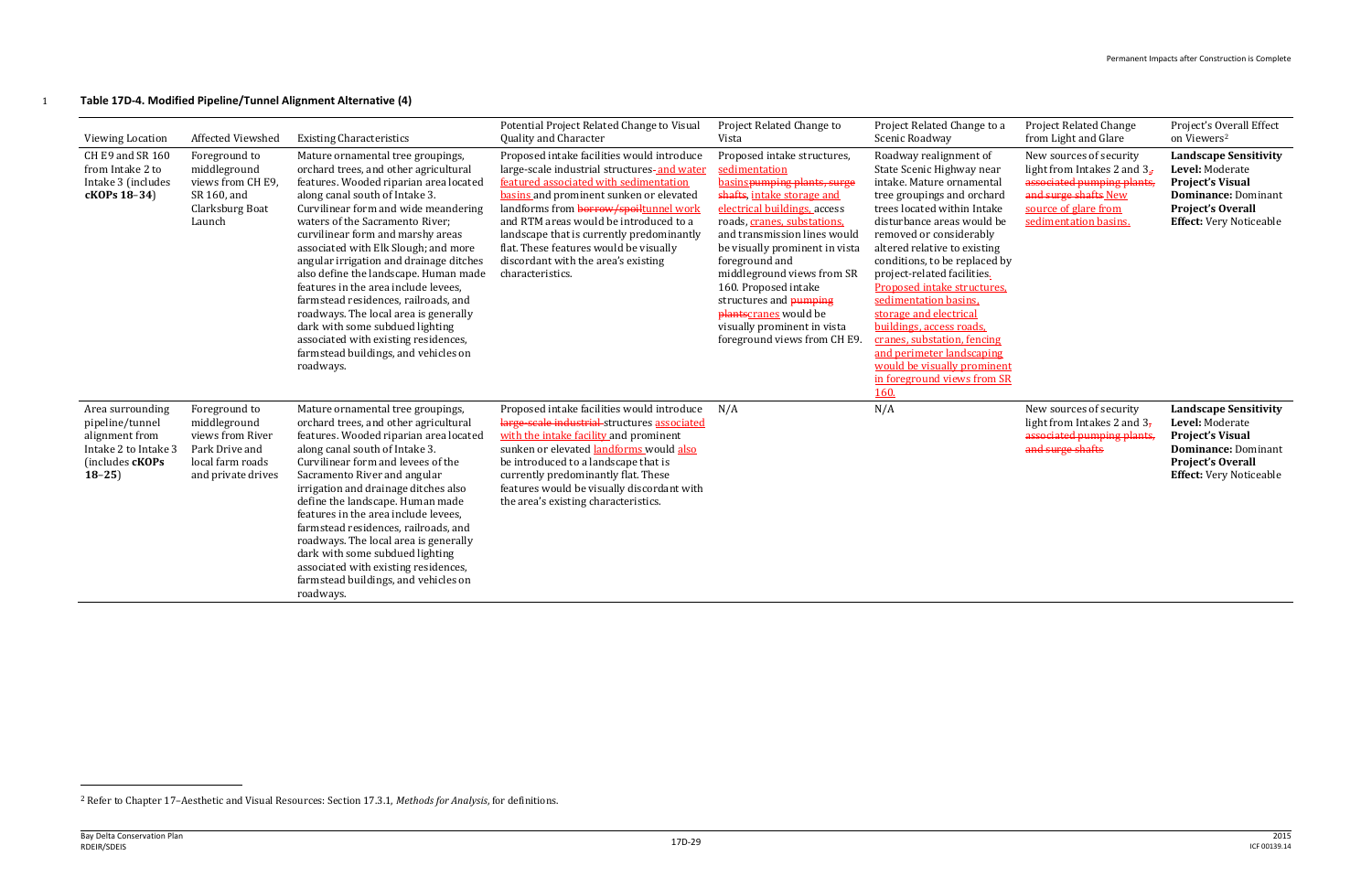| Viewing Location                                                                                                      | Affected Viewshed                                                                                                                                                                                                                                                                                       | <b>Existing Characteristics</b>                                                                                                                                                                                                                                                                                                                                                                                                                                                                                                                                                                                                                                                                                                                                                                                                                                                                                                                                                                                                                                                                                           | Potential Project Related Change to Visual<br>Quality and Character                                                                                                                                                                                                                                                                                                                                                                                                                                                                                                                                                                                                                                                                                           | Project Related Change to<br>Vista                                                                                                                                                                                                                                                                                                                                                                                                                                                                                                                                                                                                        | Project Related Change to a<br>Scenic Roadway                                                                                                                                                                                                                                                                                                                                                                                                                                                                                                                        | <b>Project Related Change</b><br>from Light and Glare                                                                                                                                                                                                                                                                                                                          | Project's Overall Effect<br>on Viewers <sup>2</sup>                                                                                                                    |
|-----------------------------------------------------------------------------------------------------------------------|---------------------------------------------------------------------------------------------------------------------------------------------------------------------------------------------------------------------------------------------------------------------------------------------------------|---------------------------------------------------------------------------------------------------------------------------------------------------------------------------------------------------------------------------------------------------------------------------------------------------------------------------------------------------------------------------------------------------------------------------------------------------------------------------------------------------------------------------------------------------------------------------------------------------------------------------------------------------------------------------------------------------------------------------------------------------------------------------------------------------------------------------------------------------------------------------------------------------------------------------------------------------------------------------------------------------------------------------------------------------------------------------------------------------------------------------|---------------------------------------------------------------------------------------------------------------------------------------------------------------------------------------------------------------------------------------------------------------------------------------------------------------------------------------------------------------------------------------------------------------------------------------------------------------------------------------------------------------------------------------------------------------------------------------------------------------------------------------------------------------------------------------------------------------------------------------------------------------|-------------------------------------------------------------------------------------------------------------------------------------------------------------------------------------------------------------------------------------------------------------------------------------------------------------------------------------------------------------------------------------------------------------------------------------------------------------------------------------------------------------------------------------------------------------------------------------------------------------------------------------------|----------------------------------------------------------------------------------------------------------------------------------------------------------------------------------------------------------------------------------------------------------------------------------------------------------------------------------------------------------------------------------------------------------------------------------------------------------------------------------------------------------------------------------------------------------------------|--------------------------------------------------------------------------------------------------------------------------------------------------------------------------------------------------------------------------------------------------------------------------------------------------------------------------------------------------------------------------------|------------------------------------------------------------------------------------------------------------------------------------------------------------------------|
| CH E9 and SR 160<br>from Intake 3 to<br>Intake 5 (includes<br>cKOPs 19-56)                                            | Foreground to<br>background views<br>from CH E9 and SR<br>160                                                                                                                                                                                                                                           | While travelling along highway,<br>intermittent expansive views of flat,<br>large agricultural terrain, occasionally<br>dotted with large, mature trees and<br>bushes along roadsides and near small<br>farmstead buildings, depending on<br>traveler's perspective on this segment<br>of CH E9 and SR 160 that includes row<br>crops, vineyards, and orchards.<br>Curvilinear form and wide meandering<br>waters of the Sacramento River;<br>curvilinear form and marshy areas<br>associated with Elk Slough and<br>Snodgrass Slough; and more angular<br>irrigation and drainage ditches also<br>define the landscape. Levee roads slope<br>down toward agricultural fields and the<br>town of Hood on the east side of the<br>Sacramento River. Human made<br>features in the area include levees,<br>farmstead residences, railroads,<br>roadways, and the town of Hood. The<br>local area is generally dark with some<br>subdued lighting associated with<br>existing residences, farmstead<br>buildings, and vehicles on roadways.<br>Higher intensity lighting is present in<br>more developed areas such as Hood. | Proposed intake facilities would introduce<br>large-scale industrial structures, elevated<br>landforms,- and water features associated<br>with sedimentation basins would be<br>introduced to a landscape that is currently<br>predominantly flat. These features would<br>be visually discordant with the area's<br>existing characteristics. Proposed Intake<br>Work Area would be restored after<br>construction and not affect views from SR<br>160 and CH E9. Perimeter landscaping<br>would help to slightly reduce the<br>appearance of changes.                                                                                                                                                                                                       | Proposed intake structure,<br>sedimentation<br>basinspumping plant, intake<br>storage and electrical<br>buildings, access roads,<br>cranes, substation, and<br>transmission lines would be<br>visually prominent in vista<br>foreground and<br>middleground views from SR<br>160. Proposed intake<br>structures and <b>pumping</b><br>plantscranes would be<br>visually prominent in vista<br>foreground views from CH E9.<br>Proposed Intake Work Area<br>would be restored after<br>construction and not affect<br>views from SR 160 and CH<br>E9. Perimeter landscaping<br>would help to slightly reduce<br>the appearance of changes. | Roadway realignment of<br>State Scenic Highway near<br>intake. Mature ornamental<br>tree groupings and orchard<br>trees located within Intake<br>and work area disturbance<br>areas would be removed or<br>considerably altered relative<br>to existing conditions, to be<br>replaced by project-related<br>facilities. Proposed intake<br>structures, sedimentation<br>basins, storage and electrical<br>buildings, access roads.<br>cranes, substation, fencing<br>and perimeter landscaping<br>would be visually prominent<br>in foreground views from SR<br>160. | Project facilities in at<br>Intakes disturbance area<br>would include new lighting<br>systems used during the<br>course of normal<br>operations in the area of<br>Intakes 3 and 5.-New<br>source of glare from<br>sedimentation basins.and<br>associated pumping plants<br><b>Perimeter landscaping</b><br>would help to slightly<br>reduce the effects of light<br>and glare. | <b>Landscape Sensitivity</b><br>Level: Moderate<br><b>Project's Visual</b><br><b>Dominance: Dominant</b><br><b>Project's Overall</b><br><b>Effect:</b> Very Noticeable |
| Area surrounding<br>pipeline/tunnel<br>alignment from<br>Intake 3 to Intake 5<br>(includes cKOP 73,<br>75, and 81-84) | Foreground to<br>middleground<br>views from Hood<br>Franklin Road, 3rd<br>Street, 4th Street,<br>5 <sup>th</sup> Street, 8 <sup>th</sup><br>Street, Blair Street,<br>Cork Lane, and<br>Sacramento<br>Southern Branch of<br>the Union Pacific<br>Railroad. and local<br>farm roads and<br>private drives | Flat, expansive primarily agricultural<br>terrain, occasionally dotted with large,<br>mature trees and bushes along<br>roadsides and near small farmstead<br>buildings. Orchards and vineyards also<br>present. Flat terrain, combined with<br>intervening large-form dense<br>vegetation does not permit background<br>views. Curvilinear form and levees of<br>the Sacramento River and more angular<br>irrigation and drainage ditches also<br>define the landscape. Human made<br>features in the area include levees.<br>farmstead residences, railroads,<br>roadways, and the town of Hood. The<br>local area is generally dark with some<br>subdued lighting associated with<br>existing residences, farmstead<br>buildings, and vehicles on roadways.<br>Higher intensity lighting is present in<br>more developed areas such as Hood.                                                                                                                                                                                                                                                                            | Proposed intake facilities would introduce<br>large-scale industrial structures associated<br>with the intake facility would be<br>introduced to a landscape that is currently<br>predominantly flat. Mature ornamental<br>tree groupings and other agricultural lands<br>located within Intake disturbance area and<br>above ground conveyance pipeline area<br>would be removed. Intake Work Area<br>would convert agricultural lands to<br>construction related facilities. These<br>features would be visually discordant with<br>the area's existing characteristics.<br>Proposed Intake Work Area would be<br>restored after construction and not affect<br>views. Perimeter landscaping would help<br>to slightly reduce the appearance of<br>changes. | Proposed intake structure,<br>intake storage and electrical<br>buildingspumping plant,<br>access roads, cranes,<br>substations, and transmission<br>lines may be seen in vista<br>middleground views from<br>Lambert and Russell Roads.<br>Perimeter landscaping would<br>help to slightly reduce the<br>appearance of changes.                                                                                                                                                                                                                                                                                                           | N/A                                                                                                                                                                                                                                                                                                                                                                                                                                                                                                                                                                  | Project facilities in-at<br>Intakes disturbance area<br>would include new lighting<br>systems used during the<br>course of normal<br>operations in the area of<br>Intakes 3 and 5. and<br>associated pumping plants<br>Perimeter landscaping<br>would help to slightly<br>reduce the effects of light<br>and glare.                                                            | <b>Landscape Sensitivity</b><br>Level: Moderate<br><b>Project's Visual</b><br><b>Dominance: Dominant</b><br><b>Project's Overall</b><br><b>Effect:</b> Very Noticeable |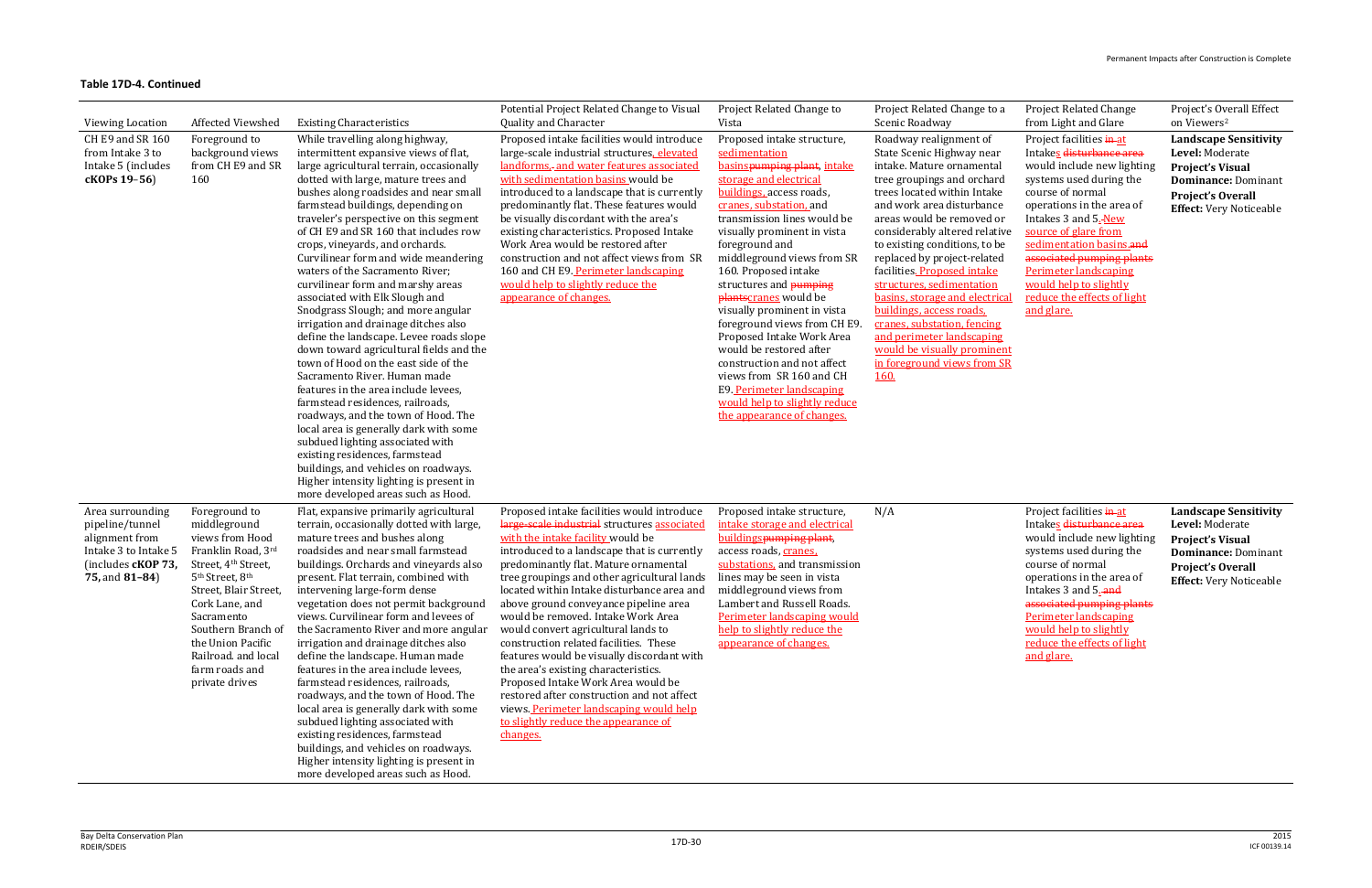Project Related Change from Light and Glare

Project's Overall Effect on Viewers 2

Project facilities in Intake disturbance area would include new lighting systems used during the course of normal operations in the area of Intake 5-and associated pumping plant. Perimeter landscaping would help to slightly reduce the effects of light and glare.

Project facilities in Intake disturbance area would include new lighting systems used during the course of normal operations in the area of Intake 5-and associated pumping plant. Perimeter landscaping would help to slightly reduce the effects ve of light and glare.

| <b>Viewing Location</b>                                                                                                                                                                                            | Affected Viewshed                                                                                                                         | <b>Existing Characteristics</b>                                                                                                                                                                                                                                                                                                                                                                                                                                                                                                                                                                                                                                                                                                                                                                                                                                                                                                                                                | Potential Project Related Change to Visual<br>Quality and Character                                                                                                                                                                                                                                                                                                                                                                                                                                                                                                                                                                | Project Related Change to<br>Vista                                                                                                                                                                                                                                                                                                                                                               | Project Related Change to a<br>Scenic Roadway                                                                                                                                                                                                                                                                                                                                                                                                                                                                                                                                                                                                                                                                                                                                                            |
|--------------------------------------------------------------------------------------------------------------------------------------------------------------------------------------------------------------------|-------------------------------------------------------------------------------------------------------------------------------------------|--------------------------------------------------------------------------------------------------------------------------------------------------------------------------------------------------------------------------------------------------------------------------------------------------------------------------------------------------------------------------------------------------------------------------------------------------------------------------------------------------------------------------------------------------------------------------------------------------------------------------------------------------------------------------------------------------------------------------------------------------------------------------------------------------------------------------------------------------------------------------------------------------------------------------------------------------------------------------------|------------------------------------------------------------------------------------------------------------------------------------------------------------------------------------------------------------------------------------------------------------------------------------------------------------------------------------------------------------------------------------------------------------------------------------------------------------------------------------------------------------------------------------------------------------------------------------------------------------------------------------|--------------------------------------------------------------------------------------------------------------------------------------------------------------------------------------------------------------------------------------------------------------------------------------------------------------------------------------------------------------------------------------------------|----------------------------------------------------------------------------------------------------------------------------------------------------------------------------------------------------------------------------------------------------------------------------------------------------------------------------------------------------------------------------------------------------------------------------------------------------------------------------------------------------------------------------------------------------------------------------------------------------------------------------------------------------------------------------------------------------------------------------------------------------------------------------------------------------------|
| Area surrounding<br>pipeline/tunnel<br>alignment Intake 5<br>to the proposed<br>shaft site north of<br>Lambert Road<br>(includes <b>cKOPs</b><br>81-88) and East-<br>West transmission<br>line alignment<br>option | Foreground to<br>middleground<br>views from<br>Lambert Road,<br>Russell Road, and<br>local farm roads<br>and private drives;<br>and $I-5$ | Flat, expansive primarily agricultural<br>terrain, occasionally dotted with large,<br>mature trees and bushes along<br>roadsides and near small farmstead<br>buildings. Row crops, orchards, and<br>vineyards also present. Flat terrain,<br>combined with intervening large-form<br>dense vegetation does not permit<br>background views. Curvilinear form<br>and wide meandering waters of the<br>Sacramento River; curvilinear form and<br>marshy areas associated with<br>Snodgrass Slough; and more angular<br>irrigation and drainage ditches also<br>define the landscape. Human made<br>features in the area include levees,<br>farmstead residences, transmission<br>lines, and roadways. The local area is<br>generally dark with some subdued<br>lighting associated with existing<br>residences and farmstead buildings,<br>and vehicles on roadways.                                                                                                              | Proposed intake facilities would introduce<br>large-scale industrial structures and<br>prominent sunken or elevated landforms<br>from <b>borrow/spoiltunnel work</b> and RTM<br>areas would be introduced to a landscape<br>that is currently predominantly flat.<br>Mature ornamental tree groupings and<br>other agricultural lands located within<br>Intake disturbance area and above ground<br>conveyance pipeline area would be<br>removed. These features would be visually<br>discordant with the area's existing<br>characteristics. Perimeter landscaping<br>would help to slightly reduce the<br>appearance of changes. | Proposed intake structure,<br>pumping plant, access roads,<br>and transmission lines may<br>be seen in vista middleground<br>views from Lambert and<br>Russell Roads. Proposed<br>shaft site and transmission<br>lines would be visually<br>prominent in vista<br>foreground views from<br>Lambert Road. Perimeter<br>landscaping would help to<br>slightly reduce the<br>appearance of changes. | N/A                                                                                                                                                                                                                                                                                                                                                                                                                                                                                                                                                                                                                                                                                                                                                                                                      |
| CHE9, SR 160, and<br>River Road from<br>Intake 5 to Russell<br>Road, off of River<br>Road (includes<br>cKOPs 41-61 and<br>76)                                                                                      | Foreground to<br>middleground<br>views from CHE9,<br>SR 160, and River<br>Road                                                            | Highway travelers experience views of<br>large, mature trees and shrubs along<br>roadside, wide meandering waters of<br>the Sacramento River, occasional<br>expansive views of mature ornamental<br>tree groupings, row crops, vineyards,<br>tree orchards, and other agricultural<br>land located on nearby properties.<br>Curvilinear form and wide meandering<br>waters of the Sacramento River;<br>curvilinear form and marshy areas<br>associated with Elk and Steamboat<br>Sloughs; and more angular irrigation<br>and drainage ditches also define the<br>landscape. Human made features in the<br>area include levees, farmstead<br>residences, transmission lines,<br>railroads, and roadways. The local area<br>is generally dark with some subdued<br>lighting associated with existing<br>residences, farmstead buildings, and<br>vehicles on roadways. Higher intensity<br>lighting is present in more developed<br>areas such as Courtland and<br>Paintersville. | These project features would be visible<br>from these segments of the roadways, but<br>would be located at such a distance that<br>they would not dominate the view. Intake<br>5 would be visible on approach from SR<br><b>160.</b>                                                                                                                                                                                                                                                                                                                                                                                               | No project features would be<br>immediately visible in<br>foreground and<br>middleground                                                                                                                                                                                                                                                                                                         | Roadway realignment of<br>State Scenic Highway near<br>intake and introduction of<br>large landform seen on<br>approach to intake. Mature<br>ornamental tree groupings<br>and orchard trees located<br>within Intake disturbance<br>and borrow/spoil areas<br>would be removed or<br>considerably altered relative<br>to existing conditions, to be<br>replaced by project-related<br>facilities. Some ornamental<br>vegetation and agricultural<br>land would be removed<br>and/or altered to build<br>proposed permanent access<br>road Proposed intake<br>structures, sedimentation<br>basins, storage and electrical<br>buildings, access roads,<br>cranes, substation, fencing<br>and perimeter landscaping<br>would be visually prominent<br>in views from SR 160 seen<br>on approach to Intake 5. |

**Landscape Sensitivity Level:** Moderate **Project's Visual Dominance:** Dominant **Project's Overall Effect:** Very Noticeable

**Landscape Sensitivity Level:** High **Project's Visual Dominance:** Dominant **Project's Overall Effect:** Very Noticeable

<u>cal</u>

<u>ent</u>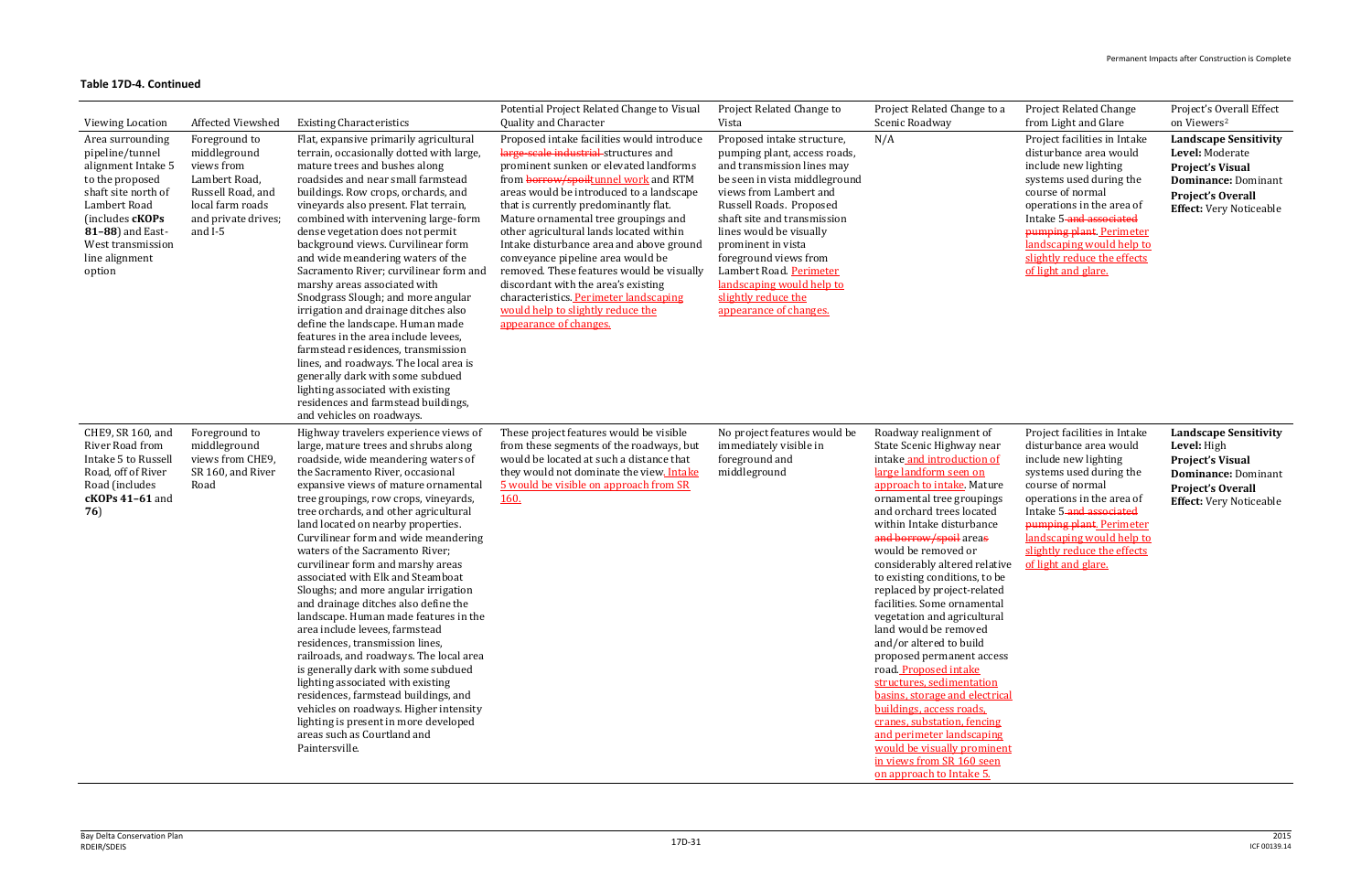| Project Related Change to a<br>Scenic Roadway | <b>Project Related Change</b><br>from Light and Glare | Project's Overall Effect<br>on Viewers <sup>2</sup> |
|-----------------------------------------------|-------------------------------------------------------|-----------------------------------------------------|
| N/A                                           | Negligible                                            | <b>Landscape Sensitivity</b><br>Level: Moderate     |
|                                               |                                                       | <b>Project's Visual</b>                             |
|                                               |                                                       | Dominance: Dominant                                 |
|                                               |                                                       | <b>Project's Overall</b>                            |
|                                               |                                                       | <b>Effect:</b> Very Noticeable                      |
|                                               |                                                       |                                                     |

| <b>Viewing Location</b>                                                                                                                                                                      | <b>Affected Viewshed</b>                                                                                                                                                                                                                                                                                                                                                                     | <b>Existing Characteristics</b>                                                                                                                                                                                                                                                                                                                                                                                                                                                                                                                                                                                                                                                                                                                                                                                                                                                                                                                                                  | Potential Project Related Change to Visual<br>Quality and Character                                                                                                                                                                                                                                                                                                                                                                                                                                                                                                                                                                                                                                                                                                                                                                                                | Project Related Change to<br>Vista                                                                                                                                                                                                                                                                                                                                                                                                                                        | Project Related Change to a<br>Scenic Roadway | Project Related Change<br>from Light and Glare | Project's Overall Effect<br>on Viewers <sup>2</sup>                                                                                                                             |
|----------------------------------------------------------------------------------------------------------------------------------------------------------------------------------------------|----------------------------------------------------------------------------------------------------------------------------------------------------------------------------------------------------------------------------------------------------------------------------------------------------------------------------------------------------------------------------------------------|----------------------------------------------------------------------------------------------------------------------------------------------------------------------------------------------------------------------------------------------------------------------------------------------------------------------------------------------------------------------------------------------------------------------------------------------------------------------------------------------------------------------------------------------------------------------------------------------------------------------------------------------------------------------------------------------------------------------------------------------------------------------------------------------------------------------------------------------------------------------------------------------------------------------------------------------------------------------------------|--------------------------------------------------------------------------------------------------------------------------------------------------------------------------------------------------------------------------------------------------------------------------------------------------------------------------------------------------------------------------------------------------------------------------------------------------------------------------------------------------------------------------------------------------------------------------------------------------------------------------------------------------------------------------------------------------------------------------------------------------------------------------------------------------------------------------------------------------------------------|---------------------------------------------------------------------------------------------------------------------------------------------------------------------------------------------------------------------------------------------------------------------------------------------------------------------------------------------------------------------------------------------------------------------------------------------------------------------------|-----------------------------------------------|------------------------------------------------|---------------------------------------------------------------------------------------------------------------------------------------------------------------------------------|
| Area surrounding<br>pipeline/tunnel<br>alignment from the<br>proposed shaft site<br>north of Lambert<br>Road to<br>Intermediate<br>Forebay (includes<br>cKOPs 81-88,<br>114-116, and<br>257) | Foreground to<br>middleground<br>views from<br>Lambert Road,<br>Herzog Road,<br>Russell Road,<br>Dierssen Road, and<br>Twin Cities Road;<br>CH E13 and I-5;<br>and the Stone<br><b>Lakes National</b><br>Wildlife Refuge and<br><b>Cosumnes River</b><br>Preserve                                                                                                                            | While travelling along roadways,<br>expansive views of flat, large<br>agricultural areas, including mature<br>ornamental tree groupings, row crops,<br>vineyards, and orchards. Curvilinear<br>form and wide meandering waters of<br>the Sacramento River; curvilinear form<br>and marshy areas associated with<br>Snodgrass Slough; and more angular<br>irrigation and drainage ditches also<br>define the landscape. Flat terrain,<br>combined with intervening large-form<br>dense vegetation does not permit views<br>of area's background features. Riparian<br>and wetland vegetation covers portions<br>of the Stone Lakes National Wildlife<br>Refuge and Cosumnes River Preserve<br>Areas. Human made features in the<br>area include levees, farmstead<br>residences, transmission lines, and<br>roadways. The local area is generally<br>dark with some subdued lighting<br>associated with existing residences,<br>farmstead buildings, and vehicles on<br>roadways. | Proposed RTM areas would be new<br>visually prominent elevated landforms<br>introduced to a landscape that is currently<br>predominantly flat. Proposed forebay<br>embankments north of Twin Cities Road<br>would be new visually dominant feature.<br>Mature ornamental tree groupings and<br>agricultural lands located within proposed<br>forebay, RTM, and work areas would be<br>removed. New transmission lines would be<br>visible near by the forebay from Twin<br>Cities Road. These features would be<br>visually discordant with the area's existing<br>characteristics.                                                                                                                                                                                                                                                                                | Proposed forebay, RTM areas,<br>and transmission lines would<br>be visually prominent in vista<br>foreground views from Twin<br>Cities Road.                                                                                                                                                                                                                                                                                                                              | N/A                                           | Negligible                                     | <b>Landscape Sensitivity</b><br>Level: Moderate<br><b>Project's Visual</b><br><b>Dominance: Dominant</b><br><b>Project's Overall</b><br><b>Effect:</b> Very Noticeable          |
| Area surrounding<br>pipeline/tunnel<br>alignment from<br>Mokelumne River<br>to Potato Slough<br>(includes cKOPs)<br>98, 239, and 258)                                                        | Foreground to<br>middleground<br>views from Staten<br>Island levee; West<br><b>Walnut Grove</b><br>Road, North Staten<br>Island Road, Gas<br>Wells Road, and SR<br>12; other nearby<br>roads in the<br>vicinity; Staten<br><b>Island Sandhill</b><br>Crane Habitat; and<br><b>Tower Park Marina</b><br>Resort, Lighthouse<br>Marina Restaurant<br>and Resort, and<br>Pirates Lair<br>Marina. | While travelling along roadways,<br>expansive views of flat, large<br>agricultural areas, including mature<br>ornamental tree groupings, row crops,<br>vineyards, and orchards. The<br>curvilinear form and marshy areas<br>associated with the North and South<br>Mokelumne River and Potato Slough<br>and straight and angular irrigation and<br>drainage ditches define the landscape.<br>Flat terrain, combined with intervening<br>large-form dense vegetation does not<br>permit views of area's background<br>features. Human made features in the<br>area include levees, farmstead<br>residences, transmission lines,<br>communication towers, marina, and<br>roadways. The local area is generally<br>dark with some subdued lighting<br>associated with existing residences,<br>farmstead buildings, trains, and<br>vehicles on roadways.                                                                                                                             | Proposed safe haven work areas, concrete<br>batch plants, and fuel stations would be<br>restored after construction and not affect<br>views. Proposed shaft sites would be new<br>visually prominent elevated landforms<br>introduced to a landscape that is currently<br>predominantly flat. Mature ornamental<br>tree groupings and agricultural lands<br>located within proposed shaft site and<br>RTM areas would be removed. shaft sites<br>and RTM areas would result in a<br>considerable loss of agricultural land and<br>change in landform compared to existing<br>conditions. New interchange along SR 12<br>would introduced raised transportation<br>structure in flat landscape. New<br>transmission lines would be visible near<br>RTM area from SR 12. These features<br>would be visually discordant with the<br>area's existing characteristics. | Proposed safe haven work<br>areas, concrete batch plants.<br>and fuel stations would be<br>restored after construction<br>and not affect views.<br>Proposed shaft sites_and<br>RTM areas, and transmission<br>lines would visible in vista<br>foreground and<br>middleground views from<br>West Walnut Grove Road,<br>North Staten Island Road, Gas<br>Wells Road, and SR 12. New<br>interchange bridge over SR<br>12 would limit westbound<br>views toward Mount Diablo. | N/A                                           | Negligible                                     | <b>Landscape Sensitivity</b><br>Level: Moderate<br><b>Project's Visual</b><br><b>Dominance: Dominant</b><br><b>Project's Overall</b><br><b>Effect: Moderately</b><br>Noticeable |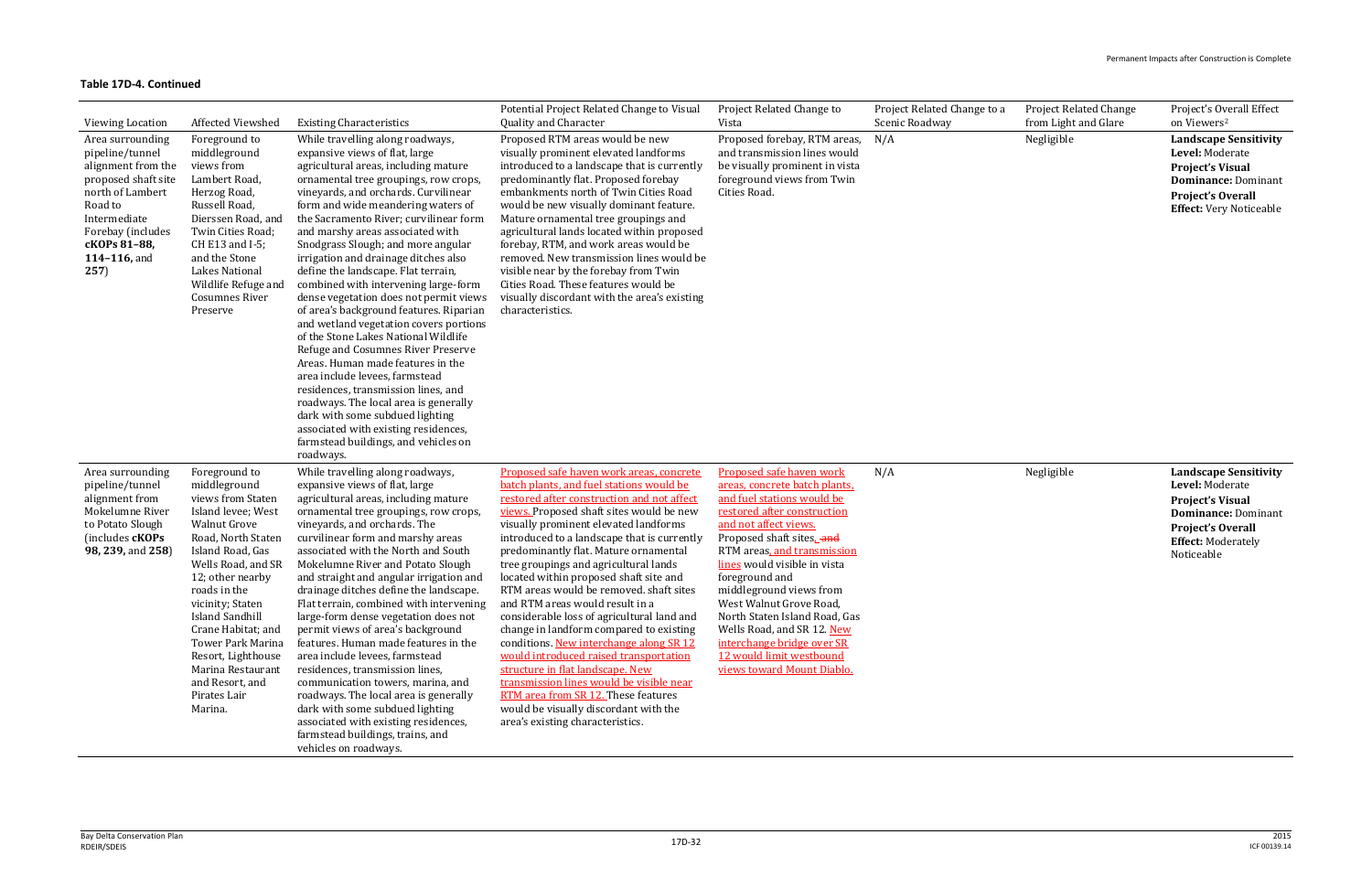| Viewing Location                                                                                                                                       | Affected Viewshed                                                                                                                                                                                                                                                                                                                                           | <b>Existing Characteristics</b>                                                                                                                                                                                                                                                                                                                                                                                                                                                                                                                                                                                                                                                                                                                                                                                                                                                                                                                | Potential Project Related Change to Visual<br>Quality and Character                                                                                                                                                                                                                                                                                                                                                                                                                                                                                                                                                                                                                                                                                                                | Project Related Change to<br>Vista                                                                                                                                                                                                                                                                     | Project Related Change to a<br>Scenic Roadway | <b>Project Related Change</b><br>from Light and Glare | Project's Overall Effect<br>on Viewers <sup>2</sup>                                                                                                                            |
|--------------------------------------------------------------------------------------------------------------------------------------------------------|-------------------------------------------------------------------------------------------------------------------------------------------------------------------------------------------------------------------------------------------------------------------------------------------------------------------------------------------------------------|------------------------------------------------------------------------------------------------------------------------------------------------------------------------------------------------------------------------------------------------------------------------------------------------------------------------------------------------------------------------------------------------------------------------------------------------------------------------------------------------------------------------------------------------------------------------------------------------------------------------------------------------------------------------------------------------------------------------------------------------------------------------------------------------------------------------------------------------------------------------------------------------------------------------------------------------|------------------------------------------------------------------------------------------------------------------------------------------------------------------------------------------------------------------------------------------------------------------------------------------------------------------------------------------------------------------------------------------------------------------------------------------------------------------------------------------------------------------------------------------------------------------------------------------------------------------------------------------------------------------------------------------------------------------------------------------------------------------------------------|--------------------------------------------------------------------------------------------------------------------------------------------------------------------------------------------------------------------------------------------------------------------------------------------------------|-----------------------------------------------|-------------------------------------------------------|--------------------------------------------------------------------------------------------------------------------------------------------------------------------------------|
| Area surrounding<br>pipeline/tunnel<br>alignment from<br>Potato Slough to<br>Woodward<br><b>CanalOld River</b><br>(includes <b>cKOP</b><br>$254 - 255$ | Foreground to<br>middleground<br>views from Staten<br><b>Island levee</b> ,<br>Bouldin Island<br>levee, Kettleman<br>Lane, Venice Island<br>Levee, Mandeville<br>Island levee, Bacon<br>Island levee, Bacon<br>Island Road, and<br>Woodward Island<br>levee, and Victoria<br>Island levee, and<br>the Burlington<br>Northern Santa Fe<br>Railroad, and SR 4 | Flat, expansive primarily agricultural<br>terrain, occasionally dotted with large,<br>mature trees along levees and<br>roadsides. Flat terrain, combined with<br>intervening large-form dense<br>vegetation does not permit background<br>views from roadways. The curvilinear<br>form and marshy areas of North<br>Mokelumne River, South Mokelumne<br>River, Potato Slough, San Joaquin River,<br>Connection Slough, Middle River, and<br>Old River; and the straight form of<br>Woodward Canal defines the landscape.<br>Angular irrigation and drainage ditches<br>also define the landscape. Human made<br>features in the area include levees,<br>farmstead residences, communication<br>towers, transmission lines, railroads,<br>and roadways. The local area is<br>generally dark with some subdued<br>lighting associated with existing<br>residences, marinas, farmstead<br>buildings, passing trains, and vehicles<br>on roadways. | Proposed safe haven work areas on Venice<br>and Bacon Islands would be restored after<br>construction and not affect views. Raised<br>ventilation and shaft sites on Mandeville<br>and Bacon Islands would be visible from<br>island roadways. Shaft site north of SR 4<br>would be visible in foreground views<br>available from SR 4. New transmission<br>lines would be visible along tunnel<br>alignment. Proposed permanent access<br>roads would minimally alter area's visual<br>character due to presence of existing<br>paved and unpaved roads in the area and<br>includes the following locations:<br>Mandeville Island connection to S. Bacon<br>Island Road for Mandeville Island shaft site<br>N. Bacon Island Road connection to shaft<br>site west of Middle River | Raised ventilation and shaft<br>sites on Mandeville and<br>Bacon Islands would be<br>visible from island roadways.<br>Shaft site north of SR 4 would<br>be visible in vista foreground<br>available from SR 4. New<br>transmission lines would be<br>visible along tunnel<br>alignment in vista views. | N/A                                           | Negligible                                            | <b>Landscape Sensitivity</b><br>Level: Moderate<br><b>Project's Visual</b><br>Dominance:<br>Subordinate<br><b>Project's Overall</b><br><b>Effect: Moderately</b><br>Noticeable |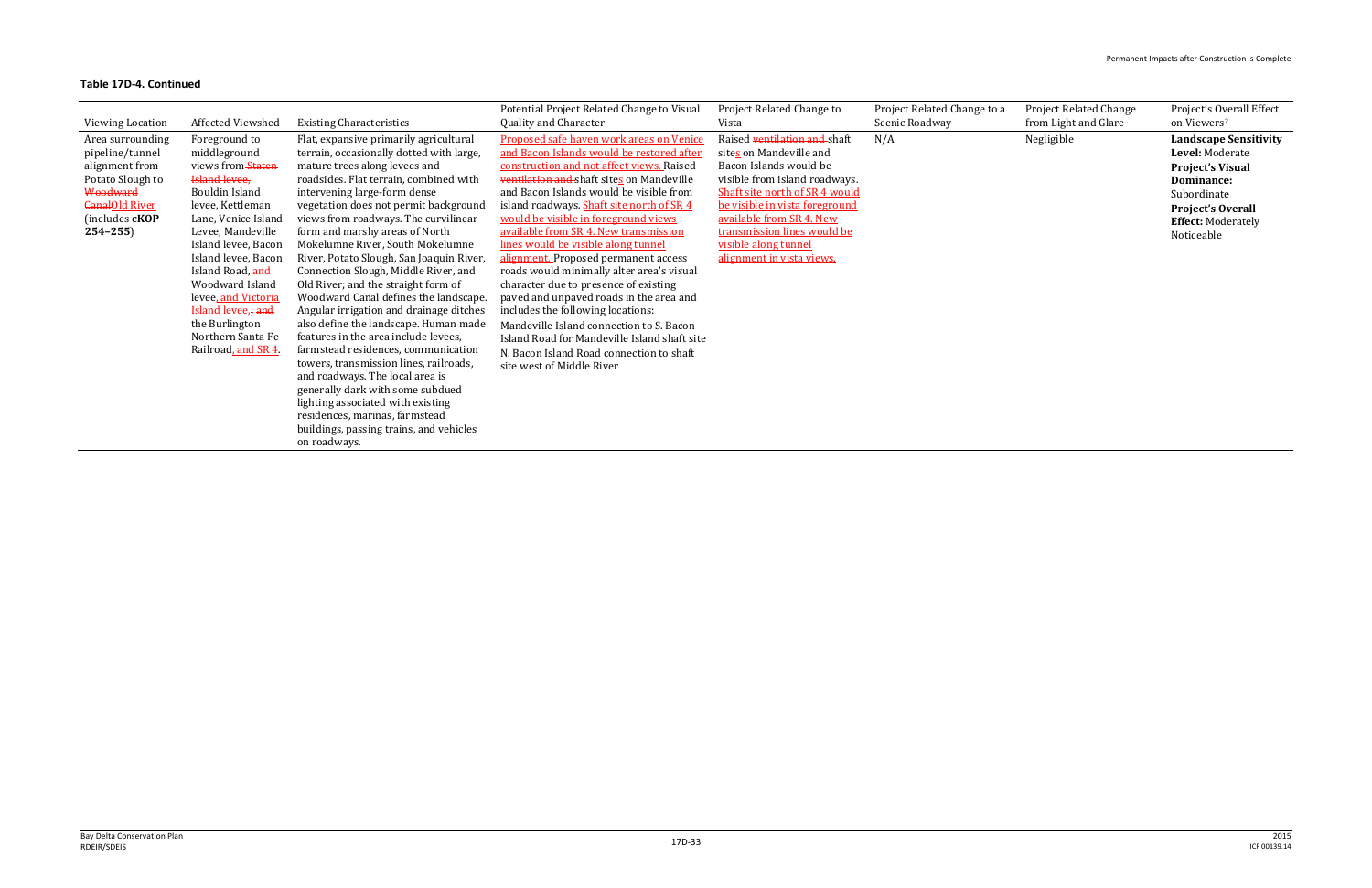#### Project Related Change from Light and Glare

**Project facilities in** pumping plant disturbance area would include new lighting systems used during the course of normal operations in the area of the pumping plant. Perimeter landscaping would help to slightly reduce the effects of light and glare.Negligible

### Project's Overall Effect on Viewers 2

| <b>Viewing Location</b>                                                                                                                                  | Affected Viewshed                                                                                                                                                                                                                                                                                                                                                                                                                                                                                                                                                               | <b>Existing Characteristics</b>                                                                                                                                                                                                                                                                                                                                                                                                                                                                                                                                                                                                                                                                                                                                                                                                                                                                                                                                                                                                                                                                                                                                                                                                                        | Potential Project Related Change to Visual<br>Quality and Character                                                                                                                                                                                                                                                                                                                                                                                                                                                                                                                                                                                                                                                                                                                                                                                                                                                                                                                                                                                                                                                                             | Project Related Change to<br>Vista                                                                                                                                                                                                                                                                                                                                                                                                                                                                                                                                                                | Project Related Change to a<br>Scenic Roadway |
|----------------------------------------------------------------------------------------------------------------------------------------------------------|---------------------------------------------------------------------------------------------------------------------------------------------------------------------------------------------------------------------------------------------------------------------------------------------------------------------------------------------------------------------------------------------------------------------------------------------------------------------------------------------------------------------------------------------------------------------------------|--------------------------------------------------------------------------------------------------------------------------------------------------------------------------------------------------------------------------------------------------------------------------------------------------------------------------------------------------------------------------------------------------------------------------------------------------------------------------------------------------------------------------------------------------------------------------------------------------------------------------------------------------------------------------------------------------------------------------------------------------------------------------------------------------------------------------------------------------------------------------------------------------------------------------------------------------------------------------------------------------------------------------------------------------------------------------------------------------------------------------------------------------------------------------------------------------------------------------------------------------------|-------------------------------------------------------------------------------------------------------------------------------------------------------------------------------------------------------------------------------------------------------------------------------------------------------------------------------------------------------------------------------------------------------------------------------------------------------------------------------------------------------------------------------------------------------------------------------------------------------------------------------------------------------------------------------------------------------------------------------------------------------------------------------------------------------------------------------------------------------------------------------------------------------------------------------------------------------------------------------------------------------------------------------------------------------------------------------------------------------------------------------------------------|---------------------------------------------------------------------------------------------------------------------------------------------------------------------------------------------------------------------------------------------------------------------------------------------------------------------------------------------------------------------------------------------------------------------------------------------------------------------------------------------------------------------------------------------------------------------------------------------------|-----------------------------------------------|
| Area surrounding<br>pipeline/tunnel<br>alignment from<br><b>Woodward Canal</b><br>to Byron Highway<br>(includes cKOPs<br>99, 100-112, and<br>$197 - 200$ | Foreground to<br>middleground<br>views from Clifton<br>Court Road,<br>Woodward Island<br>levee, Victoria<br><b>Island levee,</b><br>Western Farms<br>Ranch Road,<br>Herdlyn Road,<br>Lindemann Road,<br>Kelso Road, Bruns<br>Road, Byron Hot<br><b>Springs Road</b> , and<br>Byron Highway;<br><b>/SR 4 and CH J4;-;</b><br>and-Lazy M Marina.<br>and River's End<br>Marina & Boat<br>Storage, and Kings<br><b>Island Background</b><br>views from the<br>foothills, Bethany<br><b>Reservoir State</b><br><b>Recreation Area.</b><br>and California<br><b>Aqueduct Bikeway.</b> | Flat, expansive primarily agricultural<br>terrain, occasionally dotted with large,<br>mature trees along roadsides close<br>proximity to hulking water conveyance<br>features associated with Clifton Court<br>Forebay, and south of highway. Flat<br>terrain, combined with intervening<br>large-form dense vegetation does not<br>permit background views from<br>roadways in some locations. California<br><b>Aqueduct and Central Valley Project</b><br>Canal visible from highway. The<br>curvilinear form and marshy areas of<br>Old River and Italian Slough; straight<br>form of Woodward Canal, North<br>Victoria Canal and Victoria Canal; and<br>open water of the Clifton Court Forebay<br>defines the landscape. Angular<br>irrigation and drainage ditches also<br>define the landscape. Some undulating<br>elevated topography is visible in the<br>foreground and Mount Diablo and the<br>Black Hills are visible in the<br>middleground and background. Human<br>made features in the area include<br>levees, farmstead residences,<br>communication towers, transmission<br>lines, railroads, roadways, and<br>California Aqueduct infrastructure. The<br>local area is generally dark with some<br>subdued lighting associated with | Proposed shaft site and RTM area west of<br>Clifton Court Forebay would considerably<br>alter character of area through<br>introduction of a large new elevated<br>landform to a landscape that is currently<br>predominantly flat. Until perimeter<br>landscaping matures, pumping plant<br>facility would considerably alter character<br>of area through introduction of a large new<br>elevated landform and large-scale<br>industrial facilities when seen from Clifton<br>Court Road, Old River, and West Canal.<br>Proposed permanent access roads would<br>minimally alter area's visual character due<br>to presence of existing paved and unpaved<br>roads in the area and includes the SR 4<br>connection to shaft site north of the<br>highway. Expanded Clifton Court Forebay<br>would introduce a large scale water body<br>into view from Lindemann Road.<br>Expanded Clifton Court Forebay would<br>introduce more embankments into view<br>from Byron Highway, North Bruns Way,<br>Bruns Road, and Mountain House Road.<br>Features would not be very visible from<br>north of Camino Diablo Road, including<br>Discovery Bay. | Ventilation and shaft site<br>north of SR 4 would be visible<br>in vista foreground available<br>from SR 4. Expanded Clifton<br>Court Forebay would<br>introduce a large scale water<br>body into vista from<br>Lindemann Road. Dark<br>pumping plant buildings and<br>landscaping at Clifton Court<br>Forebay would blend in<br>background vista views<br>available from the foothills.<br><b>Bethany Reservoir State</b><br><b>Recreation Area, and</b><br><b>California Aqueduct Bikeway</b><br>but would be prominent focal<br>point in foreground vista<br>views from Clifton Court<br>Road. | N/A                                           |

existing residences, marinas, farmstead buildings, industrial areas, boats, vehicles on roadways, and forebay facilities. The River's End Marina & Boat Storage is located at junction of Lindeman Road, Central Valley Project Canal, and Old River and includes some residences and businesses. Lazy M Marina is located at on Italian Slough and is used for boat launching and

storing.

**Landscape Sensitivity Level:** Low to Moderate **Project's Visual Dominance:** Subordinate **Project's Overall Effect:** Very Noticeable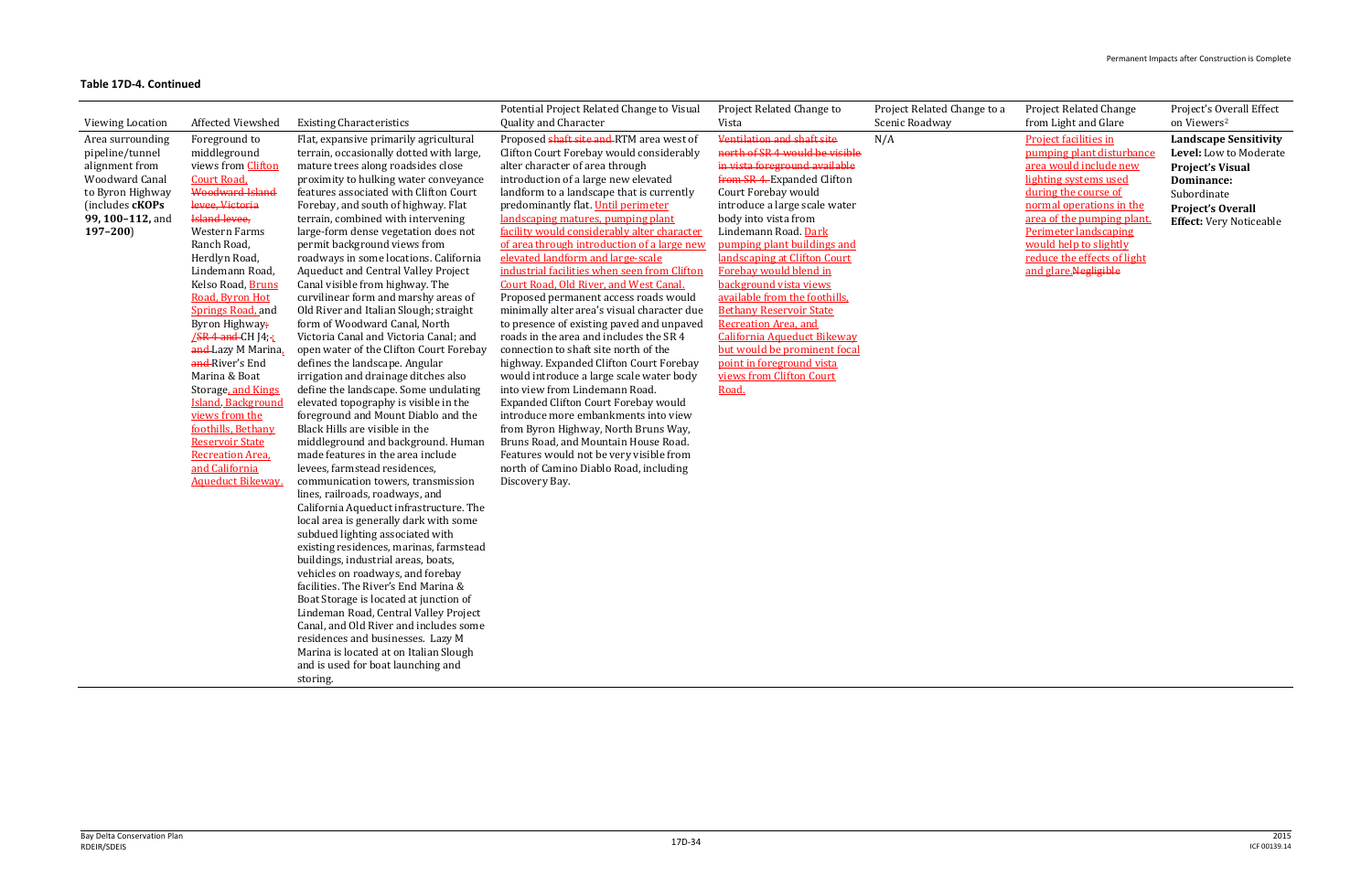| <b>Project Related Change</b> |
|-------------------------------|
| from Light and Glare          |

**Project facilities in** pumping plant disturbance area would include new lighting systems used during the course of normal operations in the area of the pumping plant. Perimeter landscaping would help to slightly reduce the effects of light and glare.Negligible

Project's Overall Effect on Viewers 2

Proposed operable barrier would require elevated security lighting

| <b>Viewing Location</b>                                                                                                                  | Affected Viewshed                                                                                                      | <b>Existing Characteristics</b>                                                                                                                                                                                                                                                                                                                                                                                                                                                                                                                                                                                        | Potential Project Related Change to Visual<br>Quality and Character                                                                                                                                                                                                                                                                                                                                                                                                                                                                                                                                                                 | Project Related Change to<br>Vista                                                                                                                                                                                                                                                                                                                                                                                                                                                                                                                                                                                                                 | Project Related Change to a<br>Scenic Roadway |
|------------------------------------------------------------------------------------------------------------------------------------------|------------------------------------------------------------------------------------------------------------------------|------------------------------------------------------------------------------------------------------------------------------------------------------------------------------------------------------------------------------------------------------------------------------------------------------------------------------------------------------------------------------------------------------------------------------------------------------------------------------------------------------------------------------------------------------------------------------------------------------------------------|-------------------------------------------------------------------------------------------------------------------------------------------------------------------------------------------------------------------------------------------------------------------------------------------------------------------------------------------------------------------------------------------------------------------------------------------------------------------------------------------------------------------------------------------------------------------------------------------------------------------------------------|----------------------------------------------------------------------------------------------------------------------------------------------------------------------------------------------------------------------------------------------------------------------------------------------------------------------------------------------------------------------------------------------------------------------------------------------------------------------------------------------------------------------------------------------------------------------------------------------------------------------------------------------------|-----------------------------------------------|
| Travelling by boat<br>on waterways<br>surrounding the<br>alternative<br>alignment from<br>Mokelumne River<br>to Clifton Court<br>Forebay | Foreground to<br>middleground<br>views from<br>waterways to<br>island levees                                           | Narrow riparian vegetation strips along<br>levees with occasional islands within<br>the waterways. Riparian vegetation is<br>primarily herbaceous. The curvilinear<br>form and marshy areas rivers and<br>sloughs; and straight cuts and canals<br>defines the landscape. Human made<br>features in the area include levees.<br>farmstead residences, communication<br>towers, transmission lines, and<br>roadways. The local area is generally<br>dark with some subdued lighting<br>associated with existing residences,<br>marinas, farmstead buildings, boats,<br>and vehicles on roadways.                        | Proposed shaft sites and RTM areas could<br>alter character of area through<br>introduction of a large new elevated<br>landform to a landscape that is currently<br>predominantly flat if visible over island<br>levees. Until perimeter landscaping<br>matures, pumping plant facility could alter<br>character of area through introduction of a<br>large new elevated landform and large-<br>scale industrial facilities when seen from<br>Old River and West Canal, if visible over<br>island levees.                                                                                                                           | Proposed shaft sites and RTM<br>areas could alter vistas<br>through introduction of a<br>large new elevated landform<br>to a landscape that is<br>currently predominantly flat<br>if visible over island levees. It<br>is not likely that these<br>features would obscure<br>vistas, but only introduce a<br>raised landform into them.<br>Until perimeter landscaping<br>matures, pumping plant<br>facility could alter character<br>of area through introduction<br>of a large new elevated<br>landform and large-scale<br>industrial facilities when seen<br>in vista views from Old River<br>and West Canal, if visible over<br>island levees. | N/A                                           |
| Head of Old River<br>at San Joaquin<br>River                                                                                             | Foreground to<br>background views<br>of surrounding<br>area from Upper<br>Roberts Island and<br><b>Stewarts Tract.</b> | Flat, expansive primarily agricultural<br>terrain, occasionally dotted with large,<br>mature trees. View also characterized<br>by curvilinear form of San Joaquin and<br>Old Rivers, more angular irrigation and<br>drainage ditches, fluid nature of water,<br>and riverine and riparian vegetation<br>also define the landscape. The view<br>includes an impressive, prominent view<br>of Mount Diablo in background. Human<br>made features in area include levees<br>and roadways. The local area is<br>generally dark with lighting associated<br>with boats traveling on the San Joaquin<br>River and Old River. | The large scale of the proposed operable<br>barrier would span across Old River and<br>alter area's existing character by<br>introducing a large-scale industrial<br>structure that is visually discordant with<br>the area's existing characteristics.<br>Operable barrier would have a boat lock to<br>permit continued boat access to the San<br>Joaquin River and Old River. Any<br>borrow/spoiltunnel work area associated<br>with construction of the barrier would also<br>alter landforms by creating prominent<br>sunken or elevated features. Short<br>segment of new transmission lines would<br>be visible in the area. | N/A                                                                                                                                                                                                                                                                                                                                                                                                                                                                                                                                                                                                                                                | N/A                                           |
| Source: Data compiled by ICF in 2013.                                                                                                    |                                                                                                                        |                                                                                                                                                                                                                                                                                                                                                                                                                                                                                                                                                                                                                        |                                                                                                                                                                                                                                                                                                                                                                                                                                                                                                                                                                                                                                     |                                                                                                                                                                                                                                                                                                                                                                                                                                                                                                                                                                                                                                                    |                                               |

**Landscape Sensitivity Level:** Moderate **Project's Visual Dominance:** Subordinate **Project's Overall Effect:** Very Noticeable

**Landscape Sensitivity Level:** Moderate **Project's Visual Dominance:** Dominant **Project's Overall Effect:** Very Noticeable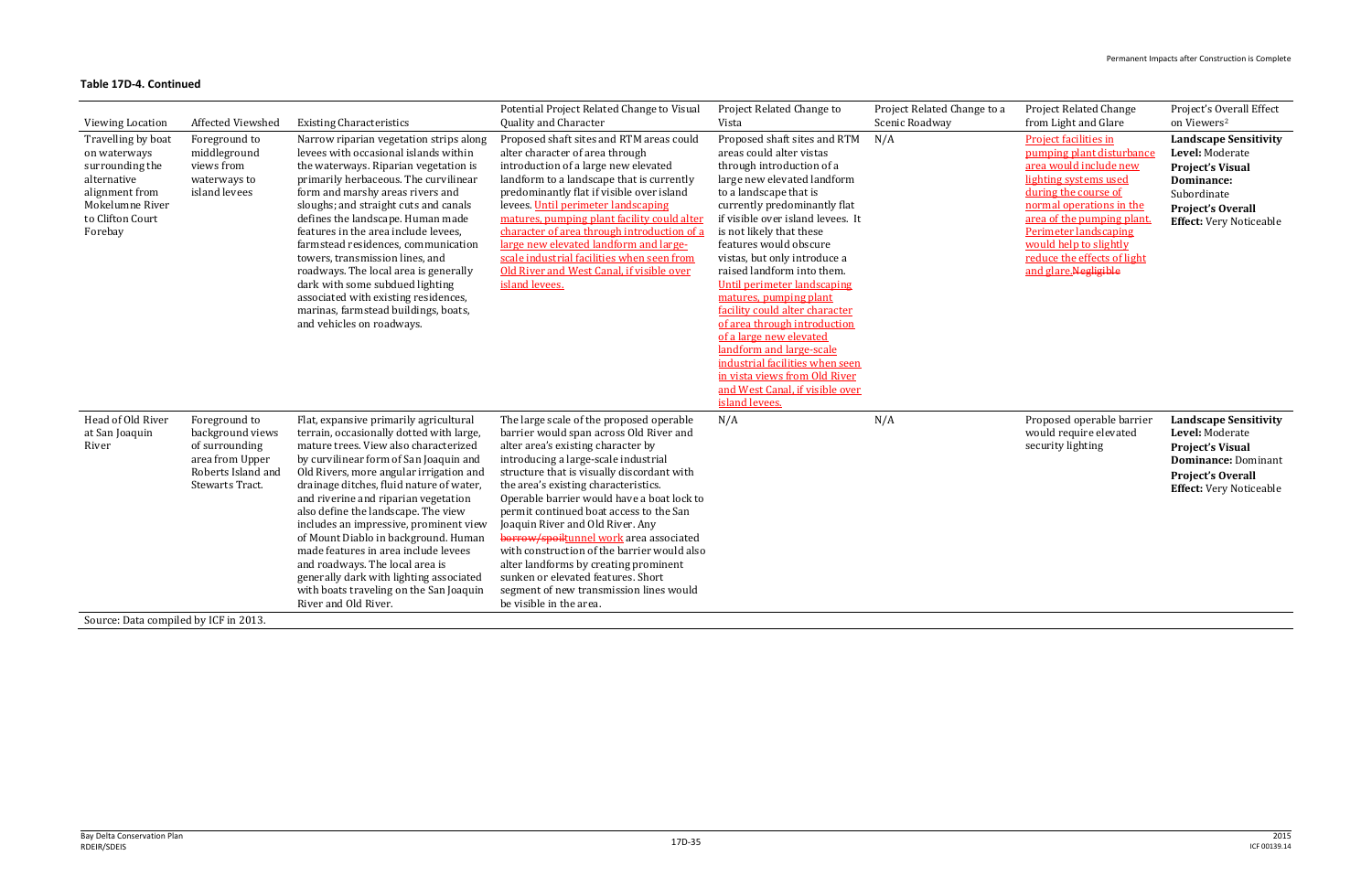### 1 **Table 17D-5. Separate Corridors Alternative (9)**

| <b>Viewing Location</b><br>SR 160 and River Road<br>from <b>cKOP 201</b> to the<br>edges of Walnut Grove and<br>Locke (includes cKOPs<br>$201 - 205$ | Affected Viewshed<br>Foreground to<br>middleground views of<br>surrounding area from<br>South River Road, River<br>Road; SR 160 and CH<br>E13; and other nearby<br>roads in the vicinity.                                                                                                                                                                                                                                                                                                                           | <b>Existing Characteristics</b><br>Flat, expansive primarily agricultural<br>terrain, occasionally dotted with large,<br>mature trees along roadsides and near<br>small farmstead buildings. Orchards and<br>row crops are also present. Curvilinear<br>form and wide meandering waters of<br>Sacramento River, contrasted by more<br>irregularly shaped thick vegetation, also<br>defines landscape. Flat terrain, combined<br>with intervening large-form dense<br>vegetation does not permit views of<br>area's background features. Human made<br>features in area include levees,<br>residences, boat slips, communication<br>towers, warehouse/industrial buildings,<br>and roadways. The local area is generally<br>dark with some subdued lighting<br>associated with existing residences,<br>farmstead buildings, and vehicles<br>traveling on roadways.                                                                                                          | Potential Project Related Change to Visual<br>Character<br>The proposed project features would be<br>visible from SR 160 and River Road and<br>visually discordant with the area's<br>existing agricultural visual character.<br>These features would considerably alter<br>area's existing character by removing<br>orchards and riparian vegetation, creating<br>prominent sunken or elevated landforms<br>from the borrow/spoiltunnel work areas,<br>creating a connection channel, and a<br>bridge and the operable barrier. The<br>proposed moderately sized bridge would<br>somewhat alter the area's existing visual<br>character, introducing a structure that<br>would not be visually discordant with the<br>area's existing characteristics, given that<br>moderately sized bridges are common in<br>the area. The operable barrier would be<br>more discordant with the area's visual<br>character. New transmission lines would<br>be visible along River Road.                                                                         | Project Related Change to<br>Vista<br>N/A | <b>Project Related</b><br>Change to a Scenic<br>Roadway<br>Mature ornamental<br>tree groupings and<br>orchard trees<br>would be removed<br>to construct the<br>channel<br>connection, bridge,<br>and operable<br>barrier and would<br>considerably alter<br>existing conditions.                                                           | Project Related Change to<br>Light and Glare<br>Project facilities would<br>include new lighting<br>systems used during the<br>course of normal<br>operations                                                                                                         | Project's Overall Effect<br>on Viewers<br><b>Landscape Sensitivity</b><br><b>Level:</b> High<br><b>Project's Visual</b><br><b>Dominance: Dominant</b><br><b>Project's Overall</b><br><b>Effect:</b> Very Noticeable |
|------------------------------------------------------------------------------------------------------------------------------------------------------|---------------------------------------------------------------------------------------------------------------------------------------------------------------------------------------------------------------------------------------------------------------------------------------------------------------------------------------------------------------------------------------------------------------------------------------------------------------------------------------------------------------------|----------------------------------------------------------------------------------------------------------------------------------------------------------------------------------------------------------------------------------------------------------------------------------------------------------------------------------------------------------------------------------------------------------------------------------------------------------------------------------------------------------------------------------------------------------------------------------------------------------------------------------------------------------------------------------------------------------------------------------------------------------------------------------------------------------------------------------------------------------------------------------------------------------------------------------------------------------------------------|------------------------------------------------------------------------------------------------------------------------------------------------------------------------------------------------------------------------------------------------------------------------------------------------------------------------------------------------------------------------------------------------------------------------------------------------------------------------------------------------------------------------------------------------------------------------------------------------------------------------------------------------------------------------------------------------------------------------------------------------------------------------------------------------------------------------------------------------------------------------------------------------------------------------------------------------------------------------------------------------------------------------------------------------------|-------------------------------------------|--------------------------------------------------------------------------------------------------------------------------------------------------------------------------------------------------------------------------------------------------------------------------------------------------------------------------------------------|-----------------------------------------------------------------------------------------------------------------------------------------------------------------------------------------------------------------------------------------------------------------------|---------------------------------------------------------------------------------------------------------------------------------------------------------------------------------------------------------------------|
| Locke and Walnut Grove to<br>cKOP 235 (includes cKOPs<br>$206 - 238$                                                                                 | Foreground to<br>middleground views of<br>surrounding area from<br>South River Road, River<br>Road, Locke Road, Levee<br>Road, Mealer Lane, 2nd<br>Street, Center Street, 4th<br>Street, Theater Street,<br>Isleton Road, Andrus<br>Island Road, Walnut<br>Grove-Thornton Road,<br>and Race Track Road;<br>SR 160, CH E13, and CH<br>J11; other nearby roads<br>in the vicinity;<br>Boathouse Marina,<br>Dagmar's Landing,<br>Walnut Grove Marina,<br>Delta Meadows State<br>Park, and the Locke<br>Boarding House. | Rural residential communities and the<br>curvilinear form of the Sacramento River,<br>Georgiana Slough, and Snodgrass Slough;<br>the straight Meadows Slough and Delta<br>Cross Channel; and more angular<br>irrigation and drainage ditches also<br>define the landscape. Views of Walnut<br>Grove and historic town of Locke<br>dominate the landscape. Flat, expansive<br>agricultural terrain and orchards,<br>occasionally dotted with large, mature<br>trees are visible along roadsides and near<br>small farmstead buildings to the south of<br>Locke and Walnut Grove. Human made<br>features in area include levees, flood<br>control features, residences,<br>warehouse/industrial buildings, bridges,<br>marinas, transmission lines,<br>communication towers, and roadways.<br>The local area has nighttime lighting<br>associated with downtown areas of Locke<br>and Walnut Grove, residences, boats, and<br>vehicles traveling on roadways and<br>bridges. | The proposed project features would be<br>visible from SR 160 and from River Road<br>and would be visually discordant with the<br>area's existing rural residential visual<br>character. The operable barrier would not<br>be very discordant with the area's visual<br>character because they would be built<br>where there are existing bridges. The fish<br>screen intakes would considerably alter<br>area's existing character by removing<br>riparian vegetation along the Walnut<br>Grove waterfront, introducing a large-<br>scale industrial structure that would be<br>visually discordant with the area's<br>existing characteristics.<br>Borrow/spoilTunnel work areas would<br>also alter landforms by creating<br>prominent sunken or elevated features.<br>Proposed access road would be visible but<br>not prominent in vista foreground and<br>middleground views. Water levels in the<br>Delta Cross Channel and Georgiana Slough<br>would also be visibly higher. New<br>transmission lines would be visible along<br>River Road. | $N/A$ .                                   | The fish screen<br>intakes and<br>transmission lines<br>would<br>considerably alter<br>views from SR 160<br>by removing<br>riparian vegetation<br>along the Walnut<br>Grove waterfront,<br>introducing a<br>large-scale<br>industrial<br>structure that<br>would be visually<br>discordant with<br>the area's existing<br>characteristics. | Proposed fish screen and<br>transmission lines would<br>be new visually prominent<br>feature in landscape, with<br>elevated security lighting at<br>and surrounding the<br>facility used during the<br>course of normal<br>operations or in the area of<br>the bridge | <b>Landscape Sensitivity</b><br>Level: High<br><b>Project's Visual</b><br><b>Dominance: Dominant</b><br>Project's Overall<br><b>Effect:</b> Very Noticeable                                                         |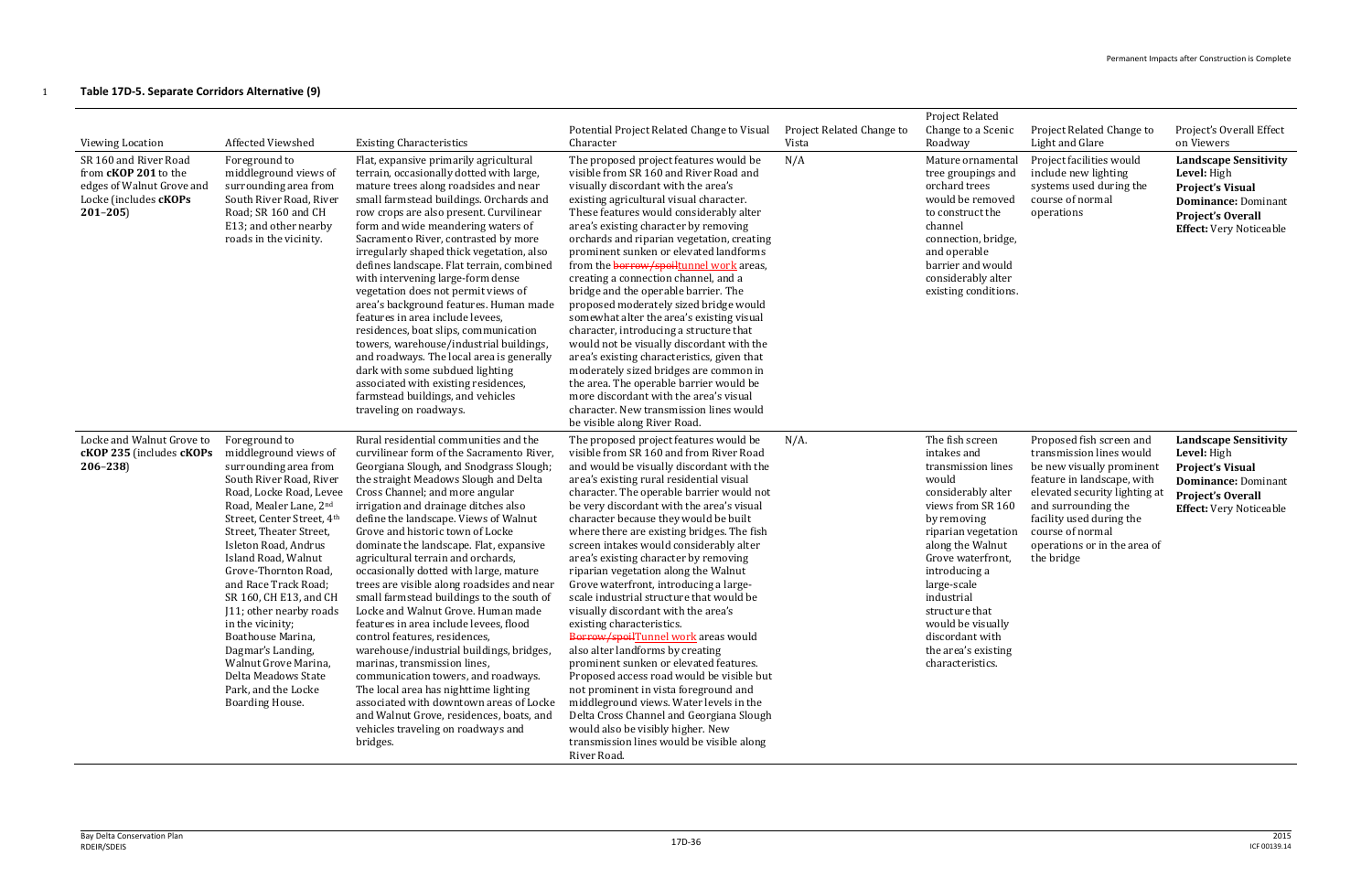| <b>Viewing Location</b><br>Terminus of Levee Road<br>just north of the confluence<br>of Delta Cross Channel with<br>Snodgrass Slough (includes<br>cKOP 215) | <b>Affected Viewshed</b><br>Foreground to<br>middleground views of<br>surrounding area from<br>Levee Road and River<br>Road; and CH E13.                                                                                        | <b>Existing Characteristics</b><br>Characterized by flat levee road, straight<br>Delta Cross Channel terminus,<br>meandering waterway Snodgrass Slough<br>and surrounding marsh and agricultural<br>lands. Flat terrain, combined with<br>intervening large-form dense vegetation<br>does not permit views of area's<br>background features. Area is generally<br>dark with some subdued lighting<br>associated with existing residences and<br>farmstead buildings. Human made<br>features in area include levees, flood<br>control features, residences,<br>warehouse/industrial buildings, bridges,<br>transmission lines, communication<br>towers, and roadways. The local area is<br>generally dark with some subdued<br>lighting associated with existing<br>residences, farmstead buildings, the town                                          | Potential Project Related Change to Visual<br>Character<br>The proposed project features would be<br>visible from Levee Road and would be<br>visually discordant with the area's<br>existing agricultural visual character.<br>These features would considerably alter<br>area's existing character by removing<br>vegetation on undeveloped land and<br>riparian vegetation, creating prominent<br>sunken or elevated landforms from the<br>borrow/spoiltunnel work areas, and the<br>operable barrier. The operable barrier<br>would be more discordant with the area's<br>visual character. Proposed access road<br>would be visible but not prominent in<br>foreground and middleground views.<br>Water levels in the Delta Cross Channel<br>would also be visibly higher. New<br>transmission lines would be visible along<br>River Road and east of Snodgrass Slough. | Project Related Change to<br>Vista<br>N/A | <b>Project Related</b><br>Change to a Scenic<br>Roadway<br>N/A | Project Related Change to<br>Light and Glare<br>Project facilities would<br>include new lighting<br>systems used during the<br>course of normal<br>operations | Project's Overall Effect<br>on Viewers<br><b>Landscape Sensitivity</b><br>Level: Moderate<br><b>Project's Visual</b><br>Dominance: Co-<br>dominant<br>Project's Overall<br><b>Effect: Noticeable</b> |
|-------------------------------------------------------------------------------------------------------------------------------------------------------------|---------------------------------------------------------------------------------------------------------------------------------------------------------------------------------------------------------------------------------|-------------------------------------------------------------------------------------------------------------------------------------------------------------------------------------------------------------------------------------------------------------------------------------------------------------------------------------------------------------------------------------------------------------------------------------------------------------------------------------------------------------------------------------------------------------------------------------------------------------------------------------------------------------------------------------------------------------------------------------------------------------------------------------------------------------------------------------------------------|-----------------------------------------------------------------------------------------------------------------------------------------------------------------------------------------------------------------------------------------------------------------------------------------------------------------------------------------------------------------------------------------------------------------------------------------------------------------------------------------------------------------------------------------------------------------------------------------------------------------------------------------------------------------------------------------------------------------------------------------------------------------------------------------------------------------------------------------------------------------------------|-------------------------------------------|----------------------------------------------------------------|---------------------------------------------------------------------------------------------------------------------------------------------------------------|------------------------------------------------------------------------------------------------------------------------------------------------------------------------------------------------------|
| Snodgrass Slough at<br>Mokelumne River just<br>south of Twin Cities Road<br>and I-5 Interchange                                                             | Foreground to<br>middleground views of<br>surrounding area from<br>Twin Cities Road; and I-<br>5 and CH E13;<br><b>Cosumnes River</b><br>Preserve, Stone Lakes<br>National Wildlife<br>Refuge, and Delta<br>Meadows State Park. | of Walnut Grove, boats, and vehicles<br>traveling on roadways.<br>Flat, expansive primarily agricultural<br>terrain, occasionally dotted with large,<br>mature trees along roadsides, riparian<br>areas, and near small farmstead buildings.<br>Agricultural areas include row crops,<br>vineyards, and orchards. The curvilinear<br>form of Snodgrass Slough and Mokelumne<br>River also define landscape. Flat terrain,<br>combined with intervening large-form<br>dense vegetation does not permit views<br>of area's background features. Human<br>made features in area include levees,<br>residences, bridges, transmission lines,<br>communication towers, and roadways.<br>The local area is generally dark with some<br>subdued lighting associated with existing<br>residences, farmstead buildings, and<br>vehicles traveling on roadways. | The proposed project features would not<br>be very visible from I-5 or Twin Cities<br>Road. They would be visible from Levee<br>Road and would be visually discordant<br>with the area's existing visual character.<br>The operable barrier would be discordant<br>with the area's visual character because it<br>would be built where there are no such<br>facilities and would limit boat travel ways.<br>Borrow/spoilTunnel work areas would<br>also alter landforms by creating<br>prominent sunken or elevated features.<br>Proposed access road would be visible but<br>not prominent in foreground and<br>middleground views because it uses<br>existing access ways. New transmission<br>lines would be visible in the area.                                                                                                                                        | N/A                                       | N/A                                                            | Additional information<br>needed regarding lighting<br>at operable barriers                                                                                   | <b>Landscape Sensitivity</b><br>Level: Low<br><b>Project's Visual</b><br>Dominance: Co-<br>Dominant<br>Project's Overall<br><b>Effect: Noticeable</b>                                                |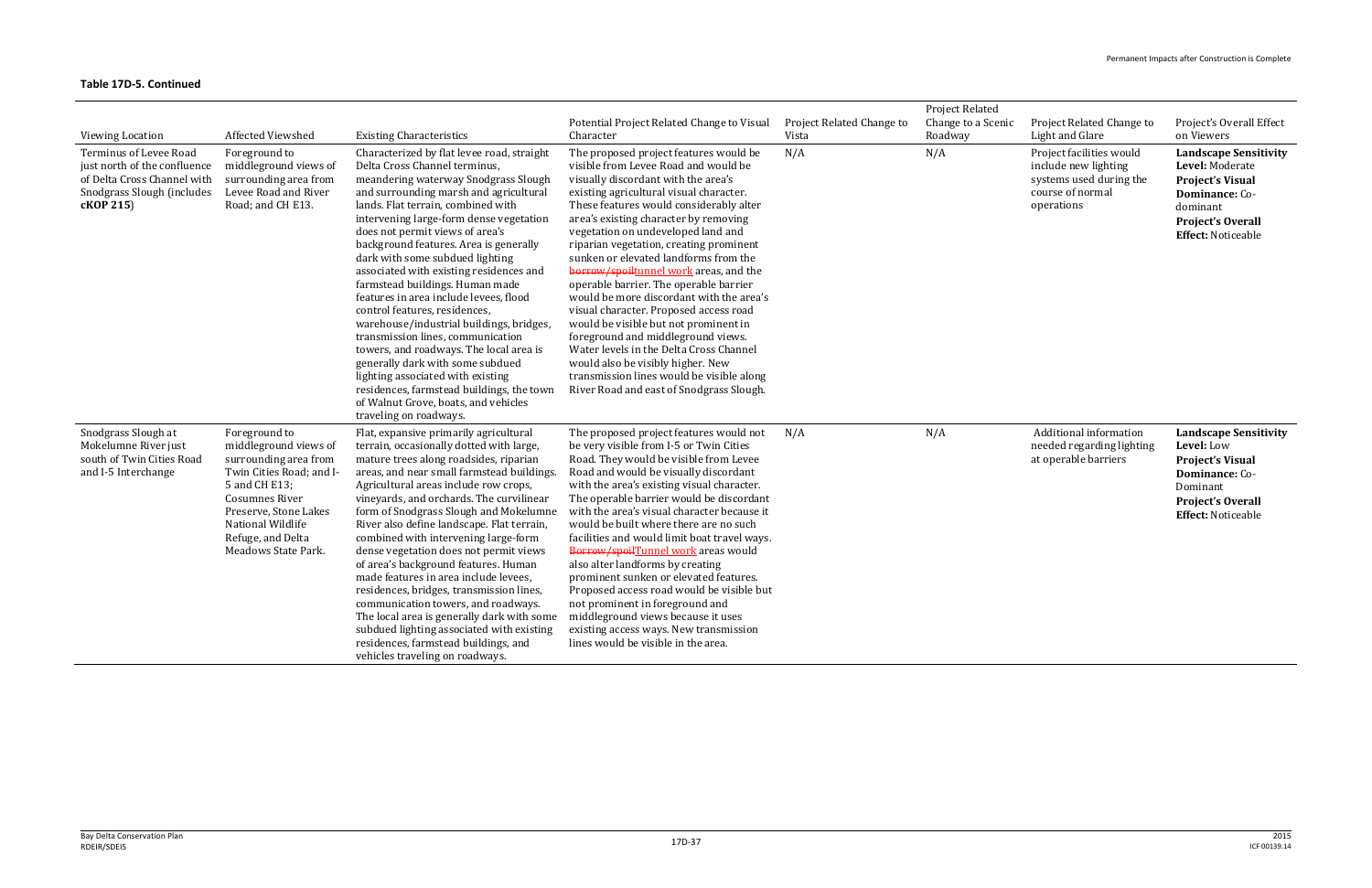| Viewing Location                                                                                                                                  | Affected Viewshed                                                                                                                                                                 | <b>Existing Characteristics</b>                                                                                                                                                                                                                                                                                                                                                                                                                                                                                                                                                                                                                                                                                                                                                                                                                                                                                                                                                                                                     | Potential Project Related Change to Visual<br>Character                                                                                                                                                                                                                                                                                                                                                                                                                                                                                                                                                                                                                                                                              | Project Related Change to<br>Vista                                                                                                                | Project Related<br>Change to a Scenic<br>Roadway | Project Related Change to<br>Light and Glare | Project's Overall Effect<br>on Viewers                                                                                                                                 |
|---------------------------------------------------------------------------------------------------------------------------------------------------|-----------------------------------------------------------------------------------------------------------------------------------------------------------------------------------|-------------------------------------------------------------------------------------------------------------------------------------------------------------------------------------------------------------------------------------------------------------------------------------------------------------------------------------------------------------------------------------------------------------------------------------------------------------------------------------------------------------------------------------------------------------------------------------------------------------------------------------------------------------------------------------------------------------------------------------------------------------------------------------------------------------------------------------------------------------------------------------------------------------------------------------------------------------------------------------------------------------------------------------|--------------------------------------------------------------------------------------------------------------------------------------------------------------------------------------------------------------------------------------------------------------------------------------------------------------------------------------------------------------------------------------------------------------------------------------------------------------------------------------------------------------------------------------------------------------------------------------------------------------------------------------------------------------------------------------------------------------------------------------|---------------------------------------------------------------------------------------------------------------------------------------------------|--------------------------------------------------|----------------------------------------------|------------------------------------------------------------------------------------------------------------------------------------------------------------------------|
| <b>Confluence of Threemile</b><br>Slough with Sacramento<br>River at Brannan Island<br><b>State Recreation Area</b><br>(includes $cKOPs$ 242-253) | Foreground to<br>middleground views of<br>surrounding area from<br>Sherman Island East<br>Levee Road; SR 160;<br>Brannan Island State<br>Recreation Area and<br>Outrigger Marina. | Flat, expansive agricultural terrain dotted<br>with large, mature trees. Recreational<br>land uses present are associated Brennan<br>Island State Recreation Area and<br>Outrigger Marina. Recreational features<br>in close proximity to operable barrier and<br>borrow/spoiltunnel work area include<br>the recreational vehicle rally site and<br>campgrounds. View also characterized by<br>curvilinear form of Sacramento River and<br>Threemile Slough, fluid nature of water,<br>and riverine and riparian vegetation. Flat<br>terrain, combined with intervening large-<br>form dense vegetation does not permit<br>views of area's background features.<br>Human made features in area include<br>levees, residences, bridges, transmission<br>lines, communication towers, a marina,<br>park and campground infrastructure, and<br>roadways. The local area is generally dark<br>with some subdued lighting associated<br>with existing residences, farmstead<br>buildings, boats, and vehicles traveling on<br>roadways. | The large scale of the proposed operable<br>barrier would span across almost the<br>entire view and alter area's existing<br>character by introducing a large-scale<br>industrial structure that is visually<br>discordant with the area's existing<br>characteristics. Operable barrier would<br>prevent boat access from Threemile<br>Slough to the Sacramento River.<br>Borrow/spoilTunnel work areas would<br>also alter landforms by creating<br>prominent sunken or elevated features.<br>Proposed access road would be visible but<br>not prominent in foreground and<br>middleground views because it slightly<br>modifies existing access ways. Short<br>segment of new transmission lines would<br>be visible in the area. | Proposed operable barrier<br>and borrow/spoiltunnel<br>works area would be<br>visually prominent in vista<br>foreground and<br>middleground views | N/A                                              |                                              | <b>Landscape Sensitivity</b><br>Level: Moderate<br><b>Project's Visual</b><br><b>Dominance: Dominant</b><br><b>Project's Overall</b><br><b>Effect:</b> Very Noticeable |
| Confluence of Fisherman's<br>Cut with San Joaquin River                                                                                           | Foreground to<br>middleground views of<br>surrounding area from<br>Twitchell Island Levee,<br>Bradford Island Levee,<br>and Webb Tract Levee.                                     | Flat, expansive primarily agricultural<br>terrain, occasionally dotted with large,<br>mature trees. View also characterized by<br>curvilinear form of San Joaquin River;<br>straight Fisherman's Cut; more angular<br>irrigation and drainage ditches, fluid<br>nature of water, and riverine and riparian<br>vegetation also define the landscape.<br>Several rural or recreational residences<br>with boat slips are located along<br>Fisherman's Cut. Flat terrain, combined<br>with intervening large-form dense<br>vegetation does not permit views of<br>area's background features. Human made<br>features in area include levees,<br>residences, and boat slips. The local area<br>is generally dark with lighting associated<br>with scattered existing residences and<br>boats.                                                                                                                                                                                                                                           | The large scale of the proposed operable<br>barrier would span across Fisherman's<br>Cut and alter area's existing character by<br>introducing a large-scale industrial<br>structure that is visually discordant with<br>the area's existing characteristics.<br>Operable barrier would prevent boat<br>access to San Joaquin River from the north<br>end of Fisherman's Cut.<br>Borrow/spoilTunnel work areas would<br>also alter landforms by creating<br>prominent sunken or elevated features.                                                                                                                                                                                                                                   | N/A                                                                                                                                               | N/A                                              |                                              | <b>Landscape Sensitivity</b><br>Level: Low<br><b>Project's Visual</b><br><b>Dominance: Dominant</b><br><b>Project's Overall</b><br><b>Effect: Noticeable</b>           |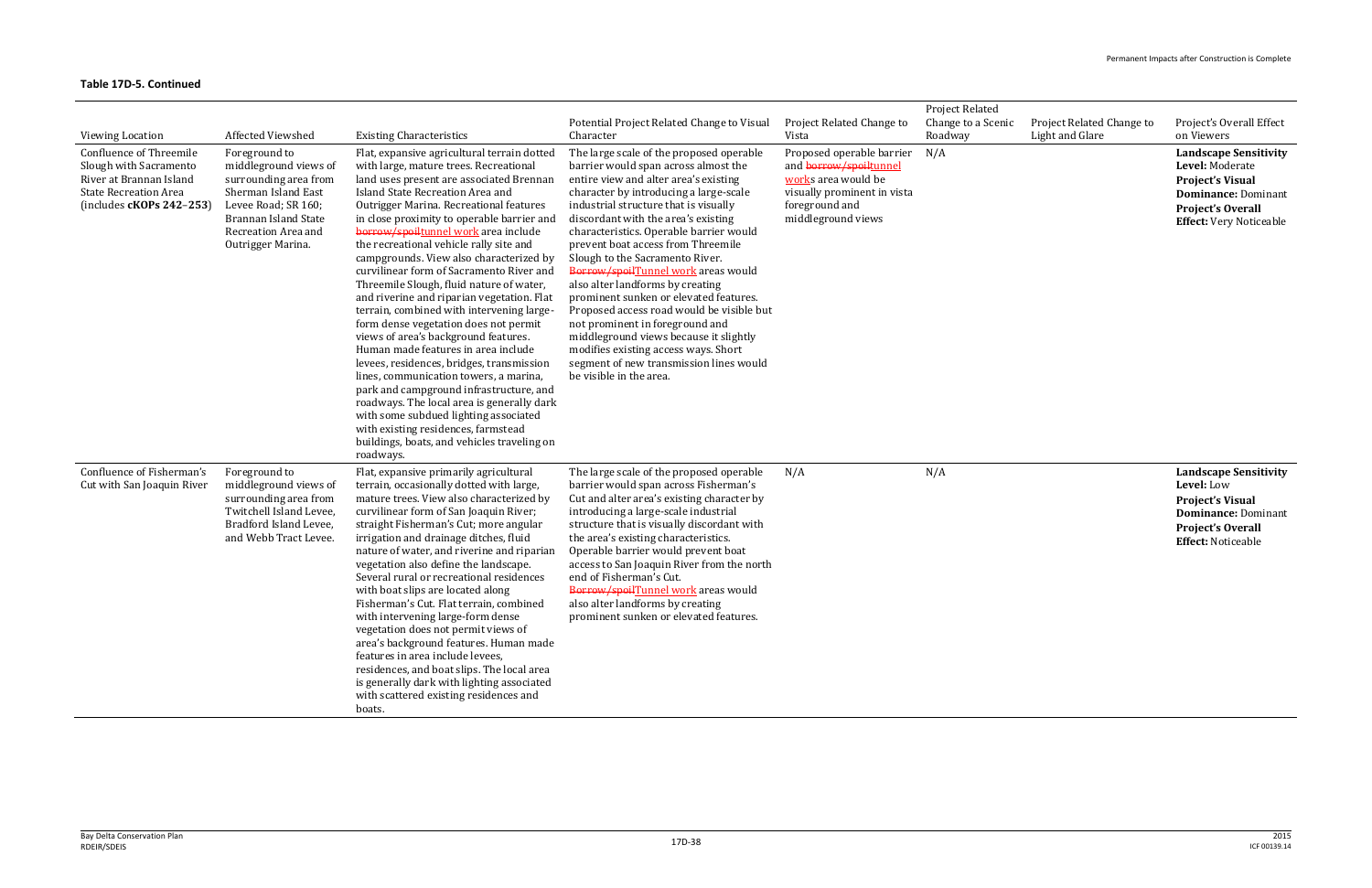#### 2015 ICF 00139.14

| Viewing Location                                            | Affected Viewshed                                                                                                                                         | <b>Existing Characteristics</b>                                                                                                                                                                                                                                                                                                                                                                                                                                                                                                                                                                                                                                                                                                                                                  | Potential Project Related Change to Visual<br>Character                                                                                                                                                                                                                                                                                                                                                                                                                                                                                                                                                                                                                                        | Project Related Change to<br>Vista | <b>Project Related</b><br>Change to a Scenic<br>Roadway | Project Related Change to<br>Light and Glare                                                                                                                                                                                                                  | Project's Overall Effect<br>on Viewers                                                                                                                                 |
|-------------------------------------------------------------|-----------------------------------------------------------------------------------------------------------------------------------------------------------|----------------------------------------------------------------------------------------------------------------------------------------------------------------------------------------------------------------------------------------------------------------------------------------------------------------------------------------------------------------------------------------------------------------------------------------------------------------------------------------------------------------------------------------------------------------------------------------------------------------------------------------------------------------------------------------------------------------------------------------------------------------------------------|------------------------------------------------------------------------------------------------------------------------------------------------------------------------------------------------------------------------------------------------------------------------------------------------------------------------------------------------------------------------------------------------------------------------------------------------------------------------------------------------------------------------------------------------------------------------------------------------------------------------------------------------------------------------------------------------|------------------------------------|---------------------------------------------------------|---------------------------------------------------------------------------------------------------------------------------------------------------------------------------------------------------------------------------------------------------------------|------------------------------------------------------------------------------------------------------------------------------------------------------------------------|
| Head of Old River<br>confluence with San<br>Joaquin River   | Foreground to<br>background views of<br>surrounding area from<br><b>Upper Roberts Island</b><br>and Stewarts Tract.                                       | Flat, expansive primarily agricultural<br>terrain, occasionally dotted with large,<br>mature trees. View also characterized by<br>curvilinear form of San Joaquin and Old<br>Rivers, more angular irrigation and<br>drainage ditches, fluid nature of water,<br>and riverine and riparian vegetation also<br>define the landscape. The view includes<br>an impressive, prominent view of Mount<br>Diablo in background. Human made<br>features in area include levees and<br>roadways. The local area is generally dark<br>with lighting associated with boats<br>traveling on the San Joaquin River and<br>Old River.                                                                                                                                                           | The large scale of the proposed operable<br>barrier would span across Old River and<br>alter area's existing character by<br>introducing a large-scale industrial<br>structure that is visually discordant with<br>the area's existing characteristics.<br>Operable barrier would prevent boat<br>access to San Joaquin River from the<br>northeastern end of Old River.<br>Borrow/spoilTunnel work areas would<br>also alter landforms by creating<br>prominent sunken or elevated features.<br>Short segment of new transmission lines<br>would be visible in the area.                                                                                                                      | N/A                                | N/A                                                     | Proposed operable barrier<br>would require elevated<br>security lighting                                                                                                                                                                                      | <b>Landscape Sensitivity</b><br>Level: Moderate<br><b>Project's Visual</b><br><b>Dominance: Dominant</b><br><b>Project's Overall</b><br><b>Effect:</b> Very Noticeable |
| <b>Confluence of Connection</b><br>Slough with Middle River | Foreground to<br>middleground views of<br>surrounding area from<br>Mandeville Island Levee,<br>South Bacon Island<br>Levee, and McDonald<br>Island Levee. | Flat, expansive primarily agricultural<br>terrain, occasionally dotted with large,<br>mature trees. View also characterized by<br>curvilinear form of Middle River and<br>Connection Slough, more angular<br>irrigation and drainage ditches, fluid<br>nature of water fluid nature of water, and<br>riverine vegetation. Flat terrain,<br>combined with intervening large-form<br>dense vegetation does not permit views<br>of area's background features. The view<br>includes impressive, prominent view of<br>Mount Diablo and other East Bay Hills in<br>background. Human made features in<br>area include levees and roadways. The<br>local area is generally dark with lighting<br>associated with scattered existing<br>residences, boats, and vehicles on<br>roadways. | The large scale of the proposed operable<br>barrier would span across Middle River<br>and alter area's existing character by<br>introducing a large-scale industrial<br>structure that is visually discordant with<br>the area's existing characteristics.<br>Operable barrier would prevent boat<br>access from Middle River to Connection<br>Slough and Franks Tract State Recreation<br>Area, beyond and to the west.<br>Borrow/spoilTunnel work areas would<br>also alter landforms by creating<br>prominent sunken or elevated features.<br>Proposed access road would be visible but<br>not prominent in foreground and<br>middleground views because it uses an<br>existing access way. | N/A                                | N/A                                                     | Proposed<br>borrow/spoiltunnel work<br>area may require security<br>lighting<br>Proposed<br>borrow/spoiltunnel work<br>area may require security<br>lighting. Dredging/island<br>removal could involve<br>nighttime activities with<br>construction lighting. | <b>Landscape Sensitivity</b><br>Level: Low<br><b>Project's Visual</b><br><b>Dominance: Dominant</b><br><b>Project's Overall</b><br><b>Effect: Noticeable</b>           |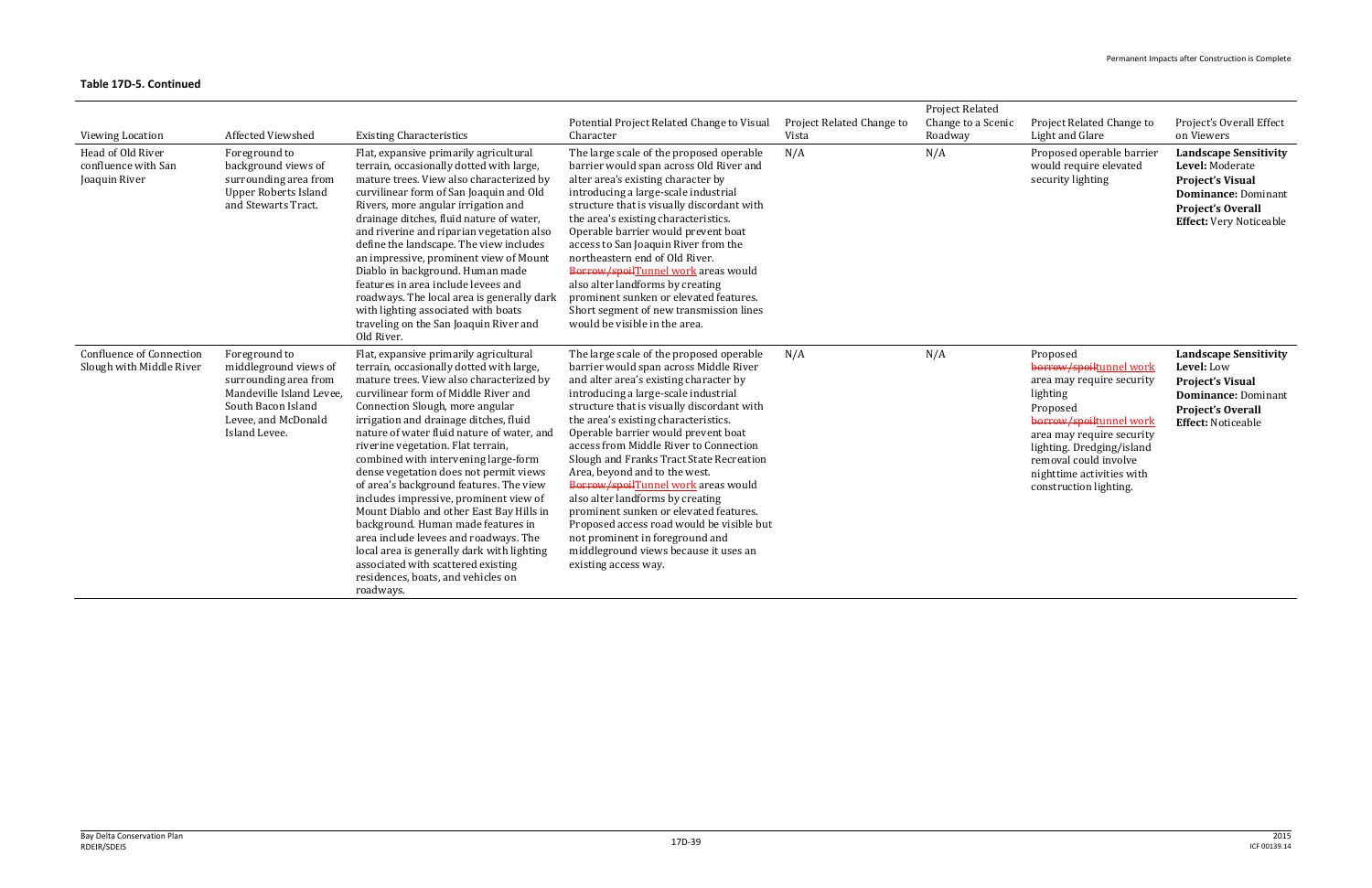| <b>Viewing Location</b>                                                                                              | Affected Viewshed                                                                                                                                                                                                                                                                                     | <b>Existing Characteristics</b>                                                                                                                                                                                                                                                                                                                                                                                                                                                                                                                                                                                                                                                                                                                                                                                                                                                                                                                                                                                                                                                                                                                                       | Potential Project Related Change to Visual<br>Character                                                                                                                                                                                                                                                                                                                                                                                                                                                                                                                                                                                                                                                                                                                                                                                                                                                                                                                                                                                                                                                              | Project Related Change to<br>Vista | Project Related<br>Change to a Scenic<br>Roadway | Project Related Change to<br>Light and Glare                                                                                                                                  | Project's Overall Effect<br>on Viewers                                                                                                                                 |
|----------------------------------------------------------------------------------------------------------------------|-------------------------------------------------------------------------------------------------------------------------------------------------------------------------------------------------------------------------------------------------------------------------------------------------------|-----------------------------------------------------------------------------------------------------------------------------------------------------------------------------------------------------------------------------------------------------------------------------------------------------------------------------------------------------------------------------------------------------------------------------------------------------------------------------------------------------------------------------------------------------------------------------------------------------------------------------------------------------------------------------------------------------------------------------------------------------------------------------------------------------------------------------------------------------------------------------------------------------------------------------------------------------------------------------------------------------------------------------------------------------------------------------------------------------------------------------------------------------------------------|----------------------------------------------------------------------------------------------------------------------------------------------------------------------------------------------------------------------------------------------------------------------------------------------------------------------------------------------------------------------------------------------------------------------------------------------------------------------------------------------------------------------------------------------------------------------------------------------------------------------------------------------------------------------------------------------------------------------------------------------------------------------------------------------------------------------------------------------------------------------------------------------------------------------------------------------------------------------------------------------------------------------------------------------------------------------------------------------------------------------|------------------------------------|--------------------------------------------------|-------------------------------------------------------------------------------------------------------------------------------------------------------------------------------|------------------------------------------------------------------------------------------------------------------------------------------------------------------------|
| Middle River at confluence<br>with Empire Cut to SR 4<br>bridge over Middle River<br>(includes cKOPs 254 and<br>255) | Foreground to<br>background views of<br>surrounding area from<br>Bacon Island levee,<br>Bacon Island Road,<br>Woodward Island levee<br>and Victoria Island<br>levee; the Burlington<br>Northern Santa Fe<br>Railroad; Rindge School<br><b>Bull Frog Landing</b><br>Marina, and Union Point<br>Marina. | Flat, expansive primarily agricultural<br>terrain, occasionally dotted with large,<br>mature trees. Row crops and vineyards<br>are present. View also characterized by<br>curvilinear form of Middle River and Old<br>River, fluid nature of water, and riverine<br>vegetation and linear landscape features<br>such as levees, the railway, Empire Cut,<br>Woodward Canal, North Victoria Canal,<br>Victoria Canal, and North Canal; and the<br>more angular form of Trapper Slough and<br>irrigation and drainage ditches defines<br>the landscape. Flat terrain, combined with<br>intervening large-form dense vegetation<br>does not permit views of area's<br>background features from some locations.<br>The view includes impressive, prominent<br>view of Mount Diablo and other East Bay<br>Hills in background. Human made<br>features in area include levees, scattered<br>residences, marinas, a school,<br>transmission lines, and roadways. The<br>local area is generally dark with lighting<br>associated with scattered existing<br>residences, marinas, a school, the ferry at<br>West Bacon Island Road, other boats, and<br>vehicles on roadways. | The large scale of the proposed operable<br>barriers would span across Old River and<br>Woodward Canal and alter area's existing<br>character by introducing a large-scale<br>industrial structure that is visually<br>discordant with the area's existing<br>characteristics. Operable barrier would<br>prevent boat access from Middle River to<br>Old River, Woodward Canal, and Franks<br>Tract State Recreation Area, beyond and<br>to the west. Borrow/spoilTunnel work<br>areas would also alter landforms by<br>creating prominent sunken or elevated<br>features. Proposed access road would be<br>visible but not prominent in foreground<br>and middleground views because it uses<br>an existing access way. Dredging/island<br>would remove relatively small amount of<br>riverine vegetation and removal or the<br>islands would result in a considerable<br>increase in visible water surface area<br>compared to existing conditions and affect<br>the W. Bacon Island Road ferry. This may<br>affect views from Bullfrog Landing Marina<br>and river-based residences located on<br>nearby islands. | N/A                                | N/A                                              | Proposed<br>borrow/spoiltunnel work<br>area may require security<br>lighting. Dredging/island<br>removal could involve<br>nighttime activities with<br>construction lighting. | <b>Landscape Sensitivity</b><br>Level: Moderate<br><b>Project's Visual</b><br><b>Dominance: Dominant</b><br><b>Project's Overall</b><br><b>Effect:</b> Very Noticeable |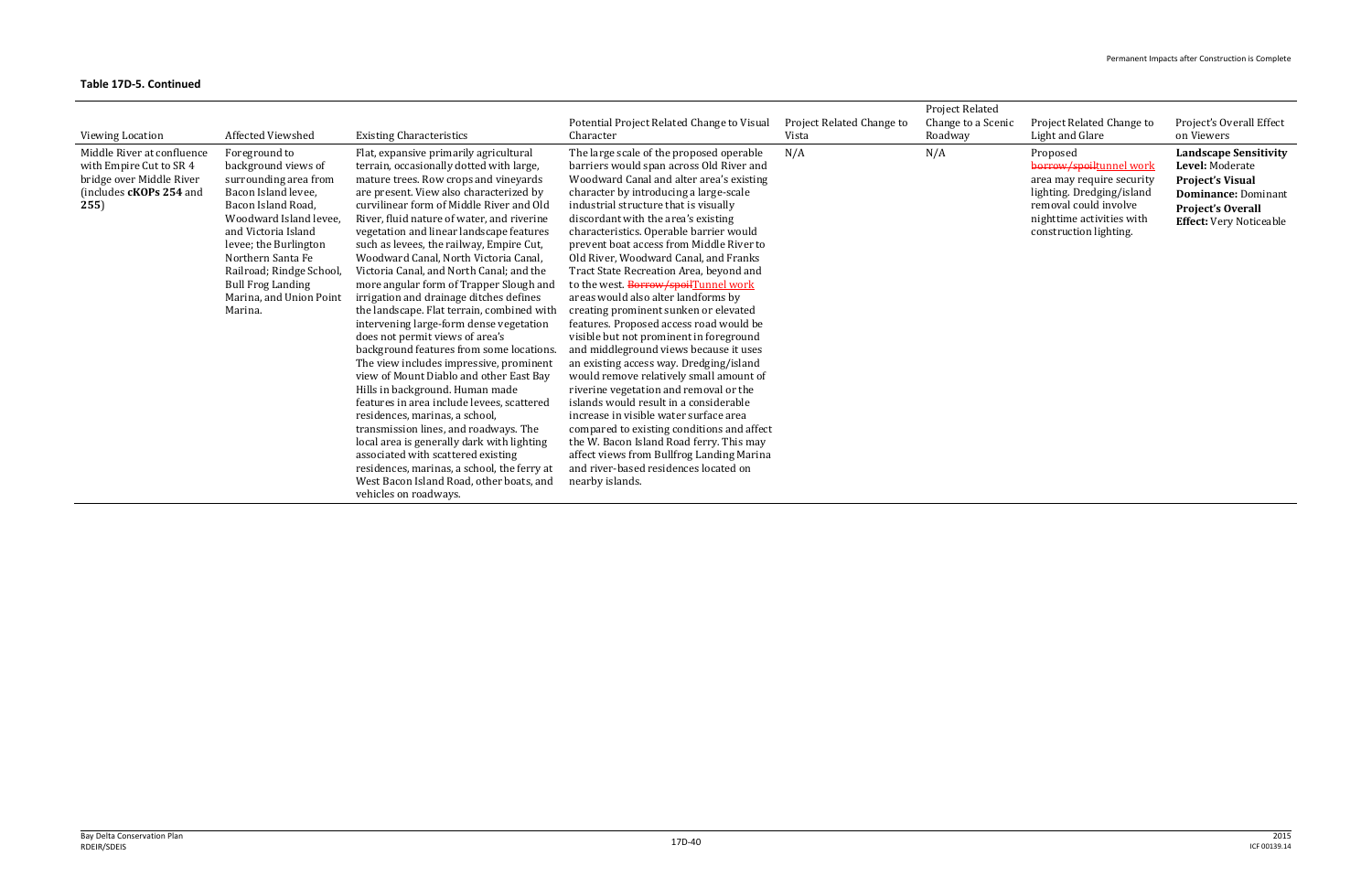| <b>Viewing Location</b>                                                                                       | <b>Affected Viewshed</b>                                                                                                                                                                                                                  | <b>Existing Characteristics</b>                                                                                                                                                                                                                                                                                                                                                                                                                                                                                                                                                                                                                                                                                                                                                                                                                                                                                                             | Potential Project Related Change to Visual<br>Character                                                                                                                                                                                                                                                                                                                                                                                                                                                                                                                                                                                                                                                                                                                                                                                                                                                                                                                                                                                                                                                                                                                                                                                                                                                                                                                                                 | Project Related Change to<br>Vista | <b>Project Related</b><br>Change to a Scenic<br>Roadway | Project Related Change to<br>Light and Glare                                                                                                                                                                                                                                                      | Project's Overall Effect<br>on Viewers                                                                                                                |
|---------------------------------------------------------------------------------------------------------------|-------------------------------------------------------------------------------------------------------------------------------------------------------------------------------------------------------------------------------------------|---------------------------------------------------------------------------------------------------------------------------------------------------------------------------------------------------------------------------------------------------------------------------------------------------------------------------------------------------------------------------------------------------------------------------------------------------------------------------------------------------------------------------------------------------------------------------------------------------------------------------------------------------------------------------------------------------------------------------------------------------------------------------------------------------------------------------------------------------------------------------------------------------------------------------------------------|---------------------------------------------------------------------------------------------------------------------------------------------------------------------------------------------------------------------------------------------------------------------------------------------------------------------------------------------------------------------------------------------------------------------------------------------------------------------------------------------------------------------------------------------------------------------------------------------------------------------------------------------------------------------------------------------------------------------------------------------------------------------------------------------------------------------------------------------------------------------------------------------------------------------------------------------------------------------------------------------------------------------------------------------------------------------------------------------------------------------------------------------------------------------------------------------------------------------------------------------------------------------------------------------------------------------------------------------------------------------------------------------------------|------------------------------------|---------------------------------------------------------|---------------------------------------------------------------------------------------------------------------------------------------------------------------------------------------------------------------------------------------------------------------------------------------------------|-------------------------------------------------------------------------------------------------------------------------------------------------------|
| From SR 4 following along<br>Victoria Canal to Clifton<br>Court Forebay (includes<br><b>cKOPs 99 and 100)</b> | Foreground and<br>middleground views of<br>surrounding area from<br>Victoria Island Levee,<br>Roberts Island Levee,<br>South Klein Road, West<br>Klein Road, Bonetti<br>Road, and Coney Island<br>levee; SR 4; and Union<br>Point Marina. | Flat, expansive primarily agricultural<br>terrain, occasionally dotted with large,<br>mature trees, and row crops. View also<br>characterized by curvilinear form of<br>Middle River and Old River; straight form<br>of Victoria Canal and North Canal:<br>Angular form of irrigation and drainage<br>ditches; fluid nature of water; and<br>riverine vegetation. Flat terrain,<br>combined with intervening large-form<br>dense vegetation does not permit views<br>of area's background features in some<br>locations. The view includes impressive,<br>prominent view of Mount Diablo and<br>other East Bay Hills in background.<br>Human made features in area include<br>levees, scattered residences, a marina,<br>transmission lines, and roadways. The<br>local area is generally dark with lighting<br>associated with scattered existing<br>residences, scattered industrial facilities<br>a marina, boats, vehicles on roadways. | The large scale of the proposed operable<br>barriers would span across Middle River<br>and, along with the pumping plant, would<br>alter area's existing character by<br>introducing large-scale industrial<br>structures that are visually discordant<br>with the area's existing characteristics.<br>Operable barrier would prevent boat<br>access from portions of Middle River to<br>the northwest to portions to the<br>southeast, just southeast of the SR 4<br>bridge. Borrow/spoilTunnel work areas<br>would also alter landforms by creating<br>prominent sunken or elevated features.<br>Proposed access road would be visible but<br>not prominent in foreground and<br>middleground views because it uses an<br>existing access way. Dredging/island<br>would remove relatively small amount of<br>riverine vegetation and removal or the<br>islands would result in a considerable<br>increase in visible water surface area<br>compared to existing conditions. Short<br>segment of new transmission lines would<br>be visible near new canal extension. New<br>canal right-of-way with levee would result<br>in a considerable landform change and<br>increase of surface water area compared<br>to existing conditions and would<br>introduce a large industrial scale<br>structure to the area. Canal fill would<br>result in an increase of land surface over<br>existing conditions. | N/A                                | N/A                                                     | Proposed<br>borrow/spoiltunnel work<br>area may require security<br>lighting. Dredging/island<br>removal could involve<br>nighttime activities with<br>construction lighting.<br>Canal/canal levee would<br>involve intensive security<br>lighting elevated 30 feet<br>above the surrounding area | <b>Landscape Sensitivity</b><br>Level: Low<br><b>Project's Visual</b><br><b>Dominance: Dominant</b><br>Project's Overall<br><b>Effect: Noticeable</b> |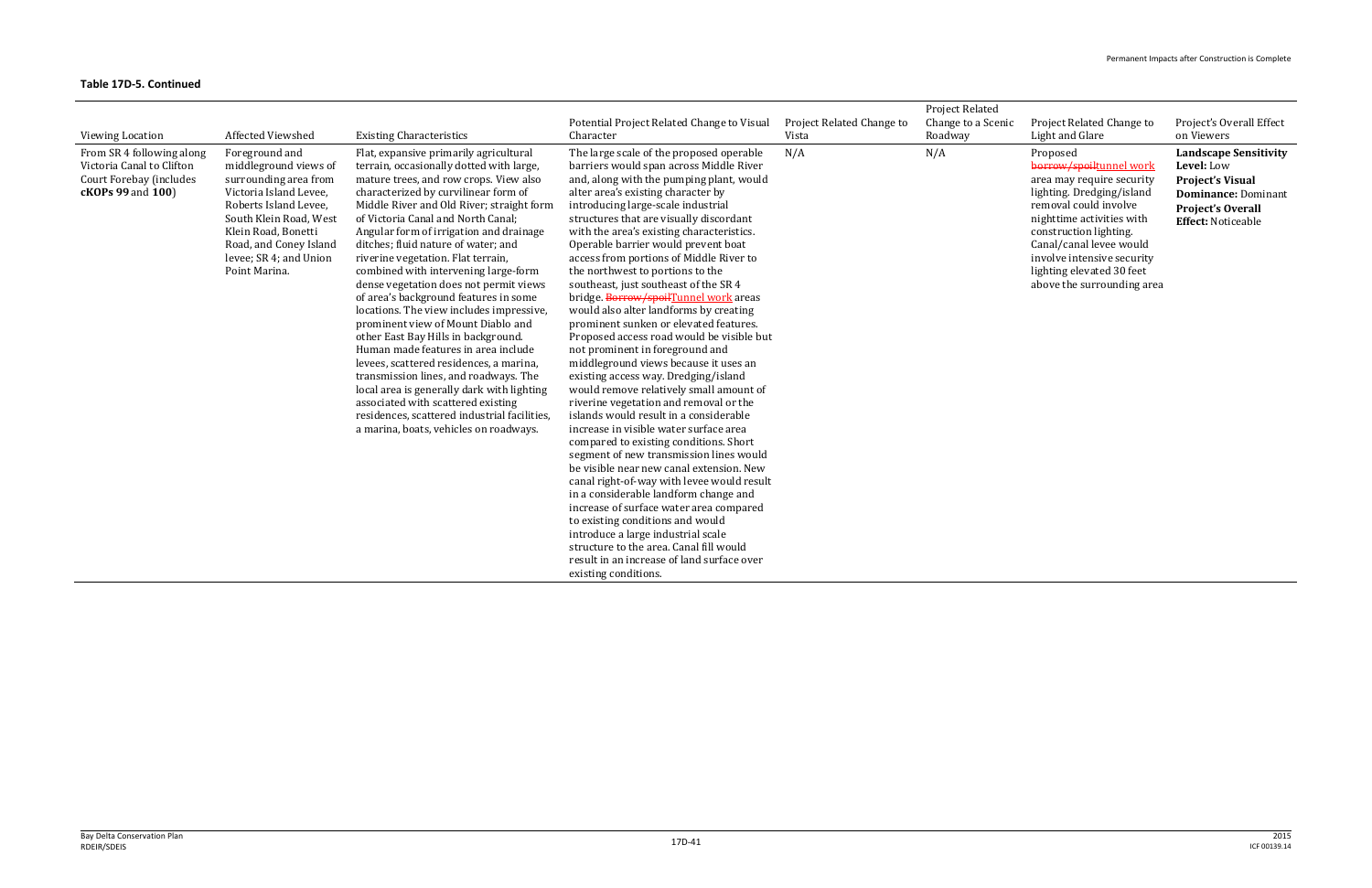| <b>Viewing Location</b>                                                                                                                                               | Affected Viewshed                                                                                                                                                                      | <b>Existing Characteristics</b>                                                                                                                                                                                                                                                                                                                                                                                                                                                                                                                                                                                                                                                                                                                                                                                                                                                                                                                                                                                                                                                                                                                  | Potential Project Related Change to Visual<br>Character                                                                                                                                                                                                                                                                                                                                                                                                                                                                                                                                                                                                                                                                                                                                                                                                                                                                                                                                                                                                                                                                                                                                                                                                                                                                                                                                                                 | Project Related Change to<br>Vista                                                                                                                                                                                                                                                                              | <b>Project Related</b><br>Change to a Scenic<br>Roadway | Project Related Change to<br>Light and Glare                                                                                                                                                                                                                                                      | Project's Overall Effect<br>on Viewers                                                                                                                             |
|-----------------------------------------------------------------------------------------------------------------------------------------------------------------------|----------------------------------------------------------------------------------------------------------------------------------------------------------------------------------------|--------------------------------------------------------------------------------------------------------------------------------------------------------------------------------------------------------------------------------------------------------------------------------------------------------------------------------------------------------------------------------------------------------------------------------------------------------------------------------------------------------------------------------------------------------------------------------------------------------------------------------------------------------------------------------------------------------------------------------------------------------------------------------------------------------------------------------------------------------------------------------------------------------------------------------------------------------------------------------------------------------------------------------------------------------------------------------------------------------------------------------------------------|-------------------------------------------------------------------------------------------------------------------------------------------------------------------------------------------------------------------------------------------------------------------------------------------------------------------------------------------------------------------------------------------------------------------------------------------------------------------------------------------------------------------------------------------------------------------------------------------------------------------------------------------------------------------------------------------------------------------------------------------------------------------------------------------------------------------------------------------------------------------------------------------------------------------------------------------------------------------------------------------------------------------------------------------------------------------------------------------------------------------------------------------------------------------------------------------------------------------------------------------------------------------------------------------------------------------------------------------------------------------------------------------------------------------------|-----------------------------------------------------------------------------------------------------------------------------------------------------------------------------------------------------------------------------------------------------------------------------------------------------------------|---------------------------------------------------------|---------------------------------------------------------------------------------------------------------------------------------------------------------------------------------------------------------------------------------------------------------------------------------------------------|--------------------------------------------------------------------------------------------------------------------------------------------------------------------|
| Southeast corner of Clifton<br>Court Forebay to junction<br>of Lindeman Road, Central<br>Valley Project Canal, and<br>Old River (includes <b>cKOPs</b><br>$107 - 111$ | Foreground to<br>middleground views of<br>surrounding area from<br>Herdlyn Road,<br>Lindemann Road, Kelso<br>Road, and Byron<br>Highway; SR 4 and CH<br>J4; and River's End<br>Marina. | Flat, expansive primarily agricultural<br>terrain, occasionally dotted with large,<br>mature trees along roadsides. Flat terrain,<br>combined with intervening large-form<br>dense vegetation does not permit<br>background views from roadways in<br>some locations. The curvilinear form and<br>marshy areas of Old River; straight form<br>of Victoria Canal, West Canal, Grant Line<br>Canal, and Fabian and Bell Canal; the<br>angular form of Central Valley Project<br>Canal; and open water of the Clifton Court<br>Forebay defines the landscape. Angular<br>irrigation and drainage ditches also<br>define the landscape. Human made<br>features in the area include levees.<br>farmstead residences, communication<br>towers, transmission lines, and roadways.<br>The local area is generally dark with some<br>subdued lighting associated with existing<br>residences, marinas, farmstead buildings,<br>industrial areas, boats, and vehicles on<br>roadways. The River's End Marina is<br>located at junction of Lindeman Road,<br>Central Valley Project Canal, and Old<br>River and includes some residences and<br>businesses. | New canal right-of-way with levee would<br>result in a considerable landform change<br>and increase of surface water area<br>compared to existing conditions and<br>would introduce a large industrial scale<br>structure to the area. Canal fill would<br>result in an increase of land surface over<br>existing conditions. The large scale of the<br>proposed canal, control structure crossing<br>the canal, and bridge across Clifton Court<br>Forebay spillway into the new canal<br>would alter area's existing character by<br>introducing large-scale industrial<br>structures that are visually discordant<br>with the area's existing characteristics.<br>Borrow/spoilTunnel work areas would<br>also alter landforms by creating<br>prominent sunken or elevated features.<br>Proposed access road would be visible but<br>not prominent in foreground and<br>middleground views because it uses an<br>existing access way. Island dredging and<br>fill would remove buildings, boat slips,<br>and vegetation to create a landform across<br>the Central Valley Project Canal and Old<br>River that prohibits access to West Canal<br>and the Victoria Canal area. This would<br>affect views from Hammer Island, Rivers<br>End Marina and Storage area, and other<br>river-based residences located nearby.<br>Short segment of new transmission lines<br>would be visible west of new canal<br>extension. | Canal/canal levee south of<br><b>Clifton Court Forebay</b><br>would introduce a large<br>feature into vista from<br>Lindemann Road.<br>Spoil/borrow area may be<br>visually prominent from<br>Lindemann Road. Channel<br>realignment at Hammer<br>Island would open vistas<br>available from Lindemann<br>Road. | N/A                                                     | Proposed<br>borrow/spoiltunnel work<br>area may require security<br>lighting. Dredging/island<br>removal could involve<br>nighttime activities with<br>construction lighting.<br>Canal/canal levee would<br>involve intensive security<br>lighting elevated 30 feet<br>above the surrounding area | <b>Landscape Sensitivity</b><br>Level: High<br><b>Project's Visual</b><br><b>Dominance: Dominant</b><br><b>Project's Overall</b><br><b>Effect:</b> Very Noticeable |